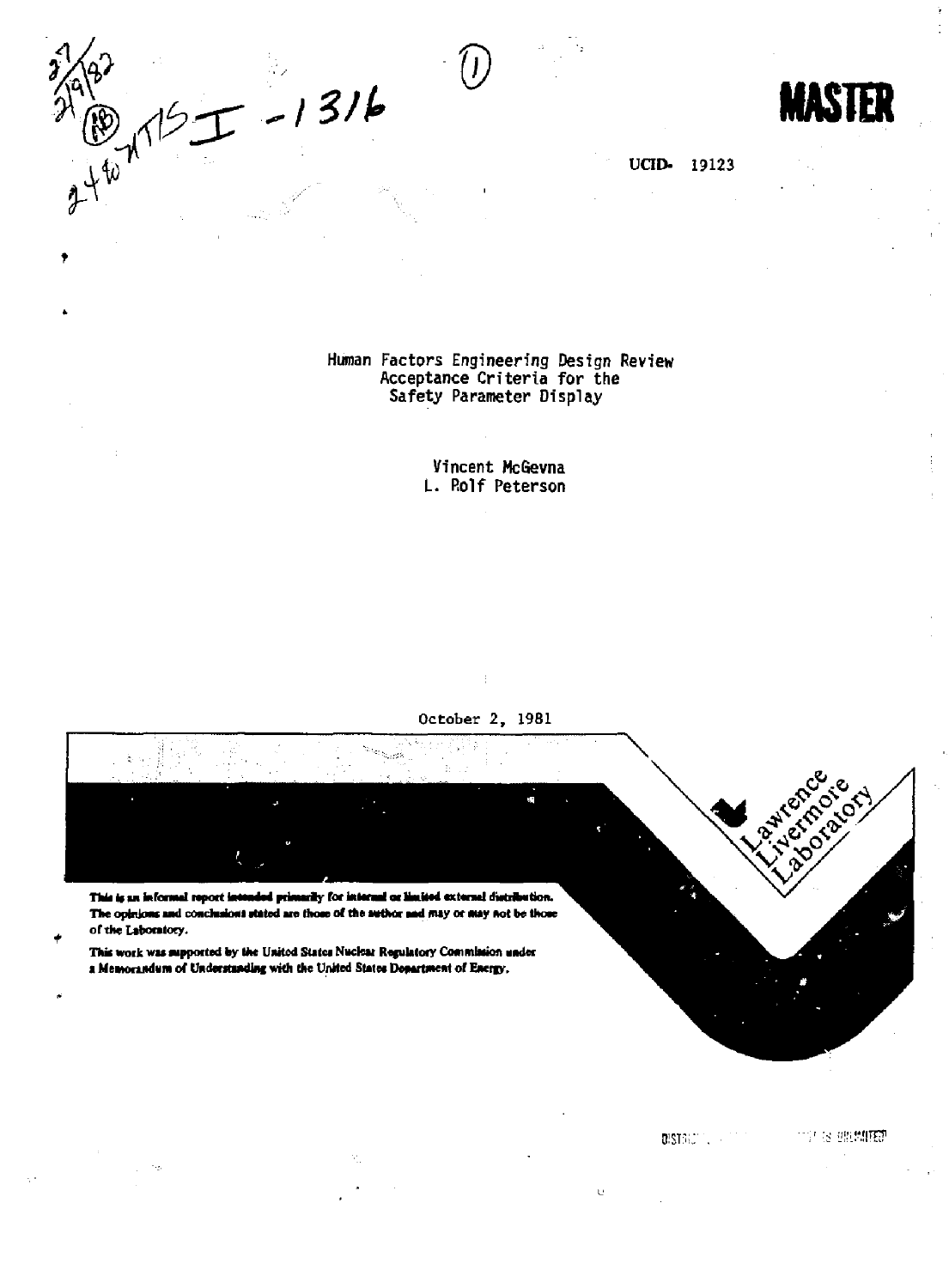### UCID--19123

ą.

### DEB2 01C1707

### **ABSTRACT**

**This report contains human factors engineering d« sign review acceptance criteria developed by the Human Factors Engineer.ng Branch (HFEB) of the Nuclear Regulatory Commission (NRC) to use in evaluating designs of the Safety Parameter Display System (SPDS). These criteria were developed in rasponse to the functional design criteria for the SPDS defined in NUREG-Q696, Functional Criteria for Emergency Response Facilities.** 

**The purpose of this report is to identify design review acceptance criteria for the SPOS installed in the control room of a nuclear power plant. Use of computer driven cathode** *ray* **tube (CRT) displays is anticipated. General acceptance criteria for displays of plant safety status information by the SPDS are developed. In addition, specific SPDS review criteria corresponding to the SPDS functional criteria specified in NUREG-0696 are established.** 

**These design review acceptance criteria define a basis for the NRC staff's human factors review of a Safety Parameter Display System. These review criteria do not impose any new functional design requirements.** 

**Issuance of NUREG-0835 does not presuppose Office of Management and Budget (0M3) approval of any reporting requirements associated with the detailed SPDS design guidelines in NUREG-0696. Accordingly, the guidance in NUREG-0835 is preliminary in nature and subject to possible changes that may result from an 0MB review under the Paperwork Reduction Act of 1980.** 

**This draft report is issued to encourage public and industry comment. The staff will evaluate all comments it receives and modify the report as needed in preparing the final report. Comments received by the Commission will be made available for public inspection at the Commission's Public Document Room in Washington, D.C. All comments on this draft report must be provided by the day of the month following the publication month of this report. All comments should be forwarded to:** 

> **Mr. Voss A. Moore, Chief Human Factors Engineering Branch Division of Human Factors Safety U.S. Nuclear Regulatory Commission Washington, D.C. 10555**

> > **DISCLAIMED** and were a com-R.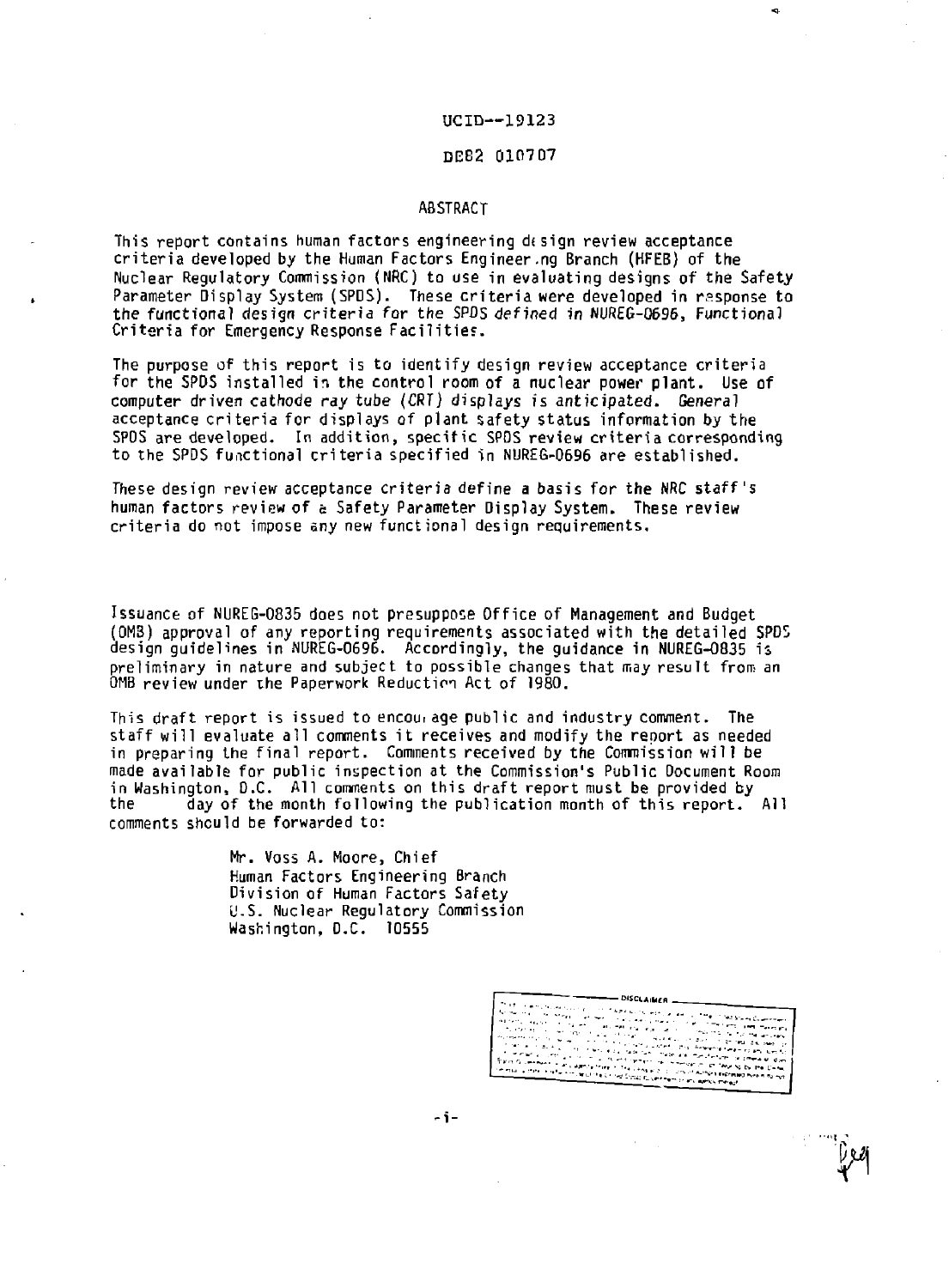CONTENTS

l,

Page

Ĵ

 $\overline{1}$ 

| 1.0        |       | Introduction                                                                          | 1                                                                                                                                                                                                                                                                                                                                                                                |
|------------|-------|---------------------------------------------------------------------------------------|----------------------------------------------------------------------------------------------------------------------------------------------------------------------------------------------------------------------------------------------------------------------------------------------------------------------------------------------------------------------------------|
| 2.0        | Scope |                                                                                       | $\begin{array}{c} \rule{0pt}{2.5ex} \rule{0pt}{2.5ex} \rule{0pt}{2.5ex} \rule{0pt}{2.5ex} \rule{0pt}{2.5ex} \rule{0pt}{2.5ex} \rule{0pt}{2.5ex} \rule{0pt}{2.5ex} \rule{0pt}{2.5ex} \rule{0pt}{2.5ex} \rule{0pt}{2.5ex} \rule{0pt}{2.5ex} \rule{0pt}{2.5ex} \rule{0pt}{2.5ex} \rule{0pt}{2.5ex} \rule{0pt}{2.5ex} \rule{0pt}{2.5ex} \rule{0pt}{2.5ex} \rule{0pt}{2.5ex} \rule{0$ |
| 3.0        |       | General Acceptance Criteria for SPDS Displays<br>3.1 Detection of Abnormal Conditions | 3<br>4                                                                                                                                                                                                                                                                                                                                                                           |
|            | 3.2   | SPDS Data Display Formats                                                             | $\ddot{4}$                                                                                                                                                                                                                                                                                                                                                                       |
|            |       | 3.3 Display Techniques                                                                |                                                                                                                                                                                                                                                                                                                                                                                  |
|            |       | Display Patterns<br>3.3.1                                                             | $\frac{6}{6}$                                                                                                                                                                                                                                                                                                                                                                    |
|            |       | 3.3.2 Scaling of Displays                                                             |                                                                                                                                                                                                                                                                                                                                                                                  |
|            |       | 3.3.3 Identification of Displayed Parameters<br>3.3.4 Perceptual Aids                 | $\begin{array}{c} 6 \\ 7 \\ 7 \end{array}$                                                                                                                                                                                                                                                                                                                                       |
|            |       |                                                                                       |                                                                                                                                                                                                                                                                                                                                                                                  |
| 4.е        |       | Specific SPDS Design Review Acceptance Criteria                                       | 9                                                                                                                                                                                                                                                                                                                                                                                |
|            | 4.1   | Functions                                                                             | 10                                                                                                                                                                                                                                                                                                                                                                               |
|            |       | 4.1.1 Primary Function                                                                | 10                                                                                                                                                                                                                                                                                                                                                                               |
|            |       | 4. P. 2 Secondary Functions                                                           | w                                                                                                                                                                                                                                                                                                                                                                                |
|            | 4.2   | 4.1 3 Future Functions<br>Data Set                                                    | $\overline{11}$                                                                                                                                                                                                                                                                                                                                                                  |
|            |       | 4.2.1 Basis of Parameter Selection                                                    | 12<br>12 <sup>2</sup>                                                                                                                                                                                                                                                                                                                                                            |
|            | 4.3   | Data Validation                                                                       | 12                                                                                                                                                                                                                                                                                                                                                                               |
|            |       | 4.3.1 Real Time Validation                                                            | 12                                                                                                                                                                                                                                                                                                                                                                               |
|            |       | 4.3.2 Unvalidated Data                                                                | 13                                                                                                                                                                                                                                                                                                                                                                               |
|            |       | 4.4 Display                                                                           | 14                                                                                                                                                                                                                                                                                                                                                                               |
|            |       | 4.4.1 Design Principles                                                               | 14                                                                                                                                                                                                                                                                                                                                                                               |
|            |       | 4, 4.2<br>Parameters Displayed                                                        | 14                                                                                                                                                                                                                                                                                                                                                                               |
|            |       | 4.4.3 Pattern and Coding                                                              | 17                                                                                                                                                                                                                                                                                                                                                                               |
|            |       | 4.4.4 Additional Data                                                                 | 19                                                                                                                                                                                                                                                                                                                                                                               |
|            |       | 4.4.5<br>Mode of Operation                                                            | 21                                                                                                                                                                                                                                                                                                                                                                               |
|            | 4.5   | Location and Readability                                                              | 23                                                                                                                                                                                                                                                                                                                                                                               |
|            |       | 4.5.1<br>Display Location                                                             | 23                                                                                                                                                                                                                                                                                                                                                                               |
|            |       | 4.5.2 Control Board                                                                   | 23                                                                                                                                                                                                                                                                                                                                                                               |
|            |       | 4.5.3 Display Readability                                                             | 24                                                                                                                                                                                                                                                                                                                                                                               |
|            |       | 4.5.4 Display Accessibility                                                           | 25                                                                                                                                                                                                                                                                                                                                                                               |
|            | 4.6   | 4.5.5 Control Accessibility<br>Staff                                                  | 26<br>27                                                                                                                                                                                                                                                                                                                                                                         |
|            |       | 4.6.1 Control Room Start                                                              | 27                                                                                                                                                                                                                                                                                                                                                                               |
|            |       | 4.6.2 Operator Interaction                                                            | 27                                                                                                                                                                                                                                                                                                                                                                               |
|            | 4.7   | Procedures                                                                            | 28                                                                                                                                                                                                                                                                                                                                                                               |
|            |       | 4.7.1 Failure Recognition                                                             | 28                                                                                                                                                                                                                                                                                                                                                                               |
|            |       | 4.7.2 Technical Specification                                                         | 29                                                                                                                                                                                                                                                                                                                                                                               |
|            | 4.8   | Audible Alarms                                                                        | 30                                                                                                                                                                                                                                                                                                                                                                               |
|            | 4.9   | Design Criteria                                                                       | 31                                                                                                                                                                                                                                                                                                                                                                               |
|            |       | 4.9.1 Functional Qualification                                                        | 31                                                                                                                                                                                                                                                                                                                                                                               |
|            |       | 4.9.2 Backup Displays                                                                 | 32                                                                                                                                                                                                                                                                                                                                                                               |
|            |       | 4.9.3 Primary Display, Seismically Qualified                                          | 33                                                                                                                                                                                                                                                                                                                                                                               |
| 5.0        |       | Human Factors Engineering Review Process                                              | 34                                                                                                                                                                                                                                                                                                                                                                               |
|            |       | 5.1 Review of Verification of Design                                                  | 34                                                                                                                                                                                                                                                                                                                                                                               |
|            | 5.2   | Reveiw of Validation of Functional Operation                                          | 35                                                                                                                                                                                                                                                                                                                                                                               |
| 6.0        |       | 5.3 Review Methods<br>References                                                      | 35                                                                                                                                                                                                                                                                                                                                                                               |
| Appendix A |       | Application of General Criteria to Display Patterns                                   | 37<br>A-1                                                                                                                                                                                                                                                                                                                                                                        |
|            |       |                                                                                       |                                                                                                                                                                                                                                                                                                                                                                                  |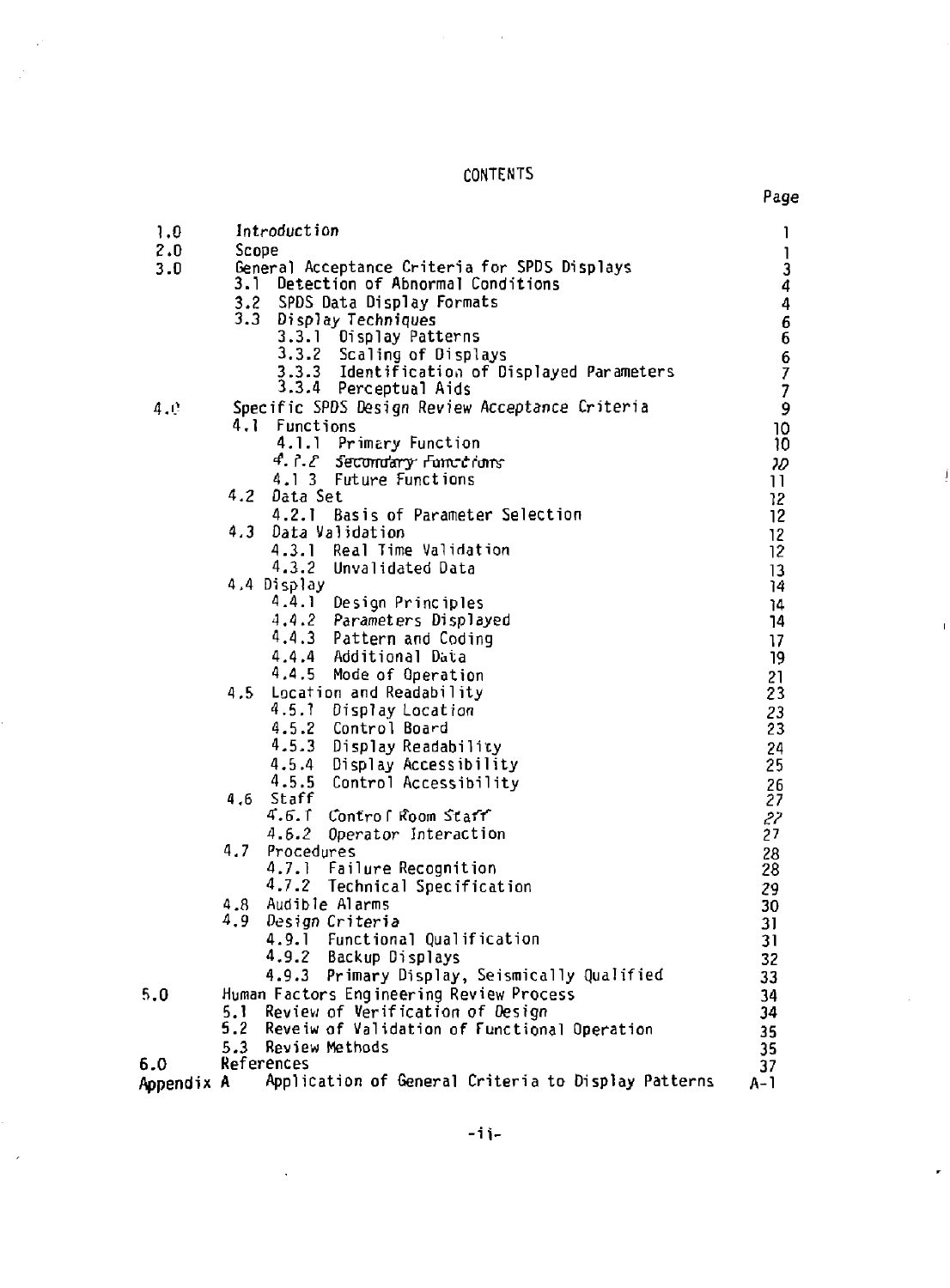## **1.0 INTRODUCTION**

**The accident at Three Mile Island (TMI) and subsequent investigations have demonstrated the need for improving the presentation of plant and process information to reactor operators. This is especially true when a nuclear power plant undergoes a major transient. A major transient, such as the one at TMI, may develop slowly over an extended period of time. Ouring a major transient, a reactor operator is required to monitor and process large amounts of data to ascertain the operating status and safety status of the plant.** 

**NUREG-0596, Functional Criteria for Emergency Response Facilities (Ref. 1), describes Emergency Response Facilities (ERFs) that are designed to improve emergency response to an accident at a nuclear power plant. NUREG-0814, Methodology for Evaluation of Emergency Response Facilities, (a dr^ft report**  for public comment), defines questions that will be used by the NRC staff to **review conceptual designs for the ERFs. The Safety Parameter Display System (SPDS) is described in NUREG-0696. The SPDS will display a minimum set of plant parameters from which the safety status of plant operation may be assessed by reactor operators. The SPDS and the control room operating crew as a unit should be able to detect abnormal operating conditions that could adversely affect the safety of the plant. Section 5 of NUREG-0696 gives the functional criteria which the SPDS should meet.** 

**These design review acceptance criteria define a basis for the NRC staff review of a Safety Parameter Display System. Use of other design review acceptance** *criteria* **that** *may* **exist is acceptable provided it is shown that the SPDS functional design criteria are satisfied. These review criteria do not impose any new functional design requirements.** 

**Design specifications of SPDS systems and displays are not explicit in either the functional criteria of NUREG-0696 or the NRC regulations. Those examples of displays given in this report are provided to help designers, licencees/applicants, and reviewers interpret the design review acceptance criteria.** 

### **2.0 SCOPE**

**This document presents only SPDS design review acceptance criteria that are within the scope of review related to human factors engineering. The human factors engineering review covers about one-half of the SPDS functional criteria stated in NUREG-0696. The remaining functional criteria will be reviewed in accordance with existing NRC guidance.** 

z.

**The design review acceptance criteria emphasize review of SPDS designs that use computer driven cathode** *ray* **tube {CRT) displays. This approach reflects the types of SPDS designs proposed by the nuclear industry in most of the technical briefings presented to the NRC regulatory staff. It also reflects the general trend in the nuclear industry toward increased use of** *CRT* **displays.**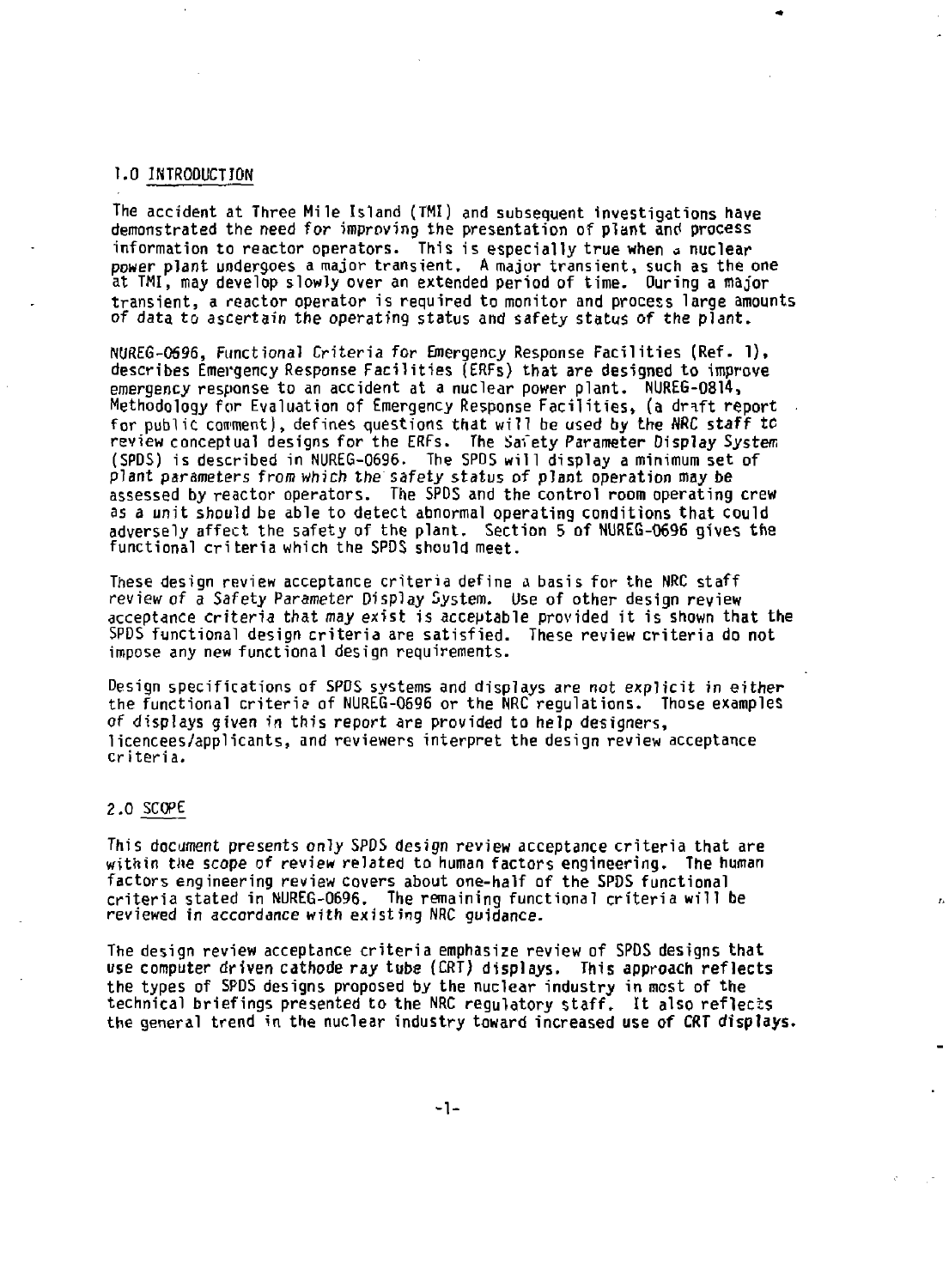**Present functional criteria for the SPOS do not rule out the use of other types of displays in SPOS designs. These criteria generally apply to all types of SPOS displays with special emphasis on some aspects** *of* **CRT displays-It was tine and cost effective for the staff to develop acceptance criteria with emphasis on the computer driven CRT displays proposed by industry. More specific design review acceptance criteria for other types of SPDS display designs will Be developed and defined case by case as designs are submitted for review.** 

**NUREG-0700, Guidelines for Control Room Design Reviews, (Ref. 2) , are applicable for human factors engineering review of visual displays, process computers, and CRT displays. The NUREG-0700 guidelines alone are not sufficient to review an SPDS and assure that the SPDS functional requirements**  *developed in* **flUREG-0696 are met. Therefore, it was necessary to develop additional design review acceptance criteria that apply to the SPDS functional requirements. These SPOS acceptance criteria provide the basis for a review of SPDS displays without limiting the types of acceptable SPDS displays to computer driven CRT displays.** 

**General SPOS display criteria are defined and discussed in Section 3.0, General Acceptance Criteria for SPDS Displays. Then the functional criteria published in NUREG-0696 are organized into specific topic areas and design review acceptance criteria are defined for each functional criterion. These specific criteria ere defined in Section 4.0, Specific SPDS Design Review Acceptance Criteria.** 

**A reviewer should be familiar with the human factors guidelines in MREG-0700. The most important of these guidelines are Section 6.5, Visual Displays, which includes principles ot display, meters, light indicators, and yraphic recorders; Section 6.6, Labels and Location Aids, which includes labeling principles, label location, label content, and location aids; Section 6.7, Process Computers, which includes computer access, CRT displays, and printers; and Section 6.8, Panel Layout, which includes panel contents, recognition and identification er 'ncement, and layout arrangement factors. Review criteria references to NURcu-0700 are made only where thuse human engineering guidelines are directly applicable to the review acceptance criteria.** 

**A reviewer of SPUS systems also should be familiar with CRT technology and its application to nuclear power systems. Several references provide general information on the design of CRT-based display systems (Refs. 3-5). A document detailing human engineering design data for CRT baseo display systems is** *currently* **being developed by an NRC contractor (Ref. 6) . This forthcoming document w'll be useful for reviewing many aspects of an SPDS design that uses**  *CRT* **displays.** *However, a* **detailed comparison of this document with the control room human engineering guidelines guidelines presented in NUREG-0700 has not been conducted. Another recent NRC contractor report (Ref.** *7)*  **presents numerous ways of displaying multivariate data for use in nuclear process control . Although this report draws some conclusions on the applicability of various displays in reactor control rooms for process control**  applications, these conclusions do not necessarily apply to specialized **functional requirements for SPOS displays. All of these references contain extensive bibliographies for reference to more specific information.** 

i.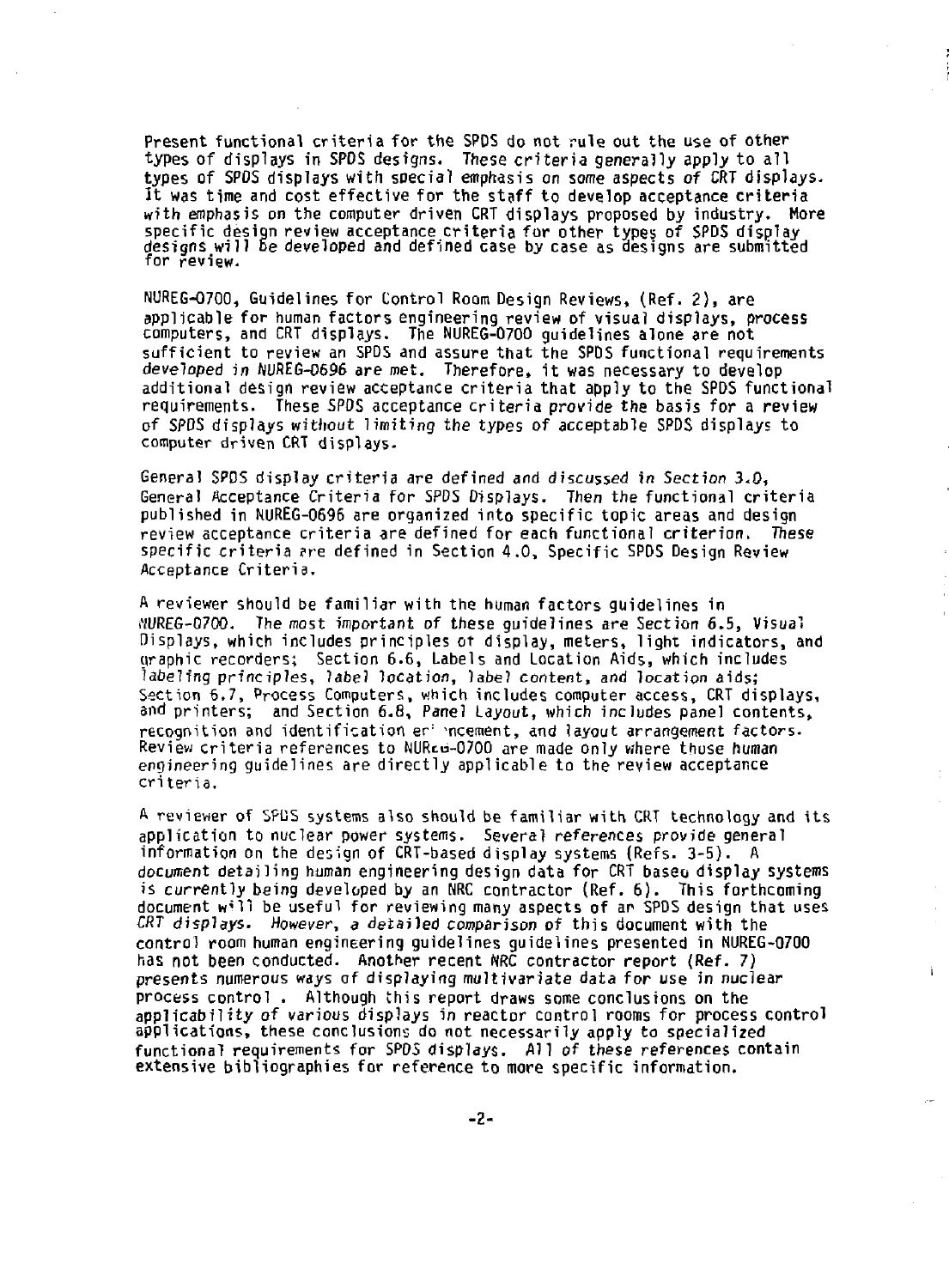**In summary the NUREG-0700 design guidelines are not necessarily the only acceptable guidelines which may be applied to the SPDS design reviews. Additional guidelines provided in the listed references** *or* **elsewhere which are exceptions to the NUREG-0700 guidelines may be equally acceptable provided the SPDS functional criteria are met. The source of these other acceptance criteria should be cited and justification for their use should be provided to the reviewer.** 

ł

### **3.0 GENERAL ACCEPTANCE CRITERIA FOR SPDS** *DISPLAYS*

**The primary function of the SPDS is to help control room operating personnel make quick assessments of the plant safety status. The display should be monitored by the operators during normal operations in the course of performing assigned monitoring functions. During emergencies, the SFOS should serve as an aid to the control room operating crew in executing the symptom oriented emergency procedures. In this primary function, the SPDS provides the reactor operators plant status information from an integrated display during normal and onergency conditions in a manner analogous to the way the basic attitude and flight** *performance* **instruments of an aircraft provide aircraft status information to the pilot. The SPDS and the control room operators as a unit should be able to detect abnormal conditions that could have safety significance.** 

**Operators must be trained in the use of the SPDS. The human operator is the**  key subsystem in the plant that can synthesize the plant process and assess **the important plant functions from the data provided on the display. The displayed data is read and processed by the operator to determine the plant status. The design of the SPDS display should consider the operator's needs and should use perceptual aids that assist** *the operator in the plant synthesis*  **and decision making tasks. A functional qualification program that demonstrates enhanced operator performance in correctly assessing safety status of the plant will be a key factor in the NRC review and acceptance of SPDS designs.** 

**NUREG-0696 states that the SPDS should display a minimum set of plant**  parameters from which the safety status of the plant may be assessed. **minimum set of parameters was not defined. The staff recognized that the minimum set of parameters may be plant dependent. However, NUREG-0696 did define important plant functions to include, but not be limited to:** 

- **Reactivity control**
- L, **Reactor core cooling and heat removal from primary system**
- **Reactor coolant system integrity**
- J. **Radioactivity control**
- **Containment integrity**

**Other plant functions may also be important. The primary display of the SPDS should consist of the minimum set of parameters from which the operator can assess the plant safety status. The status and performance of systems, subsystems, and components should be allocated to secondary display formats if this information is oart of the SPDS data.**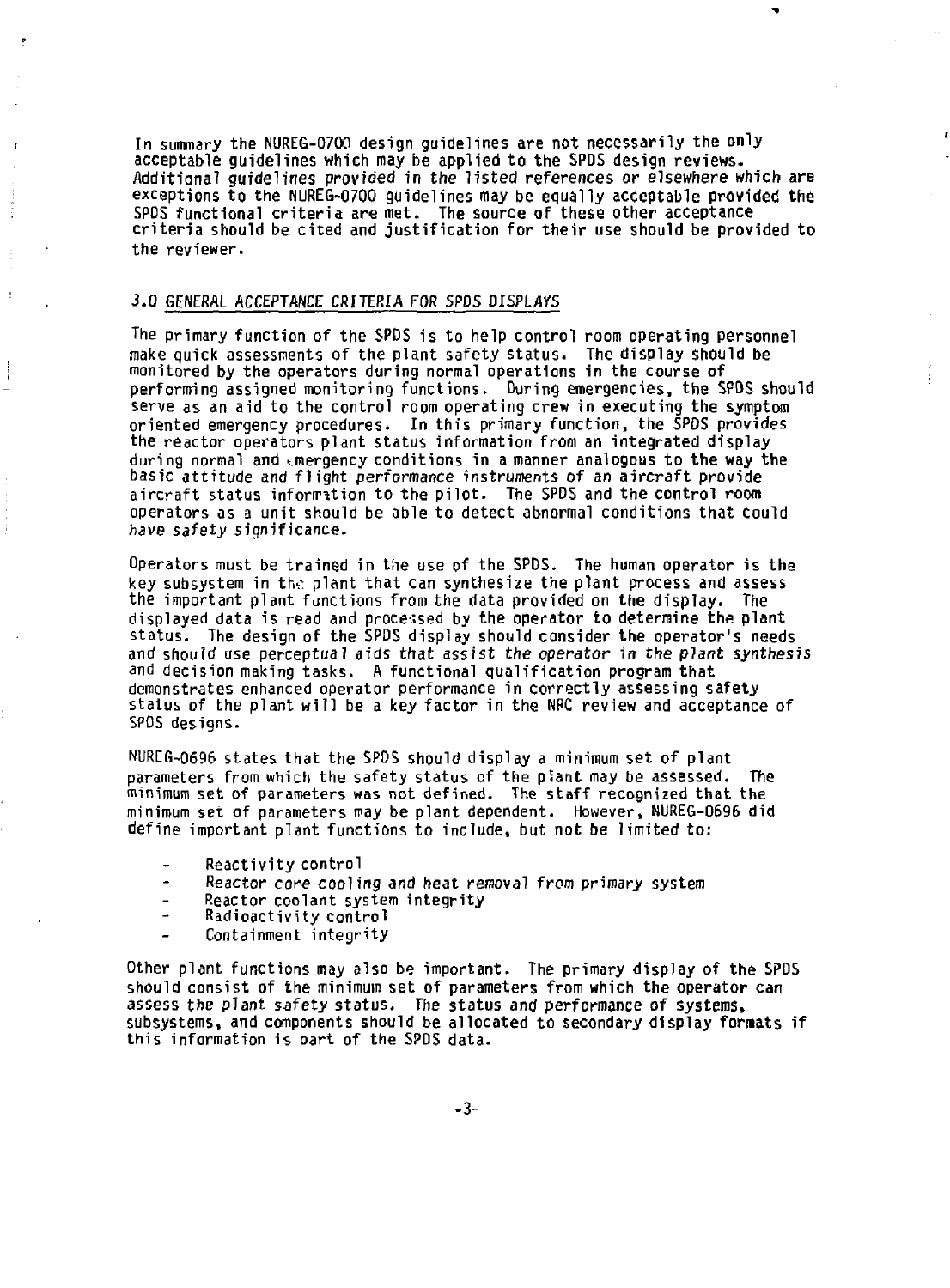**The mechanism for displaying the SPOS safety information is not rigidly specified by the functional requirements of NUREG-0696. The plant safety status information must be presented by the SPDS to enhance the functional effectiveness of control room personnel. Good human factors engineering of the SPDS is a functional requirement. It is anticipated that SPDS designs ? enerally will use computer driven CRT displays since they allow more lexibility in data display format and data display enhancement than do analog meters and analog chart recorders. This display may consist of one or more CRTs as needed to meet the functions of the design. However, the use of non-CRT types of displays in not precluded. These review criteria** *are* **not intended to be so restrictive that they eliminate consideration of other useful displays that are presently available or that may be developed as techniques for data presentation evolve.** 

- 1

ł Ť

j

÷

### **3.1 Detection of Abnormal Conditions**

**The SPDS is to provide an indication of plant parameters or derived variables representative of the safety status of the plant and is to aid the operator in the rapid detection of abnormal operating conditions significant to safety. A minimum set of plant parameters from which the plant safety status can be assessed are to be grouped in the SPDS display. The technical choice of the appropriate minimum set of plant parameters to be used by the SPOS is beyond the scope of these human factors design review acceptance criteria.** 

**The display of abnormal operating conditions significant to safety must be distinctly different in appearance from the display depicting normal operating conditions. This distinction is to assist the control room operating crew in detecting abnormal operating conditions. Displays that present the minimum set of plant safety status parameters in a format that is readily interpretable by the operators and that is visible to the operators are acceptable.** 

**Acceptable SPDS designs will assist operators to rapidly detect an abnormal condition and will assist in initiating diagnosis to localize the source of the abnormality at the function or system level. Such designs will enable operators to specifically identify what safety status parameters** *c^e abnormal.* 

### 3.2 SPDS Data Display Formats

**The functional requirements specify that the SPDS must display the minimum set of plant parameters or derived variables and their trends in a single primary display format for each mode of pTant operation.** *A* **common display format composed of the same plant parameters may be used for several modes of plant operation. However, the display must contain that minimum set of parameters needed to assess the safety status of the plant for each mode of operation-The SPDS may also have the capability to recall additional data on secondary display formats or displays. Acceptable SPDS display formats may present plant safety status information jn combinations of alphanumeric, symbolic, or graphic form and may present plant parameter data in analog or digital form.**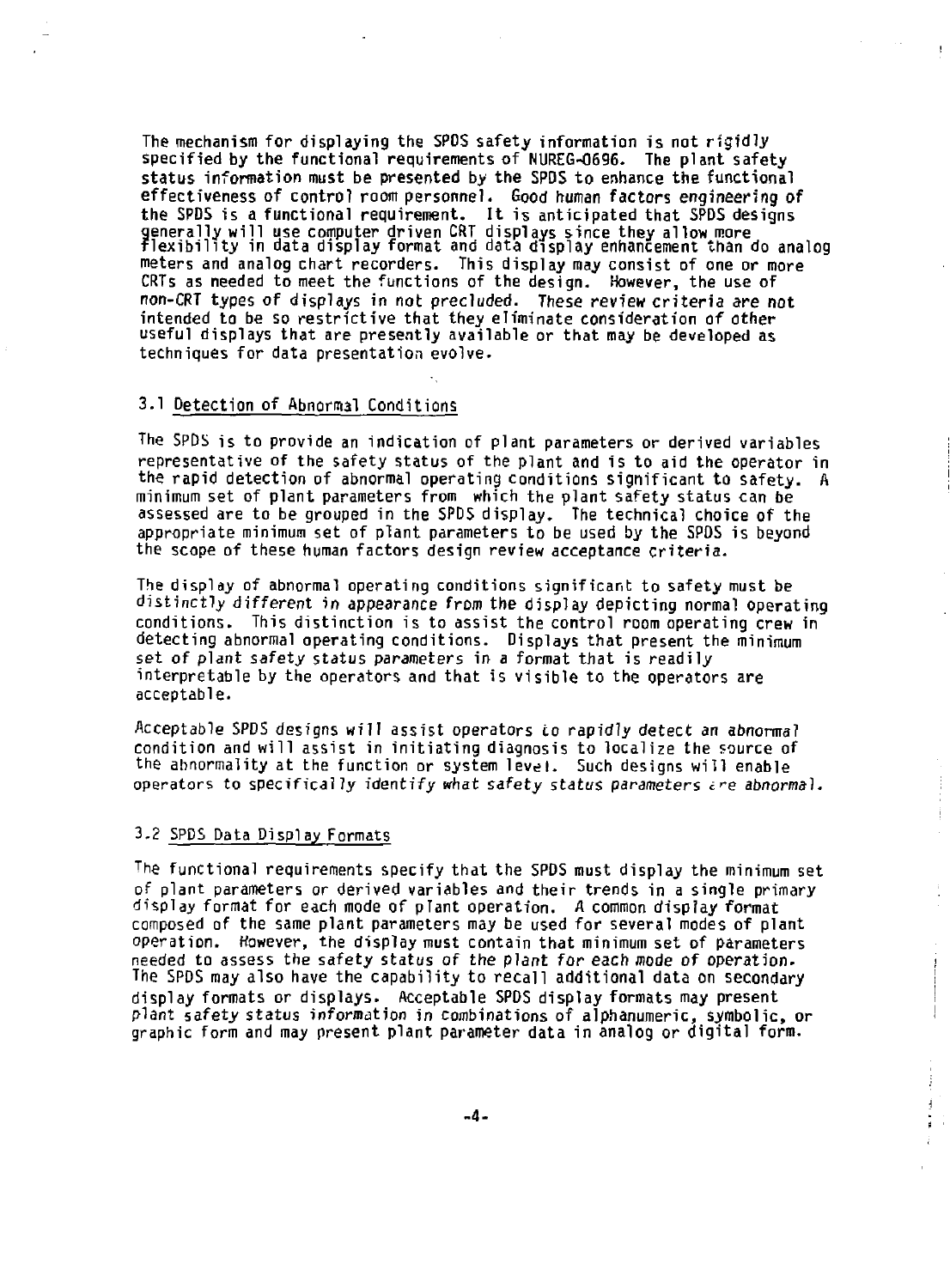**The primary display format may be presented on a single display device or a group of display devices concentrated in a single compact display at a location specifically designated for the SPDS. Primary display formats that remain continuously visible to the operators are acceptable.** 

**The information displayed by the SPDS display must be presented in ways that are easy for the operators to read and understand. Oisplay formats designed so that specific elements in the display correspond directly and unambiguously with each parameter are acceptable. A label or other readily understood identifier that appears on each element of the display and specifically identifies that element with the parameter it represents is acceptable.** 

**Changes in value of a display element should be readily interpreted as a corresponding change in the magnitude of the measured** *cr* **derived parameter. In most cases a linear relationship between the magnitude of the measured or derived value of the parameter and the display element used to depict the parameter is acceptable. In some cases a nonlinear relationship between the parameter and the display element may be acceptable if it can be demonstrated that such a relationship is more meaningful to the operators or that it will actually facilitate interpreting information. For example, a logarithmic relationship between reactor power level and the magnitude of the corresponding display element may be appropriate to display power during reactor startup if accurate readings of reactor power** *are* **needed over many decades of power level.** 

**Quantitative information about the magnitude and trend behavior of the parameters used for the SPDS must be presented to help the operators assess the severity of abnormal plant conditions. Displays that provide quantitative data of the magnitude of each parameter on the primary display as part of the primary display format are acceptable. Properly designed numeric, analog, or graphic displays of parameter magnitude are acceptable.** 

*In* **addition to magnitude, the operators should also be able to determine whether each parameter is increasing or decreasing and observe the trend or rate of change of a parameter from changes in the display. Operator monitoring of parameter trends is a key task in evaluating the safety status of the plant. This trend information is needed to assist the operators in determining the severity of a abnormality when a transient condition develops.** 

**Primary SPDS displays that show quantitative rate of change information are acceptable provided the quantitative rate of change display will not be misleading to the operators during transient or oscillatory variations of the**  parameter that *may occur. Primary SPDS displays that provide* qualitative **trend and rate of change information by observation of the variation in magnitude of the parameters are acceptable if quantitative rate of change and time Iiistory data for each parameter are available on a secondary SPDS display.** 

**Time history displays of parameters over a recent time interval are a preferred means of displaying trend and rate of change data. A time history of each safety status parameter for the 30 minutes immediately preceeding current real time is acceptable. This time period is consistent with the startup time required for activating the Technical** *Support* **Center** *(TSC).*  **Availability of time history data displays on either the prinary SPDS display format or on a secondary SPDS display format is acceptable,**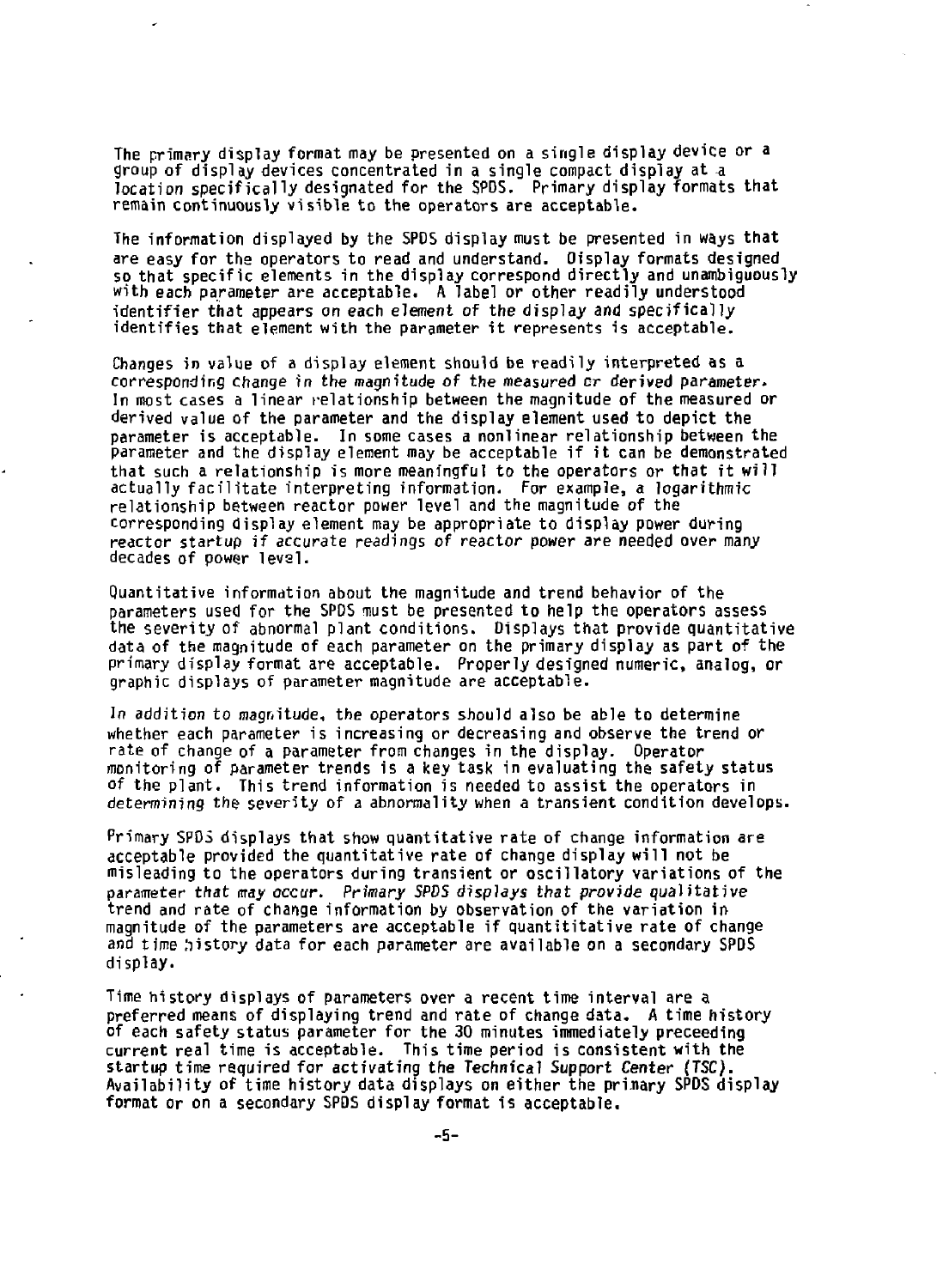## **3.3 Display Techniques**

**Since the primary function of the SPDS is to assist control room operating personnel in evaluating the safety status of the plant, the display should be enhanced to improve the operator's perception, comprehension, and detection of abnormal operating status significant to safety. Some display design techniques to enhance the detection function are discussed in the following sections. Review guidance is provided for each technique to assure that use of that technique will provide acceptable enhancement features for the SPDS display.** 

**The display enhancement techniques discussed are:** 

- **1. Display Patterns**
- 
- **2. Scaling of Displays 3. Identification of Displayed Parameters**
- **4. Perceptual Aids** 
	- **1. Color**
	- **2. Symbols and mimics**
	- 3. Overlays<br>4. Setpoint
	- 4. Setpoi<mark>nts</mark><br>5. Blinking
	- **5. Blinking and Flashing**

**Display techniques other than those listed rray a!so be acceptable.** 

## **3.3.1 Display Patterns**

**Patterns can be an effective way to present data to an operator. When a pattern is used to enhance the operators' assessment of the safety status of the plant there should be a direct association between the display pattern and the status of the plant.** 

**The pattern for normal operating conditions should have distinctive characteristics that distinguish it from the patterns produced by abnormal conditions. The change from normal to abnormal pattern configuration should be readily detectable. One change in pattern that is acceptable when properly designed and implemented is a change from a symmetric or regular geometric pattern during normal operating conditions to an asymetric or irregular geometric pattern when an abnormal condition occurs. Another change in pattern that may be acceptable is a change from a pattern displaying uniform magnitude** *or* **length of all pattern elements during normal conditions to a pattern displaying unequal magnitudes or lengths of pattern elements representing parameters that are in** *an* **abnormal state.** 

### **3.3.? Scaling of Displays**

**The displays of parameter magnitude should be scaled to optimize the operator recognition of plant changes from normal conditions. The choice of a parameter scale to produce an undistorted display pattern under normal conditions is an acceptable scaling technique provided adequate data readout accuracy for operator use is maintained. However, it may not be possible to normalize all parameters.**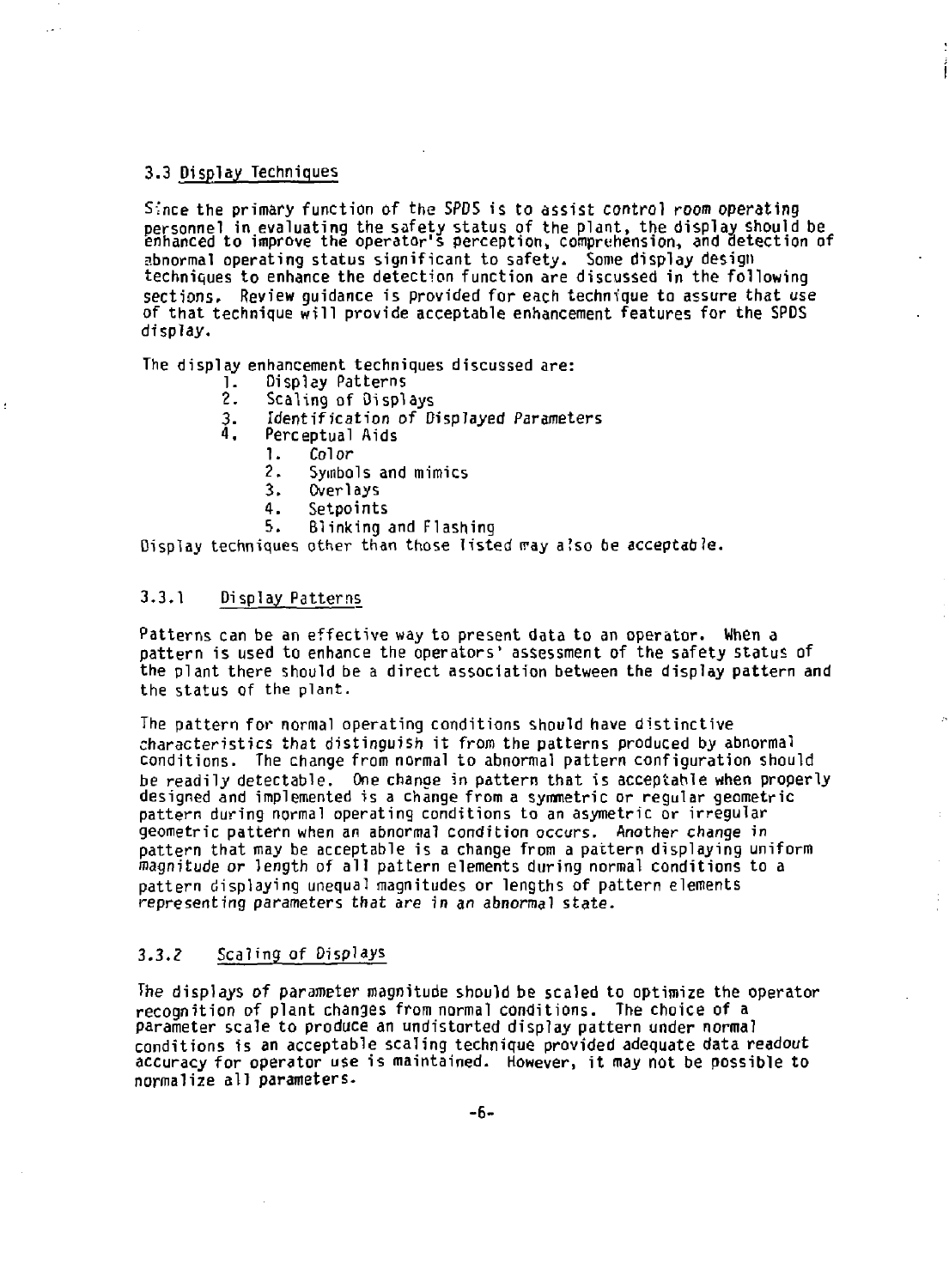**Parameter magnitude should be scaled to allow tracking over a wide range of abnormal conditions. Patterns for abnormal conditions that do not fill the entire display area are acceptable. Pattern displays that ;:ave means of reading parameter data if the display pattern should go offscale during abnormal conditions are also acceptable.** 

**An operator is not likely to notice small changes in a pattern which normally appears distorted. During normal operation, a parameter being displayed may deviate from its nominal value. However, it is important that the display pattern remain undistorted to avoid giving false indication of abnormality to the operator. Displays should use appropriate parameters that have small deviations about a steady state value during normal operating conditions and that have distinctive large variations from the steady state value during abnormal conditions.** 

**It may be acceptable to change the scaling factors used in a display if changes in relative magnitudes of the parameters occur during plant operations. For example, normal operation at reduced power may result in a display which appears distorted relative to the display exhibited during operation at 100% power. Since reduced power operation does not represent an abnormal condition, a change in display scale may be acceptable to provide a display that remains undistorted. It is preferable that this type of display scaling change only be made by operator command rather thin by automatic action of the display signal or data processing system to assure that an abnormal condition is not misrepresented by the SPDS display system.** 

## **3-3.3 Identification of Displayed Parameters**

**The operator must be able to readily interpret the information conveyed by the SPDS risplay. When a display changes, the operator must know what parameters**  are changing and how they are changing in order to assess the nature of an **abnormality. This will also help identify the system involved during an abnormal condition. An acceptable display format or display pattern must include labels to identify each parameter. Reliance upon the operator's memorization of the relationship between the display format or the display pattern and the specific variables being displayed is not acceptable.** 

# **3.3.4 Perceptual Aids**

**Perceptual aids can be used with all types of display mechanisms. Among the perceptual aids suitable for use in SPDS displays are color, symbo<sup>1</sup> s, overlays, and setpoints.** 

### **3.3.4.1 Color**

÷,

 $\overline{\phantom{a}}$ 

 $\overline{1}$ 

ŀ,

**Color may be used in SPDS displays to help identify and differentiate between elements of the display and to indicate a change in functional or operating status of a plant parameter. To be effective, the colors used in the SPDS display should conform to a color code. Conformance with the guidelines provided by NUREG-0700, Section 6.5.1.6, Color Coding, and Section 6.7.2.7, Graphic Coding and Highlighting is acceptable for SPDS displays.**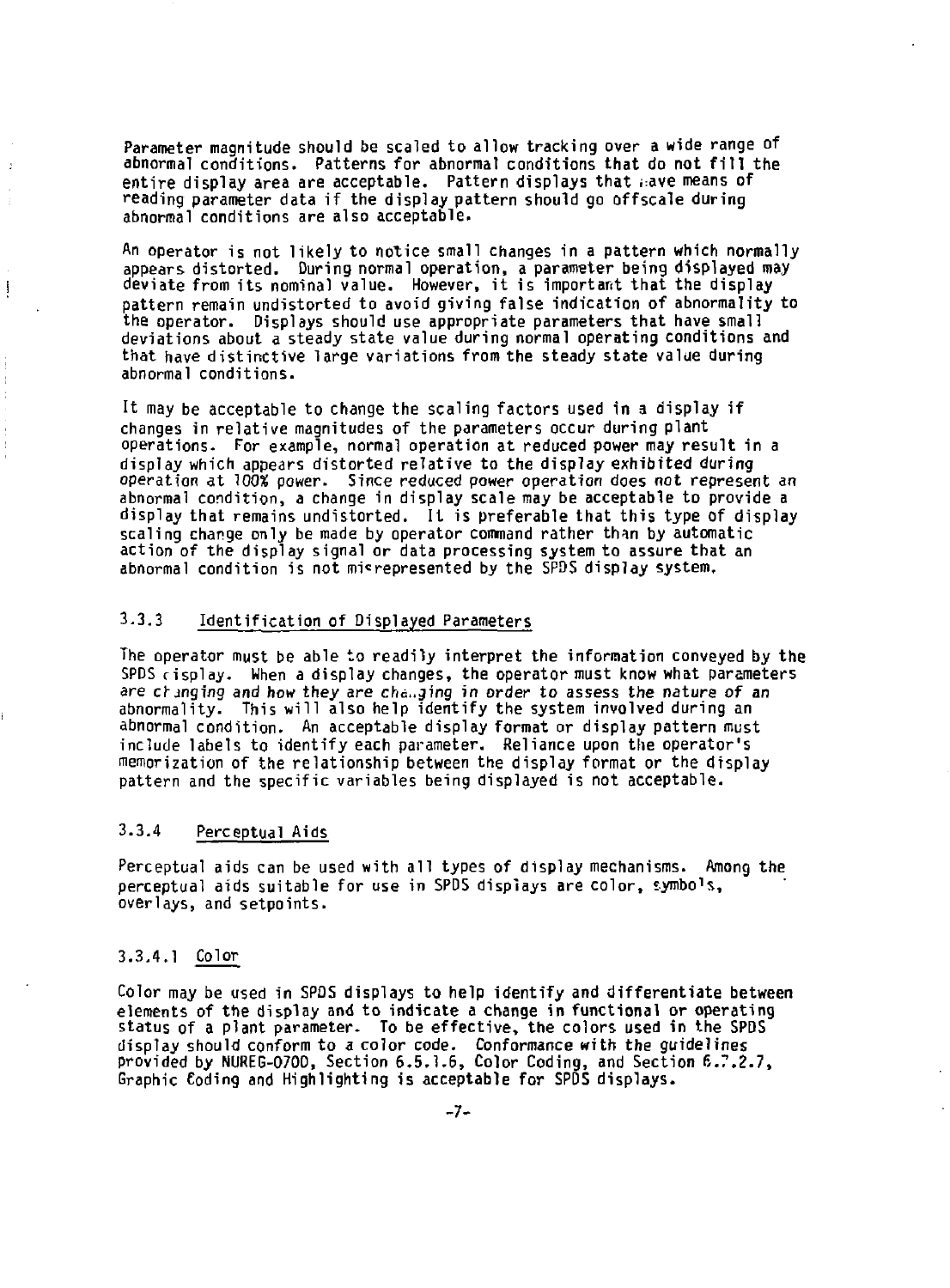**When color changes are used to indicate a change in functional or** *operating*  **status, they should be limited to no more than two levels in severity of the change in status. Acceptable displays may employ one color change when a**  parameter is outside its normal range but does not represent a serious **problem. A second more noticeable color change when a parameter is in a range that indicates a serious abnormality is also acceptable. Use of ''he preferred color codes in NUREG-0700 to depict alerting and alarming conditions of Parameters being displayed is acceptable.** 

**Acceptable displays will avoid con<sup>f</sup>licts between the use of color to enhance identification of display elements and the use of color to enhance changes in status of displays or display elements.** 

## **3.3.4.2** *Symbols* **and Mimics**

**Graphic symbols and mimics may be used as distinctive means of presenting information in a pictorial format. Conformance with the guidelines of NUREG-O700, Section 6.6.3.4, Symbols, and Section 6.6.6.4, Use of Mimics, is acceptable for SPDS displays.** 

## **3.3.4.3 Overlays**

**Overlays can be an effective means of enhancing displays. An overlay which provides a reference to normal conditions, or provides an indication of normal**  limits for individual parameters, or provides an indication of abnormal **operating ranges is acceptable. An overlay of a normal pattern can enhance some graphic displays by providing a reference to normal operating conditions to facilitate pattern recognition or to detect deviation from norma? renditions. Electronic overlays for CRT displays are acceptable when they improve tHe operator's interpretation of** *the* **operating conditions. Transparent overlays that interfere with observation or interpretation of plant operating conditions are not acceptable.** 

## **3.3.4.4 Setpoints**

Setpoints for a parameter that are used to initiate changes in display **presentation and to alert operators to changes in operating status are acceptable. Setpoints used for display changes and overlays must be established using appropriate technical considerations. Arbitrarily establishing setpoints as some nominal percentage of normal value or maximum range will** *not necessarily* **provide any display enhancement. Poorly chosen setpoints can have negative effects if they result in frequent false alarms. Setpoints used for display enhancement that are chosen specifically for their appropriateness to perform that function are acceptable. £• bitrarf?y setting a setpoint at some fixed fraction of the normal operating value without supporting justification is not acceptable.**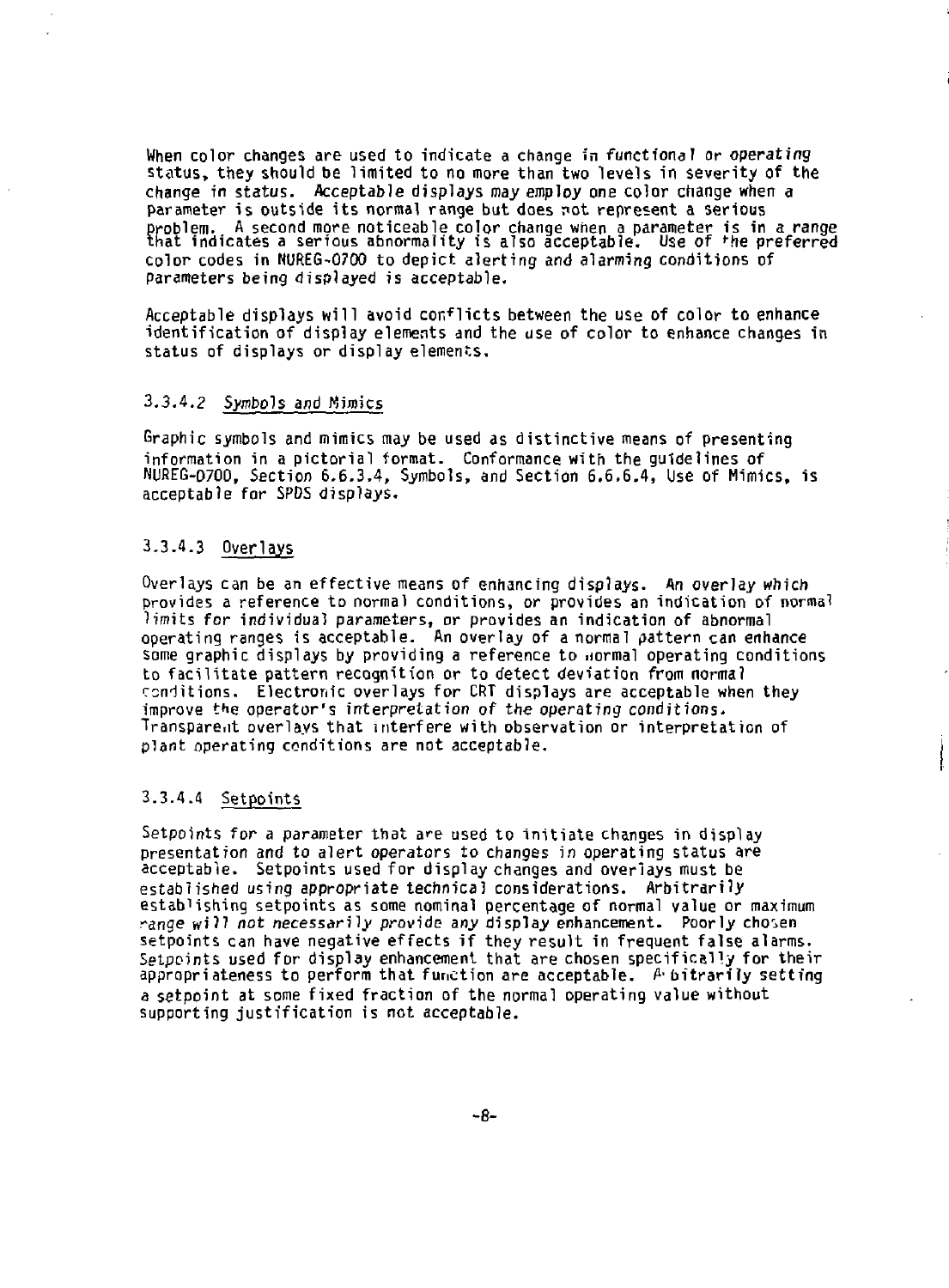## 3.3.4.5 Blinking and Flashing

Blinking of symbols or data on a CRT, blinking of illuminated graphic displays, and flashing of. indicator lights an».i annunciator displays are effective and acceptable means of calling opertor attention to an abnormal condition. Conformance with the guidelines of NUREG-0700, Section 6.3.3.2:, Visual Alarm Recognition and Identification, and sith Section 6.7,2.7, Graphic Coding and Highlighting is also acceptable for use in SPDS displays.

## 4.0 SPECIFIC SPDS DESIGN REVIEW CRITERIA

The specific design review acceptance criteria address all SPDS display systems with emphasis on review criteria applicable to CRT display systems. The SPDS functional criteria, as defined in Section 5 of NUREG-0696, have been grouped into nine broad categories.

These categories are:

- 1) Functions,
- 2) Data St.,
- 3) Data Validation,
- 4) Display,
- 5) Location and Size,
- 6) Staff,
- 7) Procedures,
- 8) Alarms,
- 9) Design Criteria.

The Tynctional design criteria for each category are stated and referenced to NUREG-0696. Specific design review acceptance criteria are presented frr each functional criterion and are referenced to NUREG-0700, Section 6., *Control*  Room Human Engineering Guidelines, where applicable.

in the contract of the contract of the con-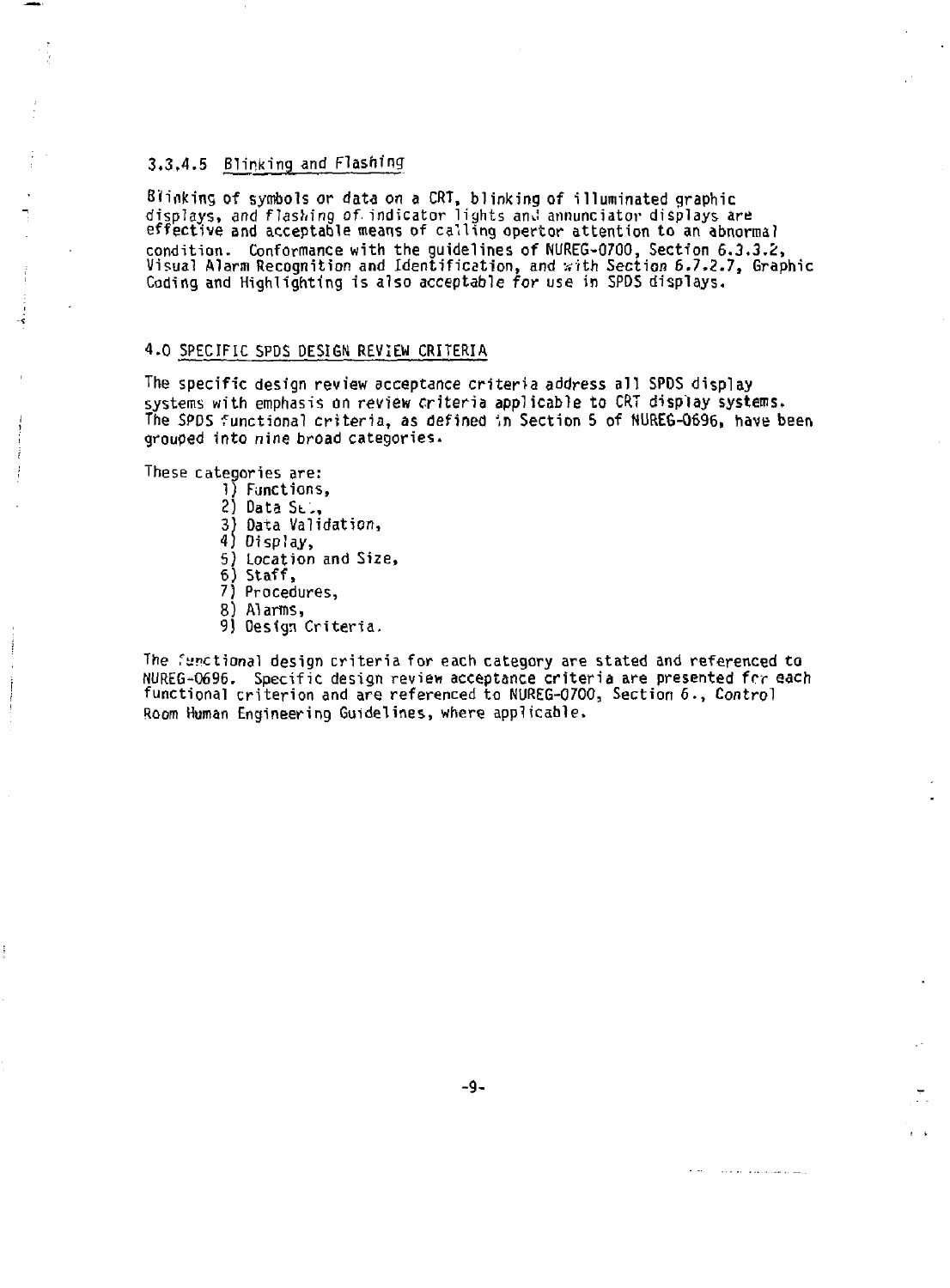|     | FUNCTIONAL CRITERIA                                                                                                                                                                                                                                                                                                                                                                                                                                                   | <b>NUREG-0696</b><br>REF. NO. | ACCEPTANCE CRITERIA                                                                                                                                                                                                                                                                                                                                                                                                                                                           | <b>NUREG-0700</b><br>REF. NO. |
|-----|-----------------------------------------------------------------------------------------------------------------------------------------------------------------------------------------------------------------------------------------------------------------------------------------------------------------------------------------------------------------------------------------------------------------------------------------------------------------------|-------------------------------|-------------------------------------------------------------------------------------------------------------------------------------------------------------------------------------------------------------------------------------------------------------------------------------------------------------------------------------------------------------------------------------------------------------------------------------------------------------------------------|-------------------------------|
| 4.1 | FUNCTIONS<br>4.1.1 Primary Function<br>The primary function of the<br>SPDS is to serve as an<br>operator aid in the rapid<br>detection of abnormal<br>conditions by providing a<br>display of plant parameters<br>from which the safety<br>status of operation may be<br>assessed in the control<br>room.                                                                                                                                                             | 5.1<br>1.3.4                  | This criterion is satisfied when:<br>a) the primary SPDS display format<br>contains functional information to<br>assist the operator in rapidly<br>evaluating the safety status of the<br>plant.<br>and<br>abnormal conditions which impact safety<br>P)<br>of the plant are easily identified and<br>recognized from the primary SPDS<br>display format.<br>and<br>the SPDS supplements the control room<br>c).<br>annunc ator system when severe plant<br>transients occur. | 6.5<br>6.6                    |
|     | 4.1.2 Secondary Functions<br>The display system may<br>include other functions<br>that aid ope ating<br>personnel in evaluating<br>plant status.<br>Secondary functions, such as<br>the performance monitoring of<br>plant systems or safety<br>systems and the presentation<br>of data to assist the operator<br>to diagnose abnormal operating<br>conditions may be used. No<br>acceptance criteria for the<br>secondary funct ons are<br>specified in this report. | 5.5                           | The secondary functions are acceptable<br>prov ded:<br>a) they do not impair the operator's use<br>of the SPDS in executing the primary<br>function<br>and<br>the control room operating crew has<br>ħ.<br>been trained in the use of the<br>secondary functions.                                                                                                                                                                                                             |                               |
|     |                                                                                                                                                                                                                                                                                                                                                                                                                                                                       |                               | $-10-$                                                                                                                                                                                                                                                                                                                                                                                                                                                                        |                               |

 $\sim 100$  km s  $^{-1}$ 

 $\frac{1}{2} \frac{1}{2} \frac{d^2}{dx^2}$ 

 $\epsilon$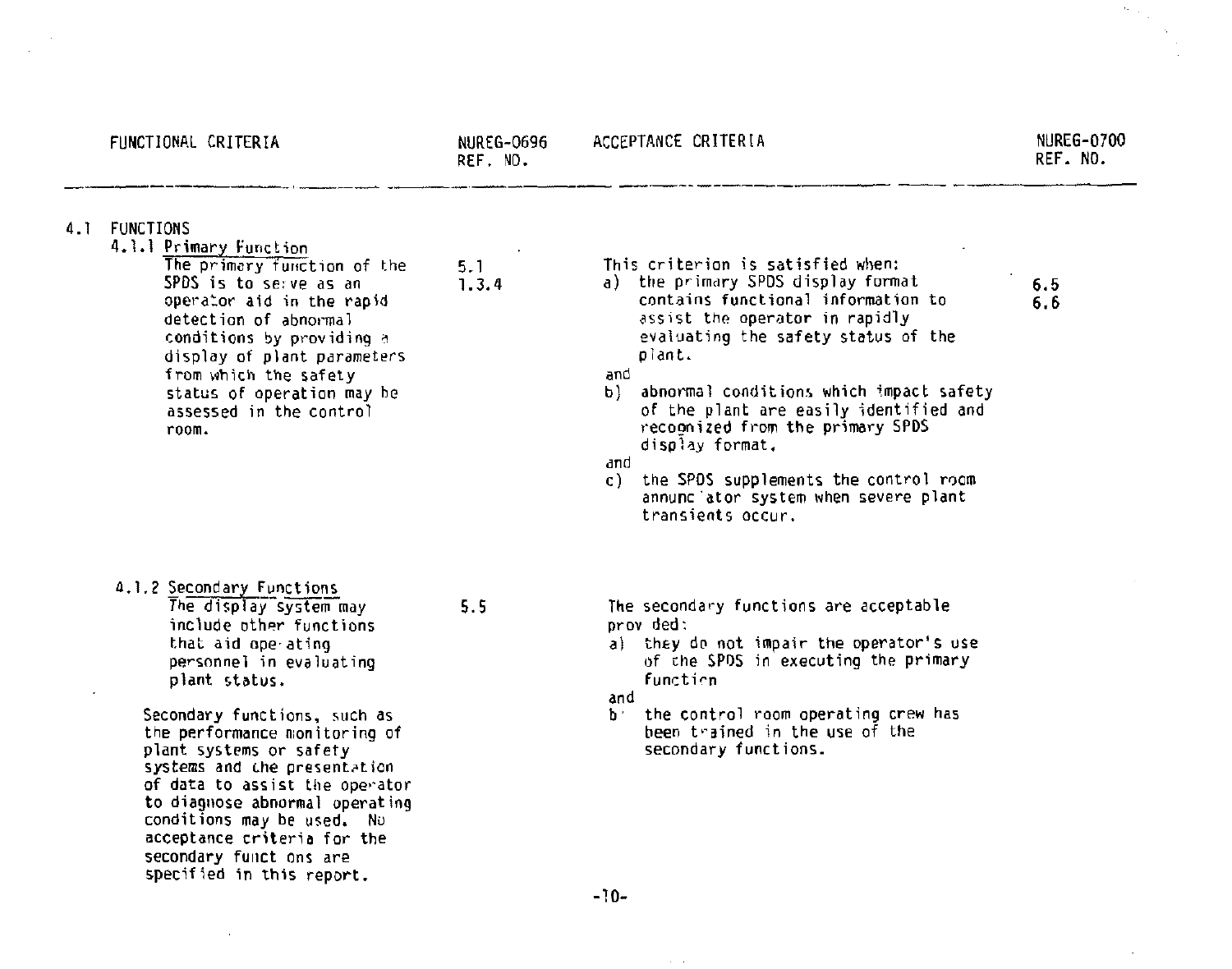#### FUNCTIONAL CRITERIA NUREG-0696

**Construction** of the first

REF- NO.

ACCEPTANCE CRITERIA

NUREG-G70O REF. NO.

#### 4,1.3 Future functions

The design of the display system 5.5 should be flexible to allow for future incorporation of advanced diagnostic concepts and rvaluation techniques and systems.

 $\mathcal{F}$ 

The criterion may he satisfied in designs using a computer based system when either:

 $\mathbf{v}_\mathrm{f}$ 

. The interaction of the components of the set of  $\mathcal{L}^{\alpha}$  , and the set of  $\mathcal{L}^{\alpha}$ 

a) the design is expandable to accept new function,

or<br>b)

the design allows for the addition of processors, memories or additional computers, such as in a distributed network.

This criterion may be satisfied by a hardwired system when:

a) the design allows for the addition of new displays to the SP05 panel/ workspace;

and

the design allows for the installation of equipment to support the displays.

The addition of diagnostic techniques must not compromise the primary SPDS function and is suh.iect to review prior to implementation.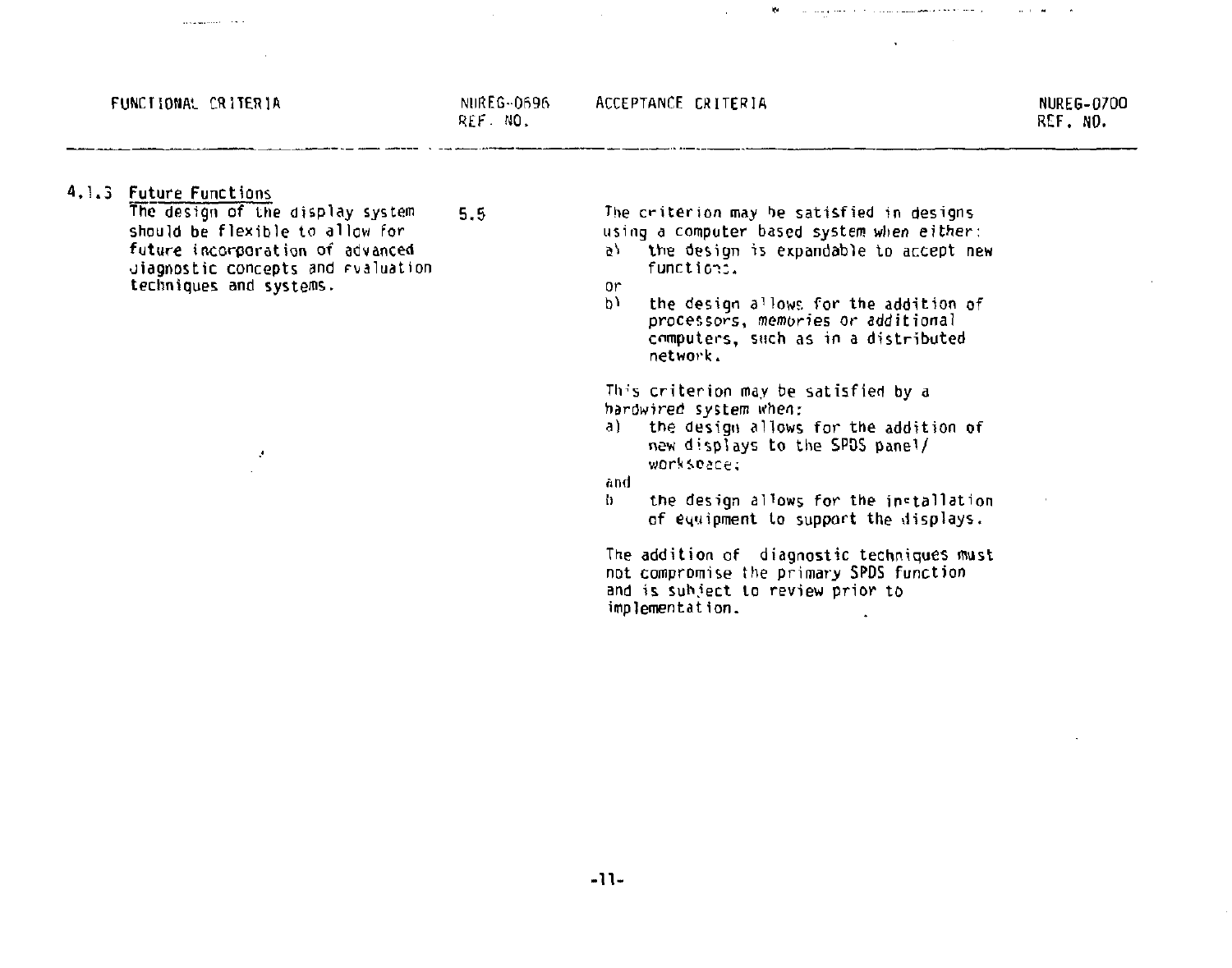$\sim$  .  $\sim$ 

#### 4.? DATA SET

'1 - J. i Basis of Parameter Selection The basis for selection of 5.5 the minimum set of parameters in the primary display shall be documented' ^^ ^ as part of the design.

This criterion is satisfied when: it can be demonstrated that the primary display format, using the parameters selected meets the guidelines or criteria of Section 3.

### .3 DATA VALIDATION

and the company's

4.3.1 Real Time Validation Display data shall be 5.1 validated on a real time basis where practicable.

the control of the control of the company and the control of the control of

- This criterion is satisfied by:
	- a) comparing redundant sensor readings 6.7.2.7 prior to the display of the parameter,
	- or<br>b)
	- using analytical redundancy among different parameters and using models and equations that have been documented and validated. Operating regimes where the equations used are not valid should be identified and documented.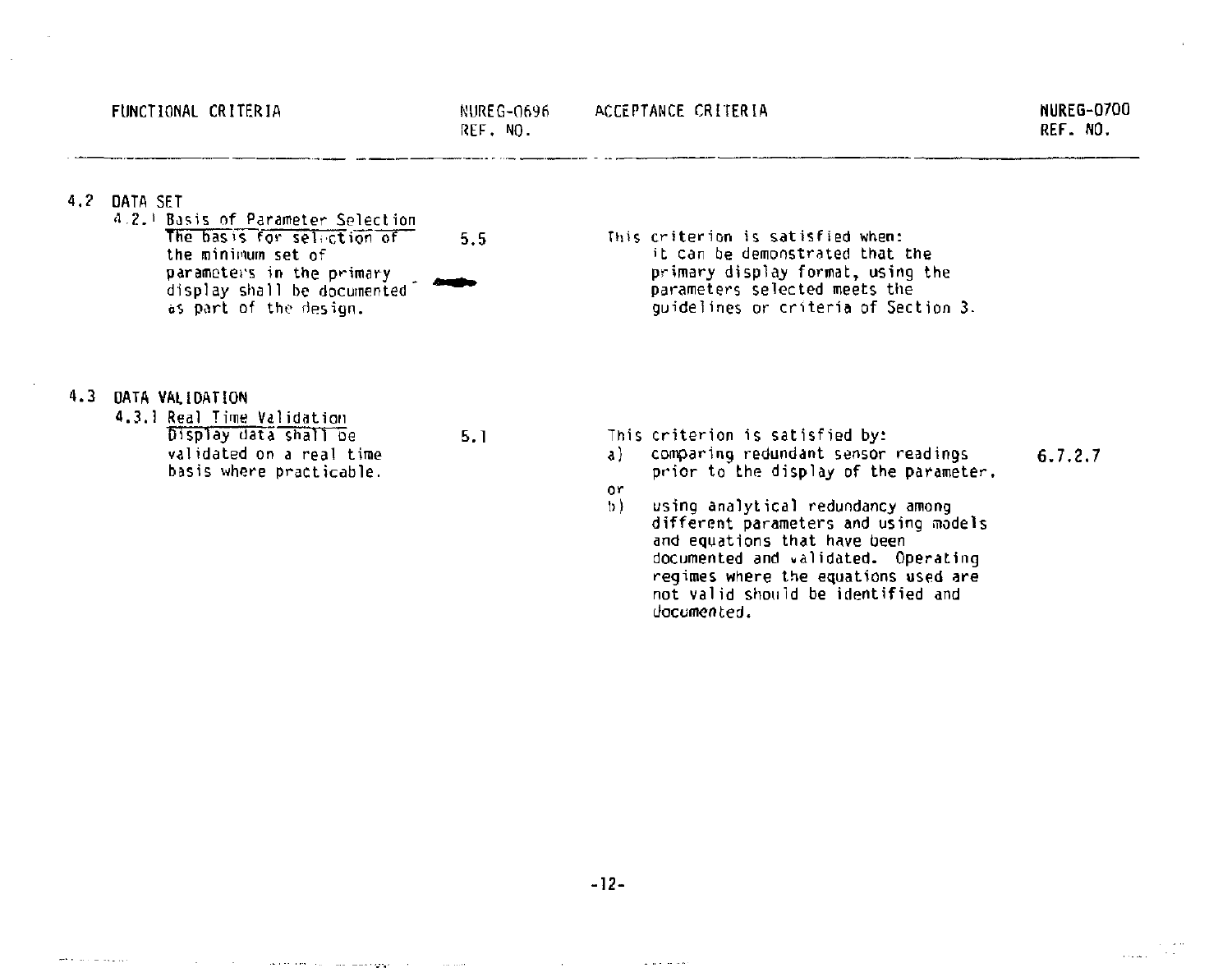| FUNCTIONAL CRITERIA                                                                                   | NUREG-0696<br>REF. ND. | ACCEPTANCE CRITERIA                                                                                                                                                                                                                                                                                                                                                                                                                                                                                                                                                                                                                                                                                                                                                                                                                                                                                            | <b>NUREG-0700</b><br>REF. NO. |
|-------------------------------------------------------------------------------------------------------|------------------------|----------------------------------------------------------------------------------------------------------------------------------------------------------------------------------------------------------------------------------------------------------------------------------------------------------------------------------------------------------------------------------------------------------------------------------------------------------------------------------------------------------------------------------------------------------------------------------------------------------------------------------------------------------------------------------------------------------------------------------------------------------------------------------------------------------------------------------------------------------------------------------------------------------------|-------------------------------|
| 4.3.2 Unvalidated Data<br>Display data which is<br>unvalidated shall be so<br>indicated to operators. | 5.1                    | This criterion is Satisfied when:<br>validated parameters, unvalidated<br>a).<br>parameters, and invalid data are<br>identified, where practical<br>and<br>b).<br>validated parameters are coded in a<br>manner whereby they are easily<br>distinguished from unvalidated<br>parameters.<br>and<br>c).<br>coding of invalid data is distinct<br>from the coding of data for which data<br>validation is unsuccessful.<br>bn6<br>4)<br>operating procedures for use of the<br>SPDS provides quidance for treatment<br>of invalid data and resolution of<br>unsuccessful data validation.<br>and<br>e١<br>operator training in the use of the<br>SPDS includes practice in dealing with<br>unvalidated data and application of<br>procedures to resolve unsuccessful<br>data validation.<br>Operator knowledge of the validity of data<br>is important in correctly assessing the<br>safety status of the plant. | 6.7.2.7                       |

 $\sim 10^{11}$  and  $\sim 10^{11}$ 

**Sales Control** 

 $\sim$  10  $\sigma$  $\mathbf{v}$  $\sim 10^{-1}$  km  $^{-1}$  the control of the control of the con-

 $\sim$   $\kappa$ 

 $\bar{\mathcal{A}}$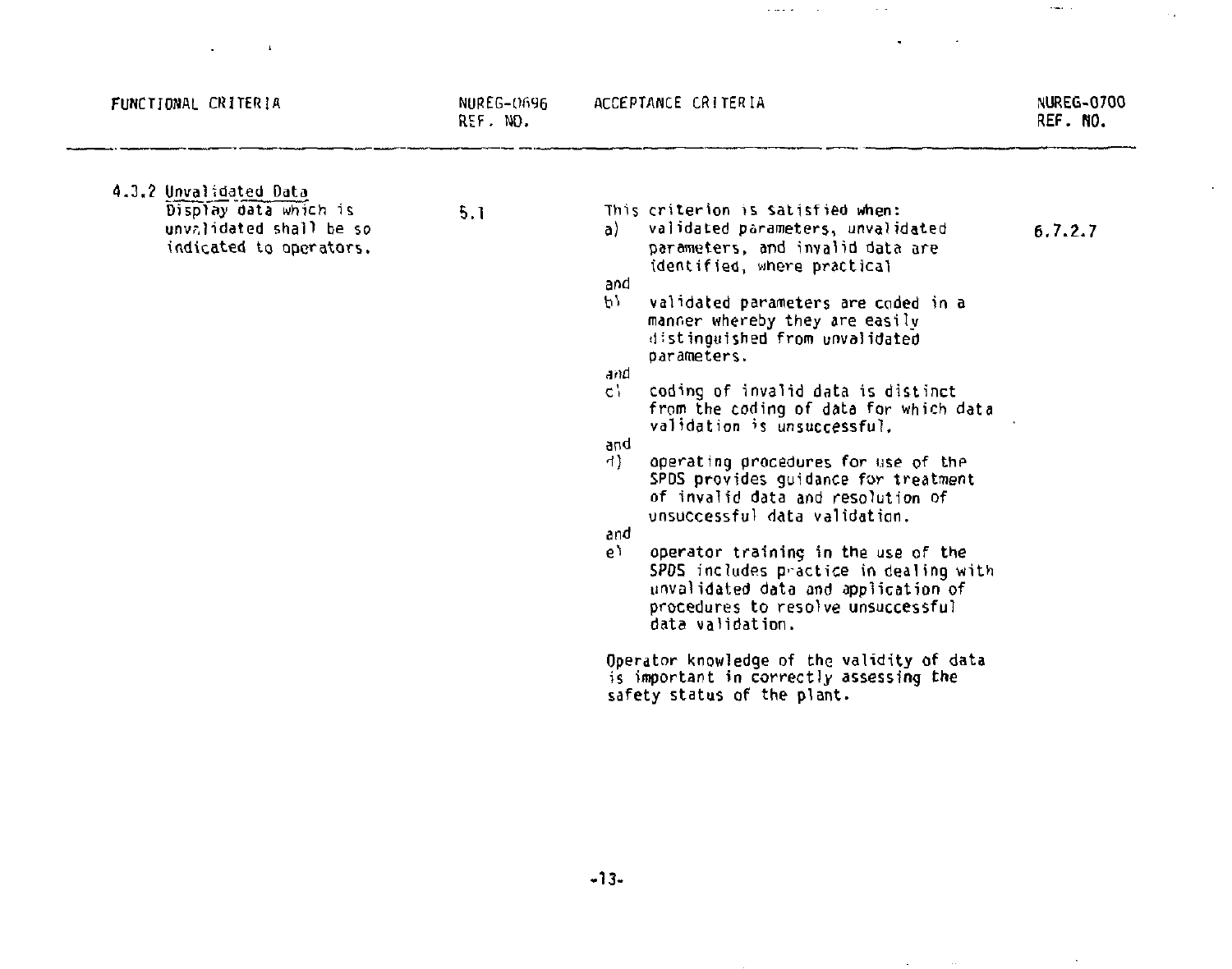4.

 $\overline{\phantom{a}}$ 

 $\mathcal{A}_{\mathcal{A}}$  $\epsilon$ 

 $\sim 10^{-1}$ 

| 4 | DISPLAY<br>4.4.1 Design Principles<br>The display format shall be<br>designed to accepted human<br>factors principles.                                                                                                                        | 5.5        | a)<br>and                               | This criterion is satisfied when:<br>the design conforms to the display<br>quidelines presented in NUREG 0700.                                                                                                                                                                                                                                                                                                                                                                                                                                                                                                                                                                                                           | 6.7.2 |  |
|---|-----------------------------------------------------------------------------------------------------------------------------------------------------------------------------------------------------------------------------------------------|------------|-----------------------------------------|--------------------------------------------------------------------------------------------------------------------------------------------------------------------------------------------------------------------------------------------------------------------------------------------------------------------------------------------------------------------------------------------------------------------------------------------------------------------------------------------------------------------------------------------------------------------------------------------------------------------------------------------------------------------------------------------------------------------------|-------|--|
|   |                                                                                                                                                                                                                                               |            | 5).                                     | the primary display format conforms to<br>the general criteria in Section 3.                                                                                                                                                                                                                                                                                                                                                                                                                                                                                                                                                                                                                                             |       |  |
|   | 4.4.2 Parameters Displayed<br>4.4.2.1 Individual Parameters<br>The primary display may<br>be a continuous<br>indication of individual<br>plant parameters or may<br>be composed of a number<br>of measured variables or<br>derived variables. | 5.1<br>5.5 | a)<br>or<br>b)<br>or<br>c)<br>or<br>d). | This criterion is satisfied when:<br>a dedicated display, such as a CRT.<br>with a cingle primary display format<br>continuously displays the minimum<br>parameter set necessary to assess the<br>safety status of the plant.<br>reduction in size of the primary<br>display format is provided when it is<br>necessary ¢0 display secondary<br>information.<br>audio or visual cues are provided by<br>the system to alert a well trained<br>operator to return to the primary<br>display format while viewing secondary<br>information.<br>the seismically qualified.<br>concentrated backup display of primary<br>format infromation is visible to the<br>operator while viewing secondary<br>information on the CRT. |       |  |

 $\blacksquare$ a participante de la construcción de la proposición de la construcción de la construcción de la construcción de

 $\Delta$ 

and the SAC contract communications of

 $\mathcal{J}_{\rm{max}}(x)=-\mathcal{J}_{\rm{max}}$ 

 $\epsilon$ 

 $\mathcal{C}^{\mathcal{A}}$  and  $\mathcal{C}^{\mathcal{A}}$  . The contraction of the contract of  $\mathcal{C}^{\mathcal{A}}$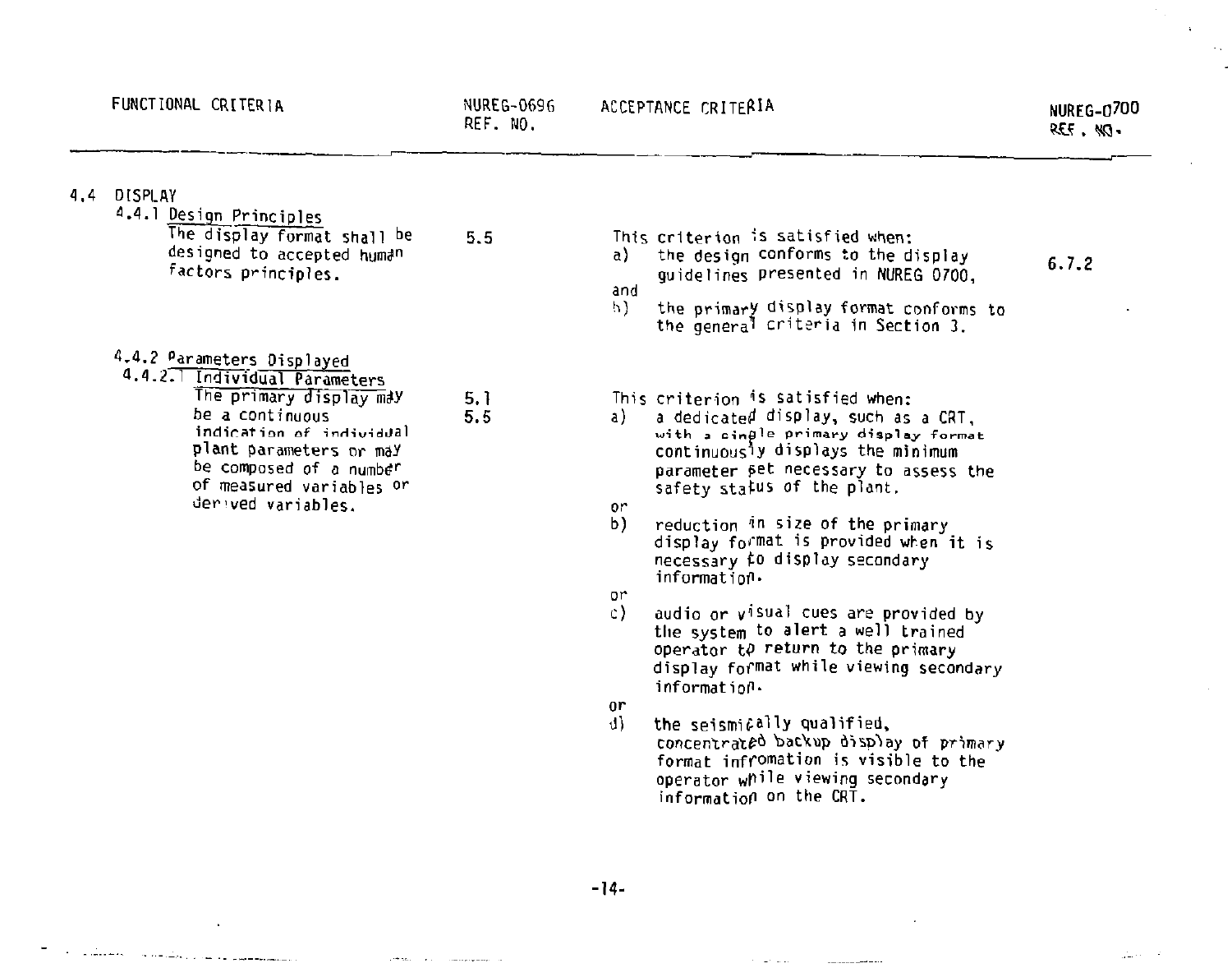### FUNCTIONAL CRITERIA NUREG-0696

**ACCEPTANCE CRITERIA NUREG-0700** 

**Bank Car** 

**REF. NO.** 

**REF. NO.** 

**d.4.2.2 Timeliness and Accuracy of Data Displayed data shall 5.1 present current and accurate status of the plant. This criterion is satisfied when: a) the sampling rate for each parameter is chosen such that there is no meaningful loss of information in the data presented to the operator. and b) the time delay from when the sensor signal is sampled to when it is displayed is no greater than** *2* **seconds. and**  *t)* **maintaining the control room SPDS display is given processor priority over display and processing requests from the TSC, EOF, or other sources. and d) each parameter is displayed with an accuracy sufficient for the operator to discriminate between abnormal conditions which impact safety and normal operating conditions.**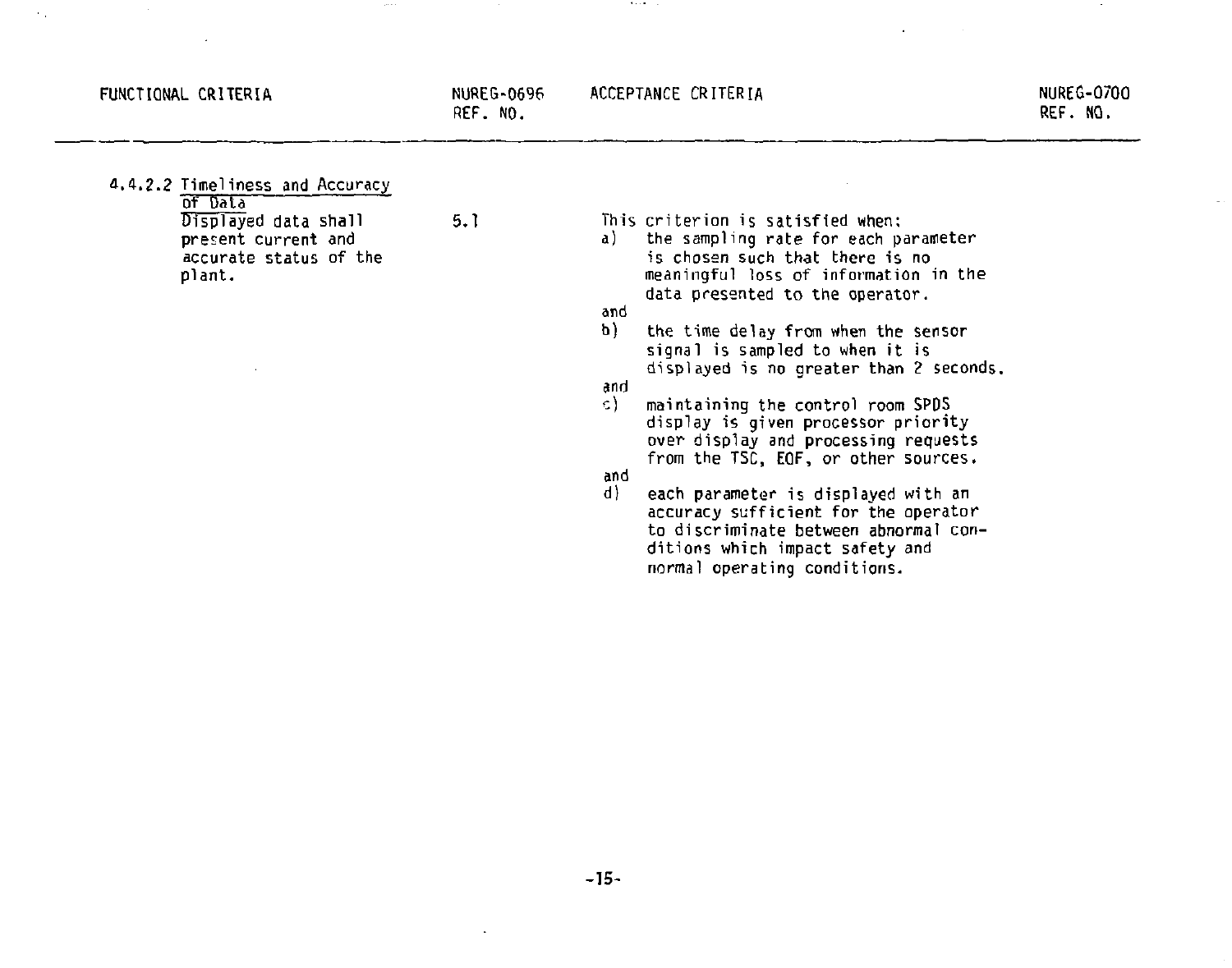| FUNCTIONAL CRITERIA                                                                                  | NUREG-0696<br>REF. NO. | ACCEPTANCE CRITERIA                                                                                                                                                                                                                                                                                                                                                                                                                                                                                                                                      | <b>NUREG-0700</b><br>REF. NO. |
|------------------------------------------------------------------------------------------------------|------------------------|----------------------------------------------------------------------------------------------------------------------------------------------------------------------------------------------------------------------------------------------------------------------------------------------------------------------------------------------------------------------------------------------------------------------------------------------------------------------------------------------------------------------------------------------------------|-------------------------------|
| 4.4.2.3 Scope of Data<br>The display should be<br>responsive to transient<br>and accident sequences. | 5.5                    | This criterion is satisfied when:<br>operator comprehension of a change in<br>al<br>the safety status of the plant from<br>the primary SPDS display could be<br>achieved in a matter of seconds. If<br>closure of this task takes several<br>minutes, the design is unacceptable.<br>and<br>b)<br>the display system correctly portrays<br>the plant process status for all<br>design basis events and events<br>specified by NUREG-0737.<br>Section I.C.1, Guidance For The<br>Evaluation and Development of<br>Procedures For Transients and Accidents |                               |

 $\bar{\mathbf{u}}$ 

 $\sim 17$ 

 $\sim 10^{11}$  km  $^{-1}$ 

 $\mathcal{F}^{\mathcal{F}}_{\mathcal{F}}$  , where  $\mathcal{F}^{\mathcal{F}}_{\mathcal{F}}$  and  $\mathcal{F}^{\mathcal{F}}_{\mathcal{F}}$  , assumed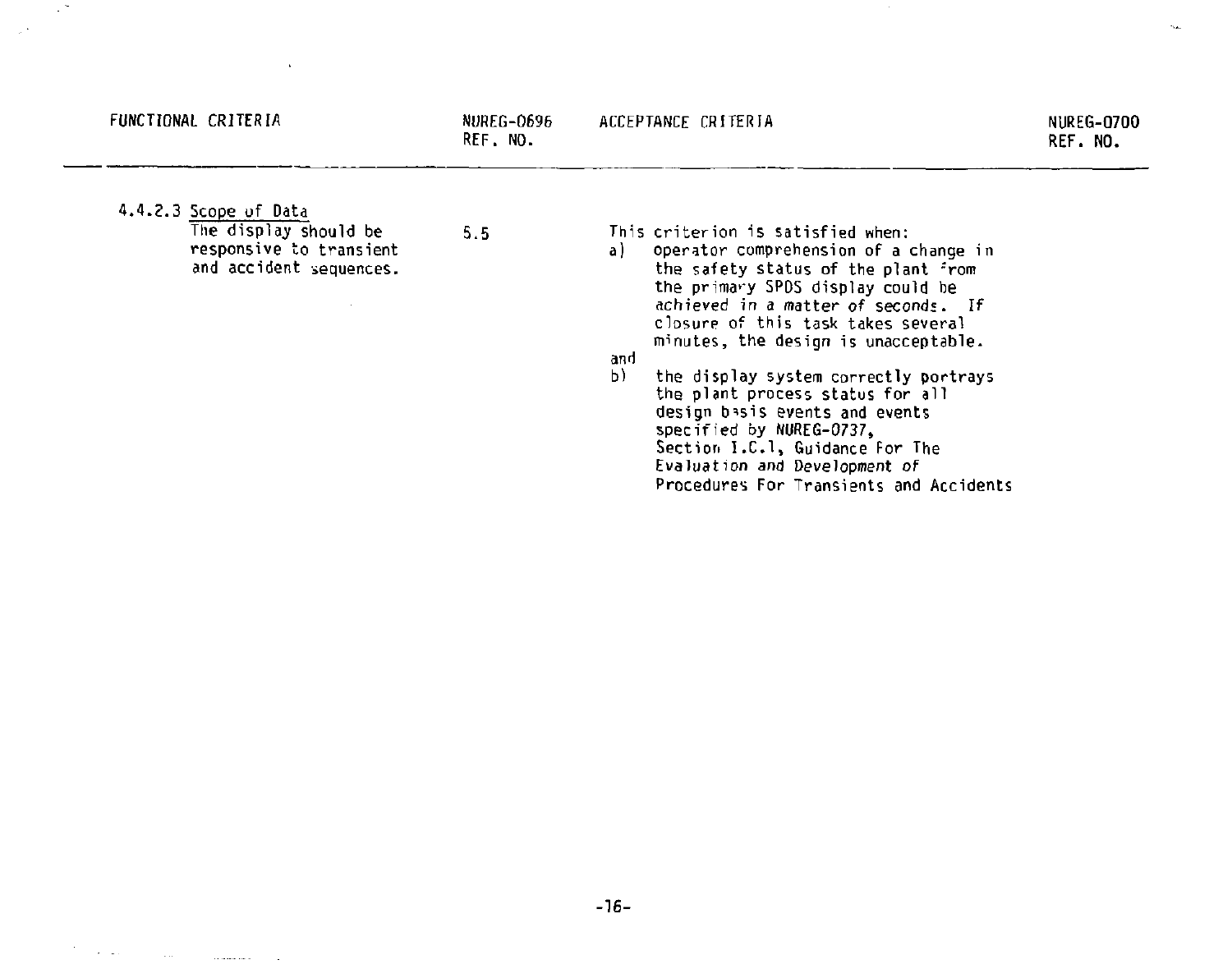#### **FUNCTIONAL CRITERIA** NUREG-0696

and the con-

**REF. NO.** 

 $\mathcal{A}$ 

 $-1$ 

**4.4.3 Pattern and Coding** 

**4.4.3.1 Parameter Grouping**  Parameters must be 5.1 **grouped to enhance operators assessment of the plant and to assist in making functional comparisons.** 

 $\alpha$  and  $\alpha$  is a sequence of the  $\alpha$ 

- **Tnis criterion is satisfied when:**
- **a) the minimum set of parameters are presented on the single primary display format. The minimum set of parameters must be the ones by which the operator evaluates the safety status of the plant.**

**and** 

**b) the parameters displayed are grouped so that all are visible to the operator within one field of view.** 

**and** 

the parameters are sequenced in a logical manner to facilitate operator comparison of parameters in evaluating the safety status of the plant.

and<br>d)

**dl the primary display format utilizes patterns and display enhancements as discussed in Section 3.**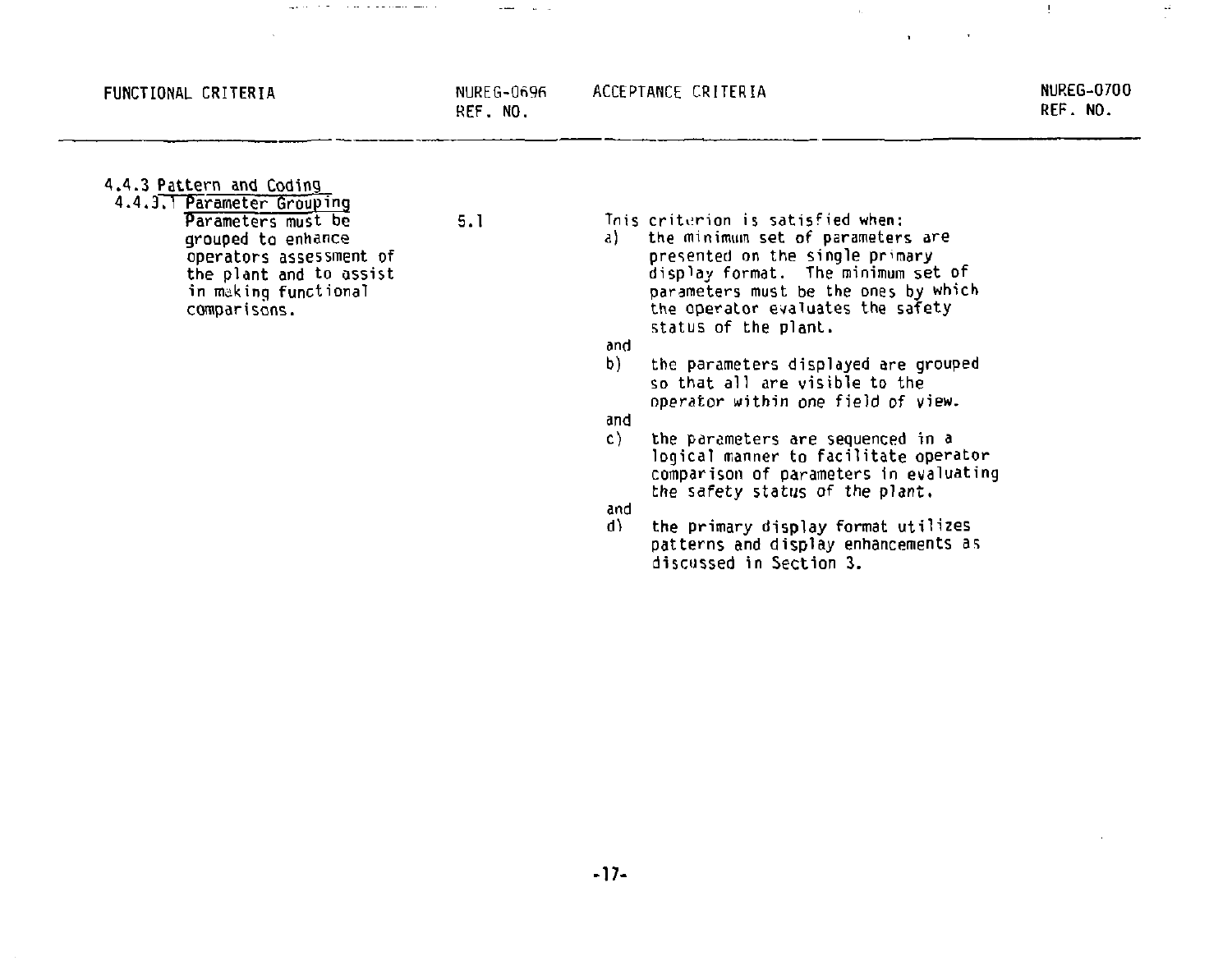the contract of the contracts considering product of the case

6.7.2.7

**Communications** 

1.4.3.2 Pattern and Coding **Techniques** Pattern and coding techniques shall be used to assist operator detection and recognition of unsafe operating conditions.

5.1 This criterion can be satisfied by: a) the use of color *coding* to indicate

- the approach to unsafe operation and to indicate unsafe operation.
- or
- the use of limit marks for each parameter displayed. The limit marks should be representative of operational limits established by technical specifications, process limits, and safety system actuation setpoints, if applicable.
- or<br>c)
- the use of patterns which noticeably distort when an unsafe condition is approached.

Also see Section 3.3, Display Techniques.

-18-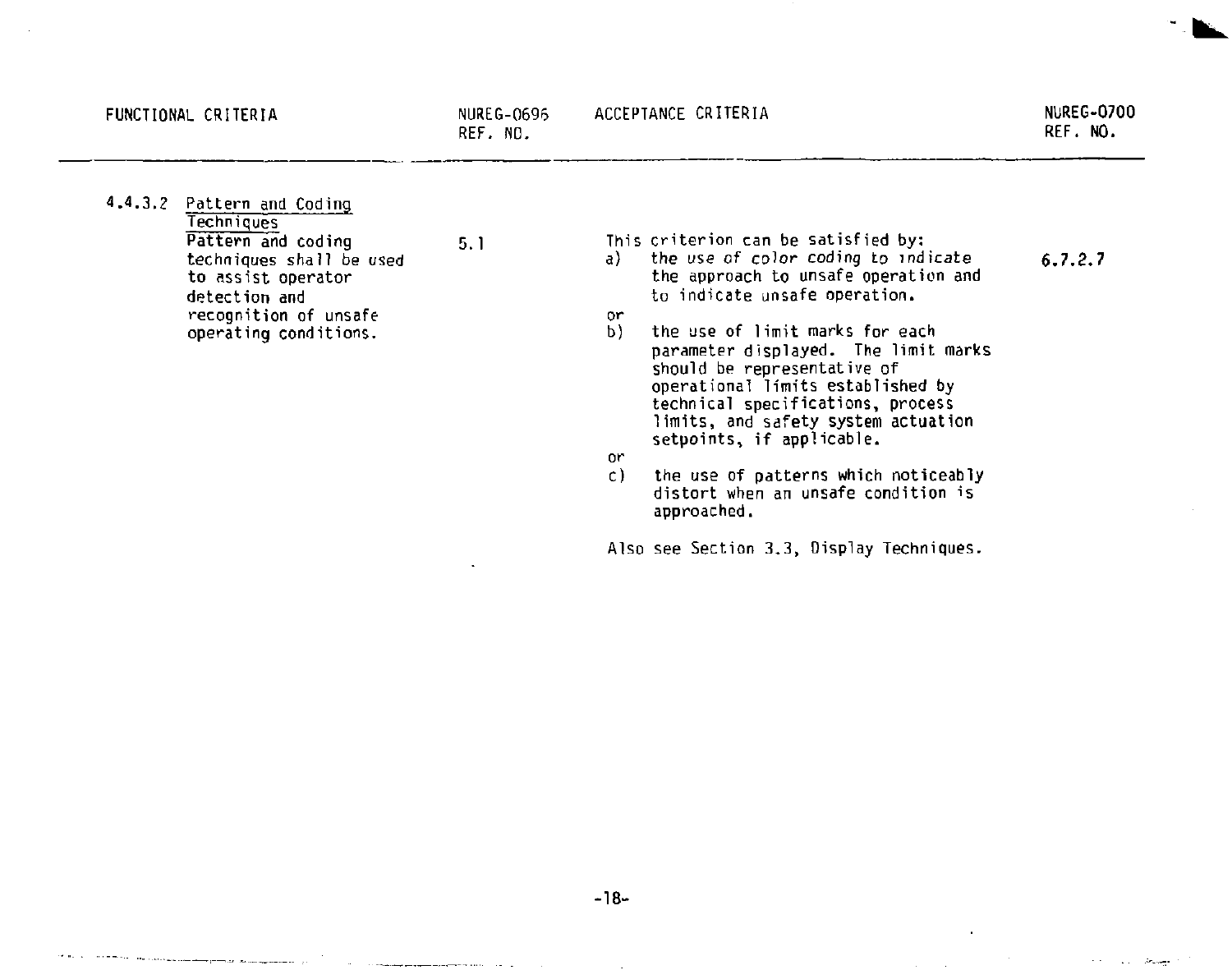#### FUNCTIONAL CRITERIA NUREG-0696

**ACCEPTANCE CRITERIA NUREG-0700** 

**REF. NO.** 

**REF. NO.** 

**4.4.4 Additional Data** 

**4.1.4.1 Magnitude, Trend** 

comes some control of the second and the components of the components of the control of

**The display shall be 5.1 capable of presenting magnitudes and trends of parameters or derived variables. The display of time derivatives in lieu of trends may be acceptable.** 

**This criterion is satisfied when:** 

**a <sup>1</sup> the primary display format contains the magnitude for all variables being displayed,** 

**and** 

**b** the primary display format has the 6.7.2.1 **capability** of indicating trends, or 6.7.2.8 **capability of indicating trends, or 6.7.2.8 trends of operator selected parameters are available in a secondary display format.** 

the communication of the communication of the communication of the communication of the communication of the communication of the communication of the communication of the communication of the communication of the communic

**and** 

**c) trend data is displayed with sufficient resolution in time and magnitude to ensure that rapidly changing parameters are accurately displayed. The frequency bandwidth of the signal measurement system, consisting of sensor, signal processing devices and trend display device should be broad enough to transmit all meaningful information of the measured parameter or derived variable.** 

**The display of time derivatives of variables is acceptable only when the derivatives unambiguously reflect the trends in the variables. The algorithm used for time derivatives must be adequate to track oscillating plant variables that may exist during the design basis events for the plant.**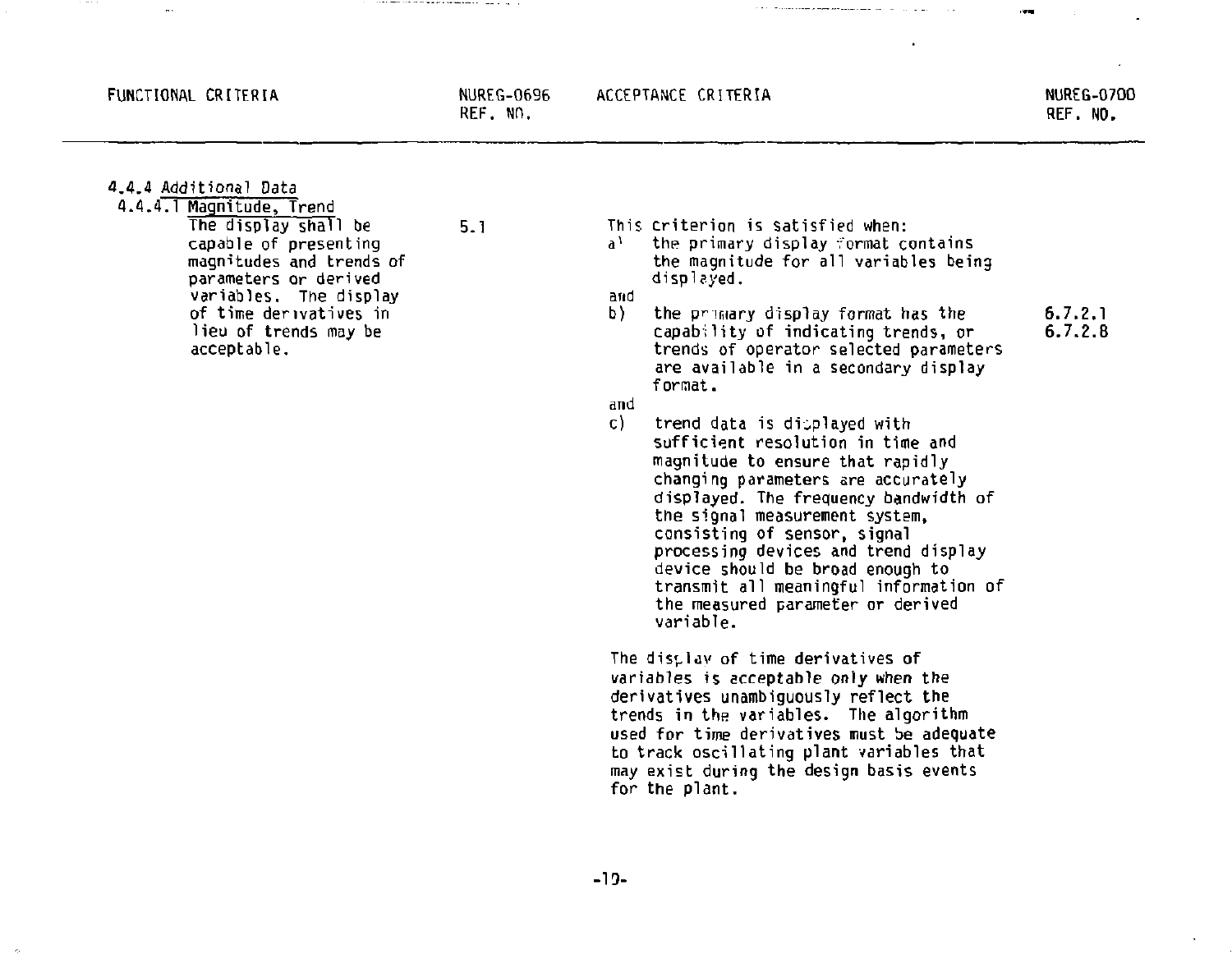4.4.4.2 Recall Capabilities

The recall of additional 5.5 data on secondary formats or displays is desirable .

**This criterion is met when: a) operator requests to the display 6.7.2.8 system will result in displays, of additional data, on secondary formats, such as trend data of the safety** 

**status parameters, and** 

- **h) data is available for retrieval and is not lost as a result of an electrical power failure.**
- and<br>c1 **c) data stored for retrieval is stored on a secure medium and is available upon demand,**

**and** 

response times to operator requests 6.7.1.7 **for information on secondary displays conforms with NUREG-0700 guidelines**  for computer response time to operator **queries.**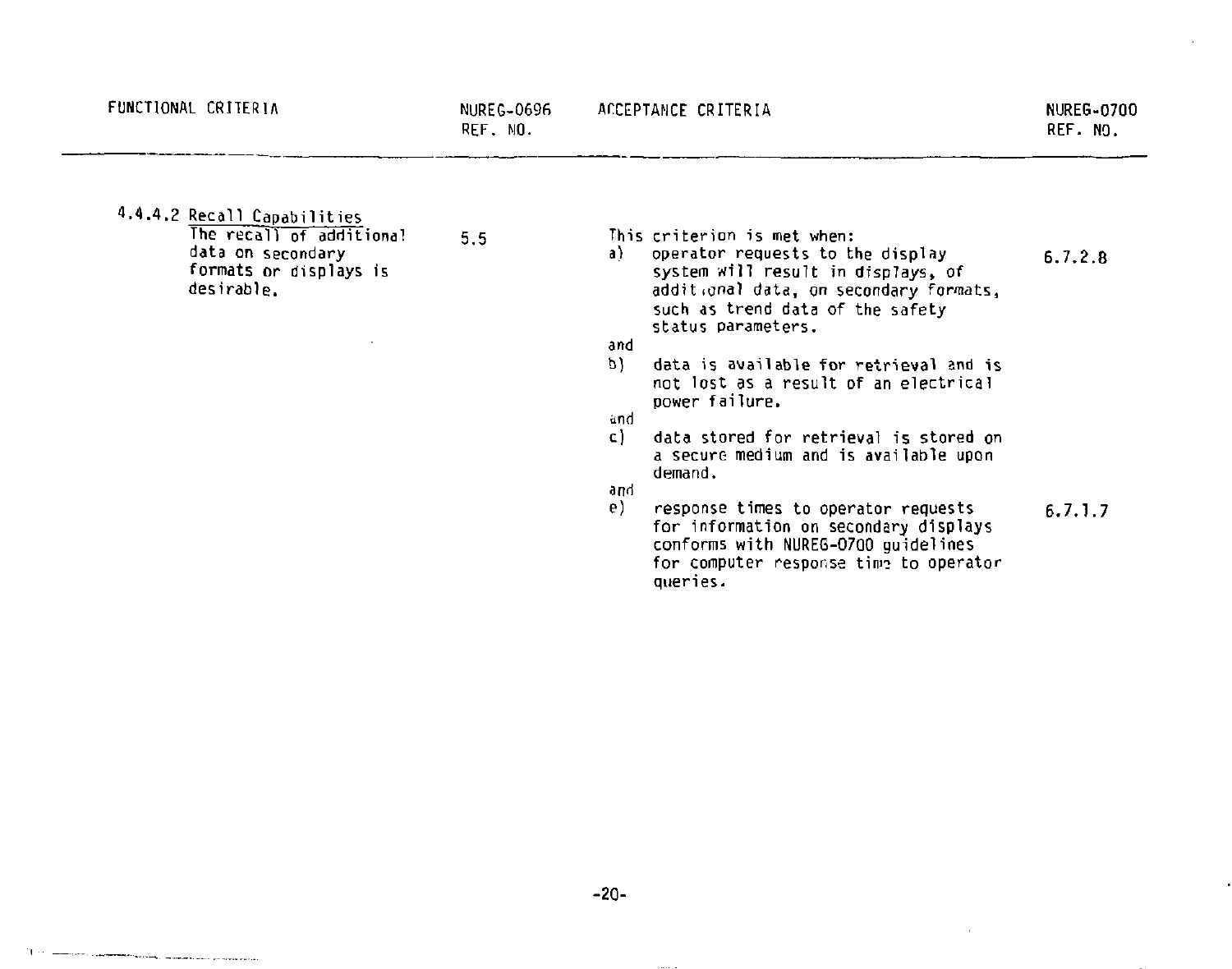### **FUNCTIONAL CRITERIA NUREG-0696**

**REF. NO.** 

REF. NO.

**4.a.5 Mode of Operation** 

**4.4.5.1 Mode of Plant Operation**  The design of the 5.5 **display shall contain a single primary display format for each mode of plant operation.** 

This criterion is satisfied when: al the design contains a primary display format for each mode of plant jperation defined by the technical specifications of operation. A common display format composed of the same parameters may be used for several

modes of plant operation. However, for any one mode, the display must contain that minimum set of parameters needed to assess the safety status of the plant.

Typical modes of plant operation are:

- 1. Power Operation
- ?. Startup
- **3. Hot Standby**
- **4. hot Shutdown**
- **5. Cold Shutdown**
- **6. Refueling**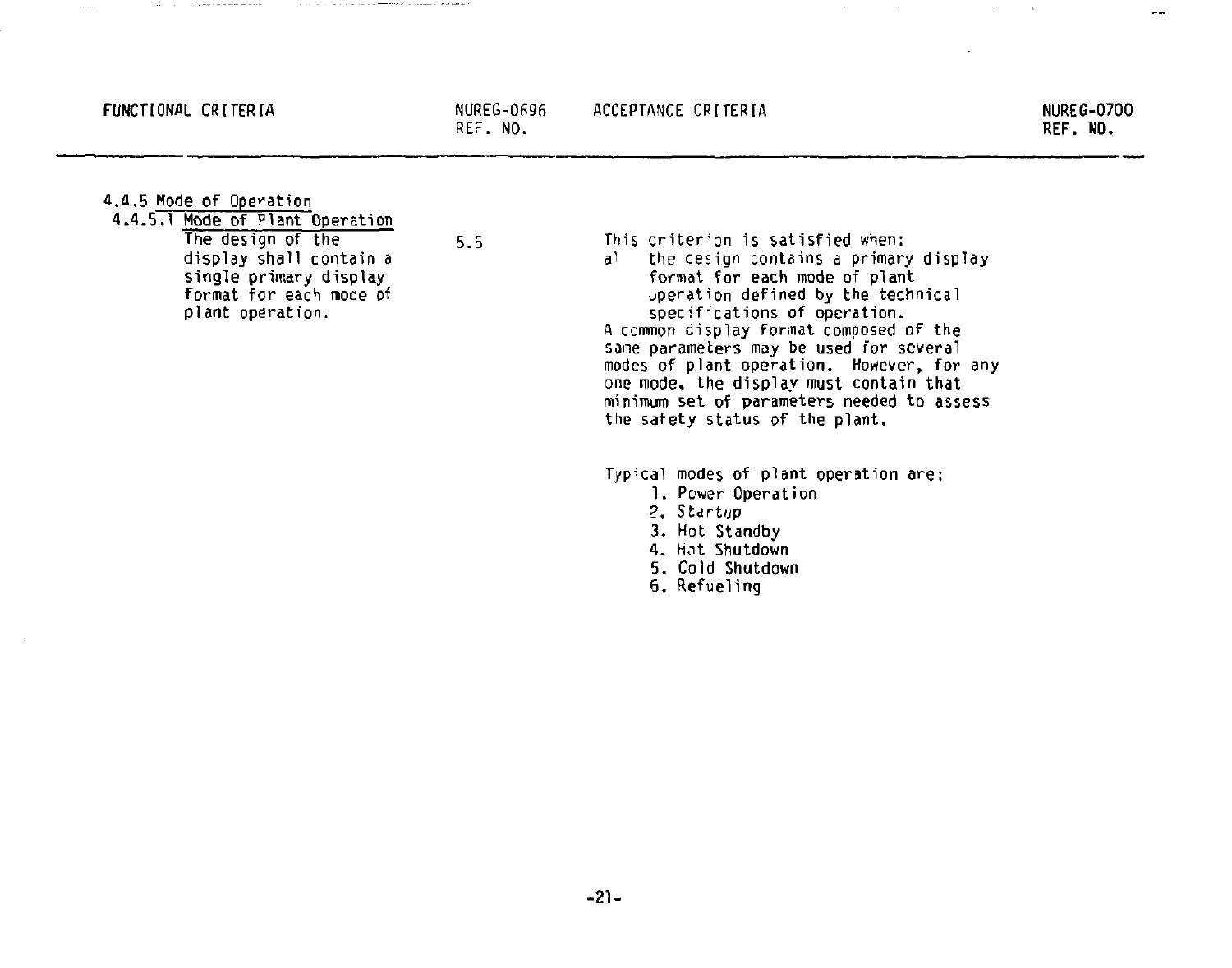and and analysis of the control of the con-

**4.4.5.? Display Format Selection For each plant operating 5.5 mode, display formats**  *may* **either be automatically displayed or manually selected.** 

**This criterion is satisfied when:** 

**a) a manually operated switch or irput**  *from* **an alpha-numeric keyboard, touch pinel, light pen, cursor, or equivalent interface is provided by the design to allow the operator to adjust the display format for the mode of plant operations.** 

*or* 

an automatic display format change 6.7.1.1 **occurs with a change in the mode of plant operation.** 

**Automatic change must be designed so that gradual change due to an abnormal condition is not interpreted as a change in mode of operation. There must also be provisions to indicate to operators that a change in the mode of plant operation has occurred. Provisions must be included for the operator to override automatic change when necessary.** 

**-22-**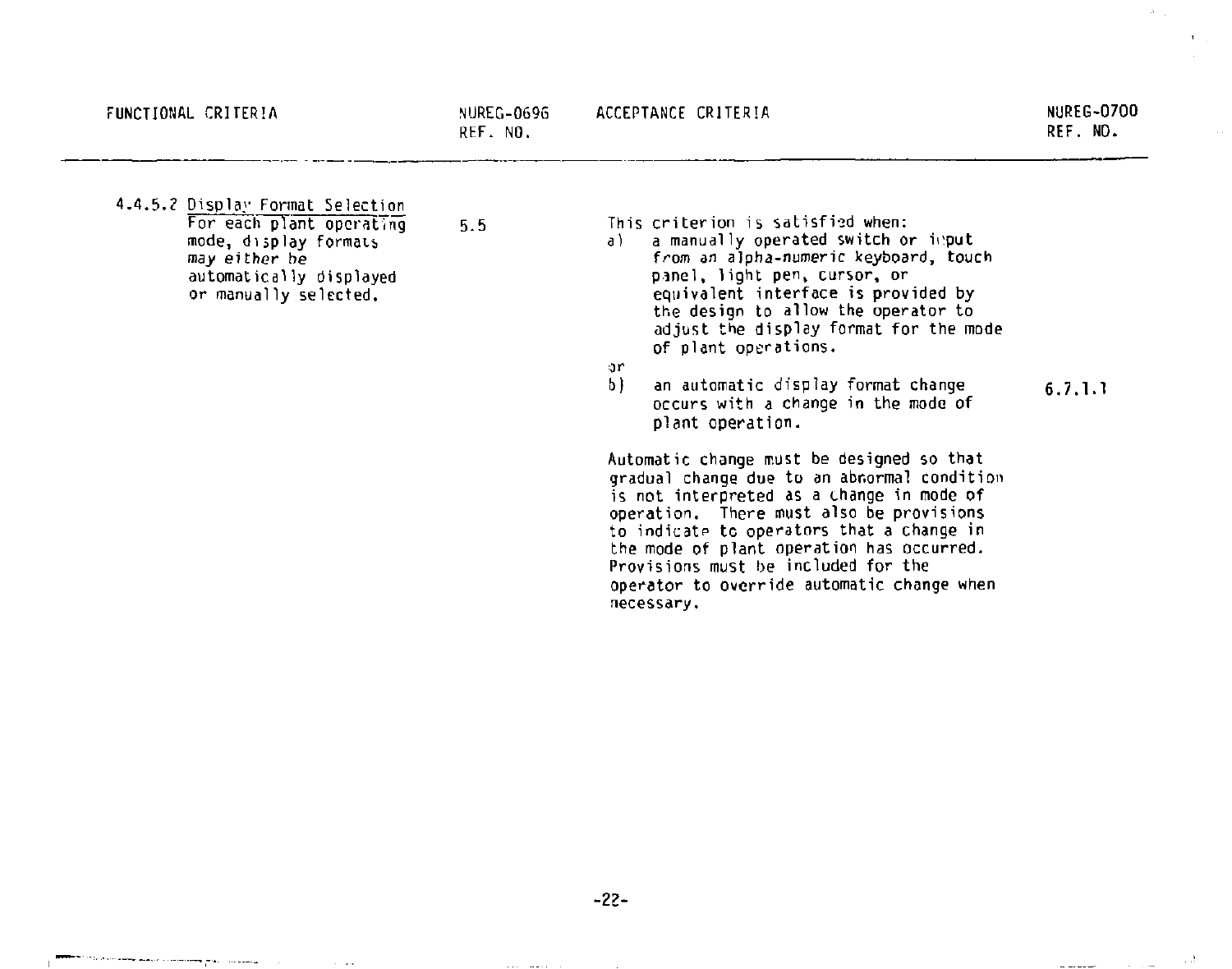|     | FUNCTIONAL CRITERIA                                                                                                                                                | NUREG-0696<br>REF. NO. | ACCEPTANCE CRITERIA                                                                                                                                                                                                                          | <b>NUREG-0700</b><br>REF. NO. |
|-----|--------------------------------------------------------------------------------------------------------------------------------------------------------------------|------------------------|----------------------------------------------------------------------------------------------------------------------------------------------------------------------------------------------------------------------------------------------|-------------------------------|
| 4.5 | LOCATION AND READABILITY<br>4.5.1 Display Location<br>The SPDS chall be located<br>in the control room with<br>additional displays<br>provided in the TSC and ECF. | 5.2                    | This criterion is satisfied when:<br>provisions are made for locating the<br>SPDS display and associated controls<br>in the control room, TSC, and EOF.                                                                                      |                               |
|     | 4.5.2 Control Board<br>If the SPDS is part of the<br>control board, it must be<br>easily recognizable and<br>readable                                              | 5.2                    | This criterion is satisfied when:<br>the SPDS is readily distinguished from<br>a)<br>other displays on the control board.<br>and<br>b)<br>the display conforms to the<br>appropriate display readability<br>quidelines stated in NUREG 0700. | 6.1<br>6.8<br>6.7.2           |

 $\mathcal{L}_{\rm{max}}$  , and the constraint of the contract of the contract of the contract of the contract of the contract of the contract of the contract of the contract of the contract of the contract of the contract of the con

 $\sim$ 

 $\sim$ 

 $\sim$ 

 $\overline{a}$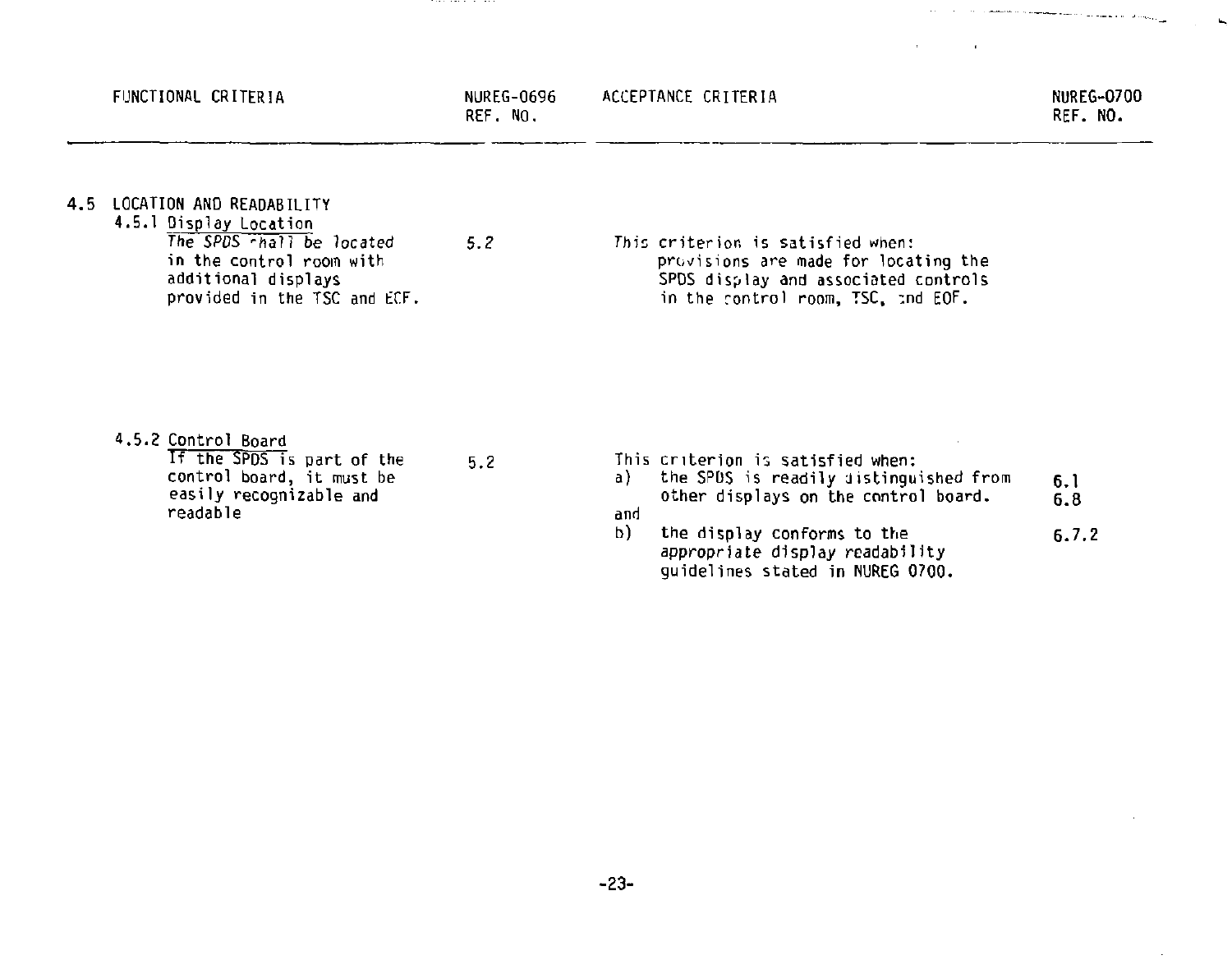| FUNCTIONAL CRITERIA                                                                                                               | NUREG-0696<br>REF. NO. | ACCEPTANCE CRITERIA                                                                                                                                                                                                                                                                                                                                                                                                                                                                                                                                                                                                                                                                                                                                                                                                                                                                                                                                                                                                   | <b>NUREG-0700</b><br>REF. NO.    |  |
|-----------------------------------------------------------------------------------------------------------------------------------|------------------------|-----------------------------------------------------------------------------------------------------------------------------------------------------------------------------------------------------------------------------------------------------------------------------------------------------------------------------------------------------------------------------------------------------------------------------------------------------------------------------------------------------------------------------------------------------------------------------------------------------------------------------------------------------------------------------------------------------------------------------------------------------------------------------------------------------------------------------------------------------------------------------------------------------------------------------------------------------------------------------------------------------------------------|----------------------------------|--|
| 4.5.3<br>Display Readability<br>The display shall be<br>readable from the emergency<br>station of the Senior<br>Reactor Operator. | 5.3                    | This criterion is satisfied when:<br>the display design conforms to the<br>a)<br>appropriate display readability<br>quidelines stated in NUREG-0700, such<br>as viewing distance, viewing angle,<br>and screen location for standing and<br>seated operators at the Semior Reactor<br>Operator's Station.<br>and<br>b)<br>the data displayed on the CRT's has<br>acceptably low flicker and noise.<br>and<br>C)<br>Alpha-numeric characters generated<br>with a 7 x 9 dot matrix or larger are<br>preferable; characters with $5 \times 7$ dot<br>matrix are acceptable, if necessary,<br>and<br>4).<br>density of display is less than 25%<br>when complex symbology (e.g.mimics<br>are displayed.<br>and<br>for ease of detection, acceptable<br>e).<br>symbol to background contrast<br>ratio should fall in a range of<br>$3:1$ to $4:1$ for all important data.<br>and<br>f)<br>motion of cata displayed on a CRT to<br>prevent screen burnout is at a rate<br>slow enough to avoid distracting the<br>operator. | 6.7.2.1<br>6, 7, 2, 1<br>6.7.2.2 |  |
|                                                                                                                                   |                        |                                                                                                                                                                                                                                                                                                                                                                                                                                                                                                                                                                                                                                                                                                                                                                                                                                                                                                                                                                                                                       |                                  |  |

 $\hat{\boldsymbol{\beta}}$ 

J.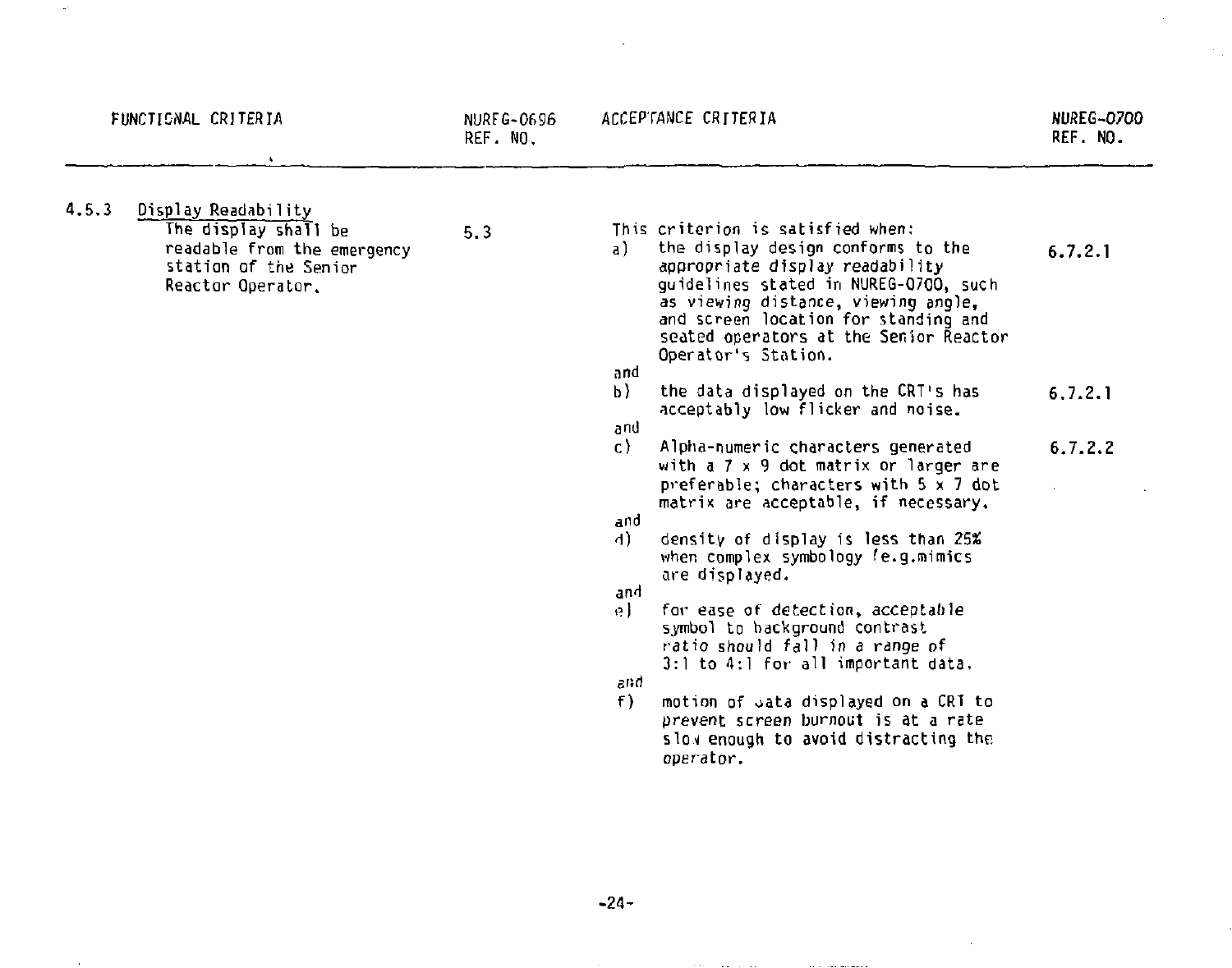**4.5.1 Oisplay Accessibility** 

The display shall be readily  $5.2$ **accessible and visible to the: Shift Supervisor**  Control Room Senior Reactor **Operator Shift Technical Advisor One Reactor Operator.** 

**This crite'-ioh j <sup>s</sup> satisfied when: a) phsyical obstructions do not block a 6.1.1 person's field of view when tno person is at "it normal work station,** 

 $\ddot{\phantom{a}}$ 

# **and**

**h) if the Sbos is not in the operator's direct field of view at the workstation, a reorientation of his/her field of view allows viewing the SP[iS from the workstation,** 

**and** 

**c) members nf the control room operating crew ha»6 physical access to the SPOS from their normal workstation. For example, a short direct walk to the SPDS is acceptable.** 

**and** 

**d) glare from normal or emergency 6.1.5.3 lighting joes not restrict viewing of the SPD'> from within the control room. The use<sup>u</sup> f antiglare techniques and**  devices are acceptable when they are **in accory with other criteria Stated in this report,** 

**and** 

**e) luminance levels and luminance 6.7.?.l contrast** do not limit viewing **from locations throughout control v-oom.**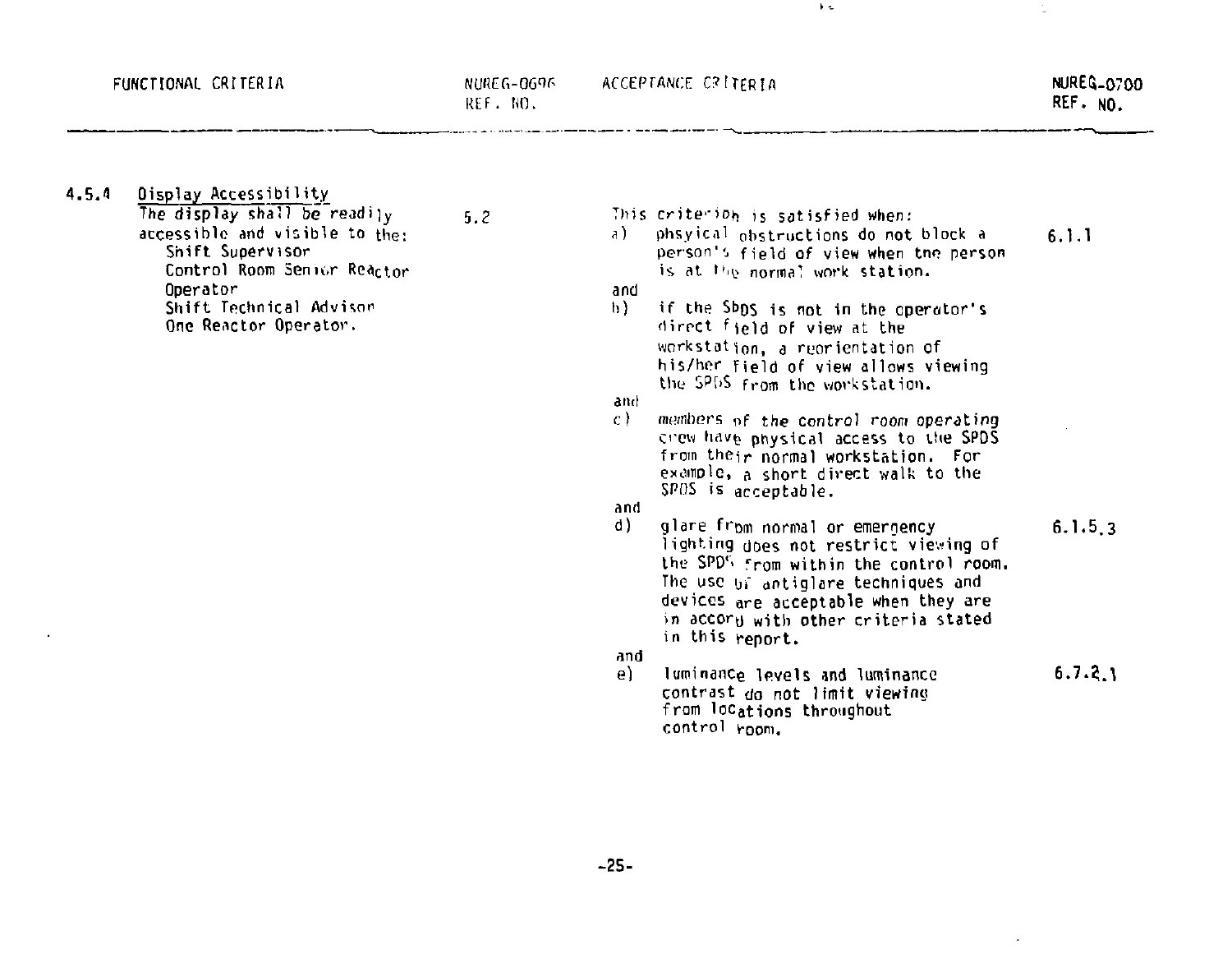| FUNCTIONAL CRITERIA                                                                                                                                                                                                                                                             | NUREG-0696<br>$RFF - k\Omega$ . | ACCEPTANCE CRITERIA                                                                                                                                                                                                                                                                            | NUREG-0700<br>REF. NO. |
|---------------------------------------------------------------------------------------------------------------------------------------------------------------------------------------------------------------------------------------------------------------------------------|---------------------------------|------------------------------------------------------------------------------------------------------------------------------------------------------------------------------------------------------------------------------------------------------------------------------------------------|------------------------|
| 4.5.5 Control Accessibility<br>The display system shall<br>not interfere with the<br>n rmal movement of the<br>control room operation<br>crew. The display system<br>shall not interfere with<br>full visual access to other<br>control room operating<br>systems and displays. | 5.3                             | This criterion is satisfied when:<br>the display system does not obstruct<br>a)<br>the normal movement of the control<br>room operating crew.<br>and<br>the display system does not interfere<br>b)<br>with the full visual access to other<br>control room operating systems and<br>displays. | 6.1.1<br>6.1.2         |

 $\sim$ 

-26-

the companion of the con-

 $\mathcal{L}_{\text{max}}(\mathcal{L}_{\text{max}}) = \mathcal{L}_{\text{max}}(\mathcal{L}_{\text{max}})$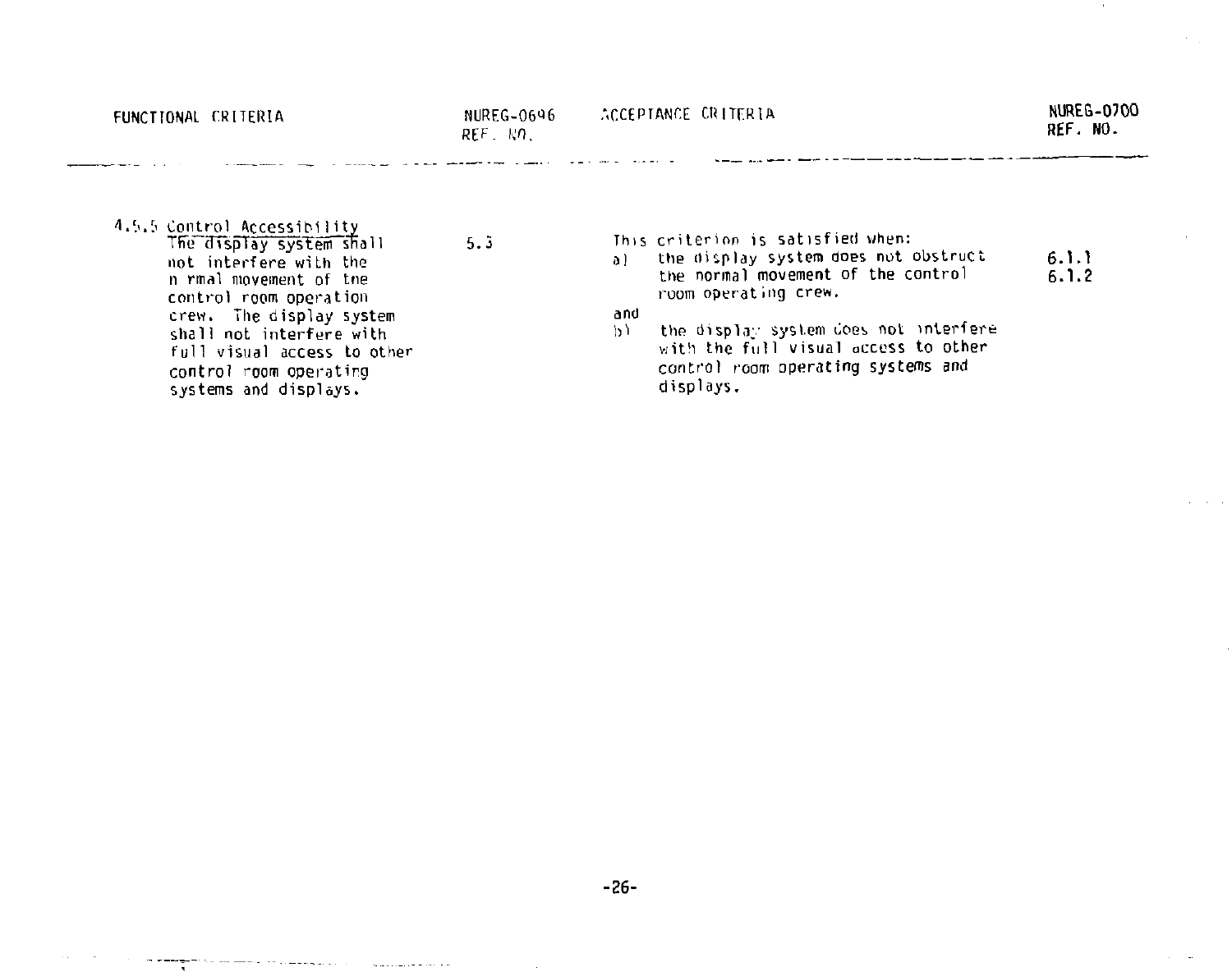| FUNCTIONAL CRITERIA                                                                                                                                                                  | NUREG-0696<br>REF. NO. | ACCEPTANCE CRITERIA                                                                                                                                                                                                                                                                                                                                                                                                                                                                                                                                                                                                                                                                                                                                                                                                                                      | NUREG-0700<br>REF. NO.        |
|--------------------------------------------------------------------------------------------------------------------------------------------------------------------------------------|------------------------|----------------------------------------------------------------------------------------------------------------------------------------------------------------------------------------------------------------------------------------------------------------------------------------------------------------------------------------------------------------------------------------------------------------------------------------------------------------------------------------------------------------------------------------------------------------------------------------------------------------------------------------------------------------------------------------------------------------------------------------------------------------------------------------------------------------------------------------------------------|-------------------------------|
| 4.6 STAFF<br>4.6.1 Control Room Staff<br>No additional operating<br>staff other than the normal<br>control room operating<br>staff should be needed for<br>operation of the display. | 5.4                    | This criterion is satisfied when:<br>no additional operating staff other<br>a).<br>than the normal control room operating<br>staff need be added for operation of<br>the SPDS.<br>and<br>b)<br>the operator training program contains<br>instructions on the use of the SPDS.<br>and<br>c).<br>an SPDS user's manual is available for<br>operator reference in the control room.<br>and<br>d).<br>interaction with an SPDS computer is<br>designed such that training in<br>computer programming is not required.                                                                                                                                                                                                                                                                                                                                        |                               |
| 4.6.2 Operator Interaction<br>Flexibility to allow for<br>interaction by the operator<br>is desirable in the design<br>of the display designs.                                       | 5.5                    | This criterion is satisfied when:<br>the system contains operator<br>a)<br>interactive devices.<br>and<br>b)<br>the display system positively<br>acknowledges each request that the<br>design allows the operator to make.<br>and<br>c).<br>system response times to operator<br>request conform to the quidelines<br>of NUREG 0700. Undue time delays in<br>response to a request are unacceptable.<br>Function keys for the recall of data are<br>the preferred type of interactive devices.<br>Keyboards are acceptable for use in the<br>recalling of data provided the necessary<br>syntax is simple and straightforward to use.<br>Alpha-numeric keyboards added to SPDS<br>should have the same keyboard layout as<br>other keyboards in control room. Other<br>interactive devices such as touch panels or<br>light pens may also be acceptable. | 6.7.1.4<br>6.7.1.7<br>6.7.1.7 |

 $\mathcal{O}(1)$  . The contract of the contract of the contract of the contract of the contract of the contract of the contract of the contract of the contract of the contract of the contract of the contract of the contract of

 $\mathcal{L}^{\mathcal{L}}(\mathcal{L}^{\mathcal{L}})$  . The contribution of  $\mathcal{L}^{\mathcal{L}}(\mathcal{L}^{\mathcal{L}})$ 

the contract of the contract of the

the contract of the con-

¥.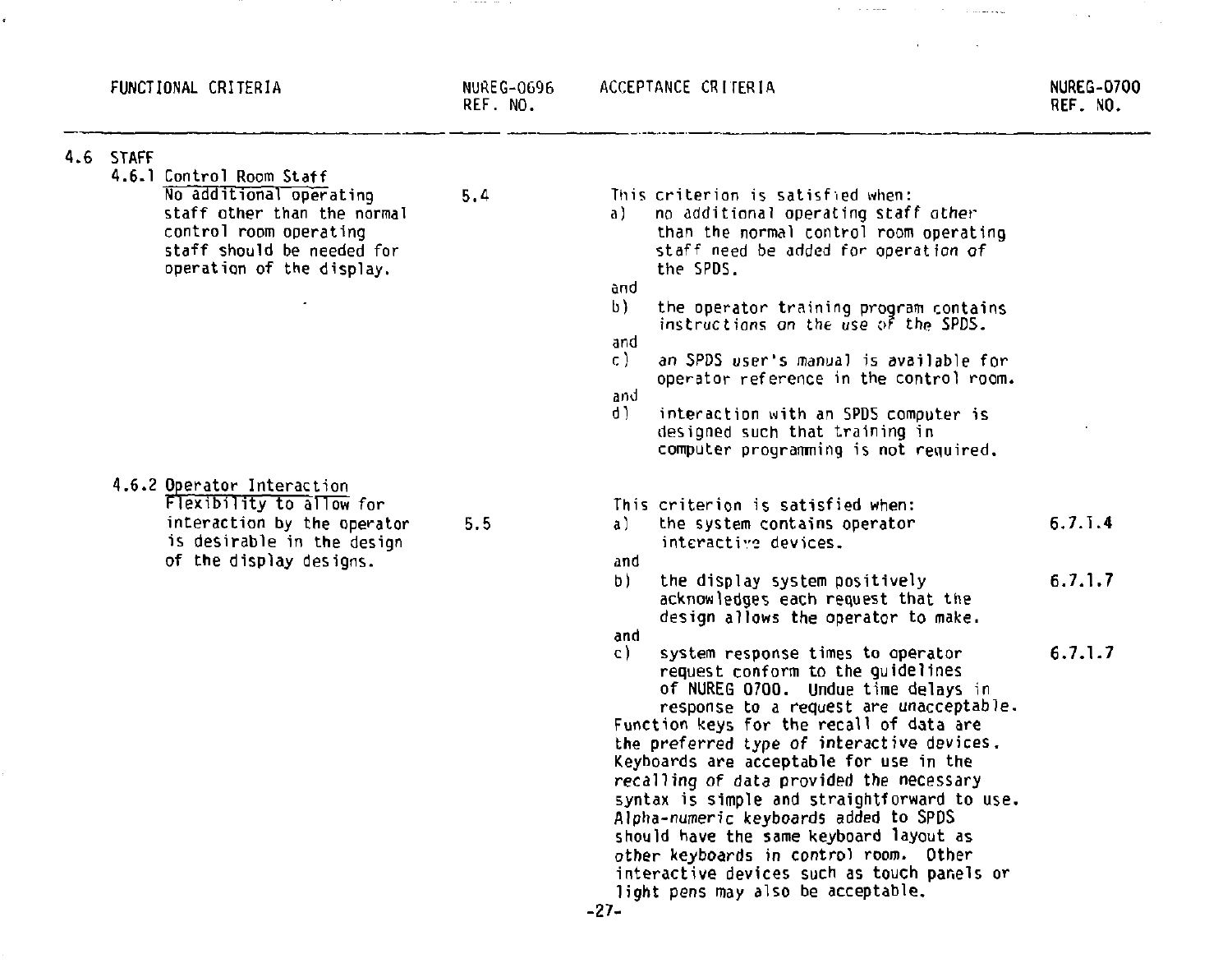$\mathbf{r}$ 

### **4.7 PROCEDURES**

 $\Omega(\Psi, \mathcal{H})$  and  $\mathcal{H}(\mathcal{H})$  . The contract of the function of the  $\mathcal{H}$ 

**4.7.1 <u>Failure Recognition</u><br>
The control room operations 5.6<br>
staff shall be provided<br>
with sufficient information and criteria 1 or performance of an operability evaluation of**  the PDS. or<br>b

 $\sim$  0.000 minimum and analyzes of the  $\sim$ 

| a). | This criterion may be satisfied by:<br>designing a monitoring system in the<br>display which may be automatic or<br>operator act vated.                                                                                                                                                                                                                      | 6.7.2.6<br>6.7.2.7 |
|-----|--------------------------------------------------------------------------------------------------------------------------------------------------------------------------------------------------------------------------------------------------------------------------------------------------------------------------------------------------------------|--------------------|
| ٥r  |                                                                                                                                                                                                                                                                                                                                                              |                    |
| P)  | a display of calendar date and time of<br>day, with some means of indicating the<br>passage of seconds. The display<br>should be updated only when the system<br>is operating properly so that a static<br>time would indicate a system failure.<br>The data and time should be located in<br>a corner of ine display so as not to<br>distract the operator. | 6.5.1.1            |
| ٥r  |                                                                                                                                                                                                                                                                                                                                                              |                    |
| c)  |                                                                                                                                                                                                                                                                                                                                                              |                    |
|     | the operable status of the disolay<br>system is available upon operator<br>demand.                                                                                                                                                                                                                                                                           |                    |
| ٥r  |                                                                                                                                                                                                                                                                                                                                                              |                    |
| ď.  | an equivalent means of evaluating<br>display system operability is<br>ava lable.                                                                                                                                                                                                                                                                             |                    |

-----------

**-?8-**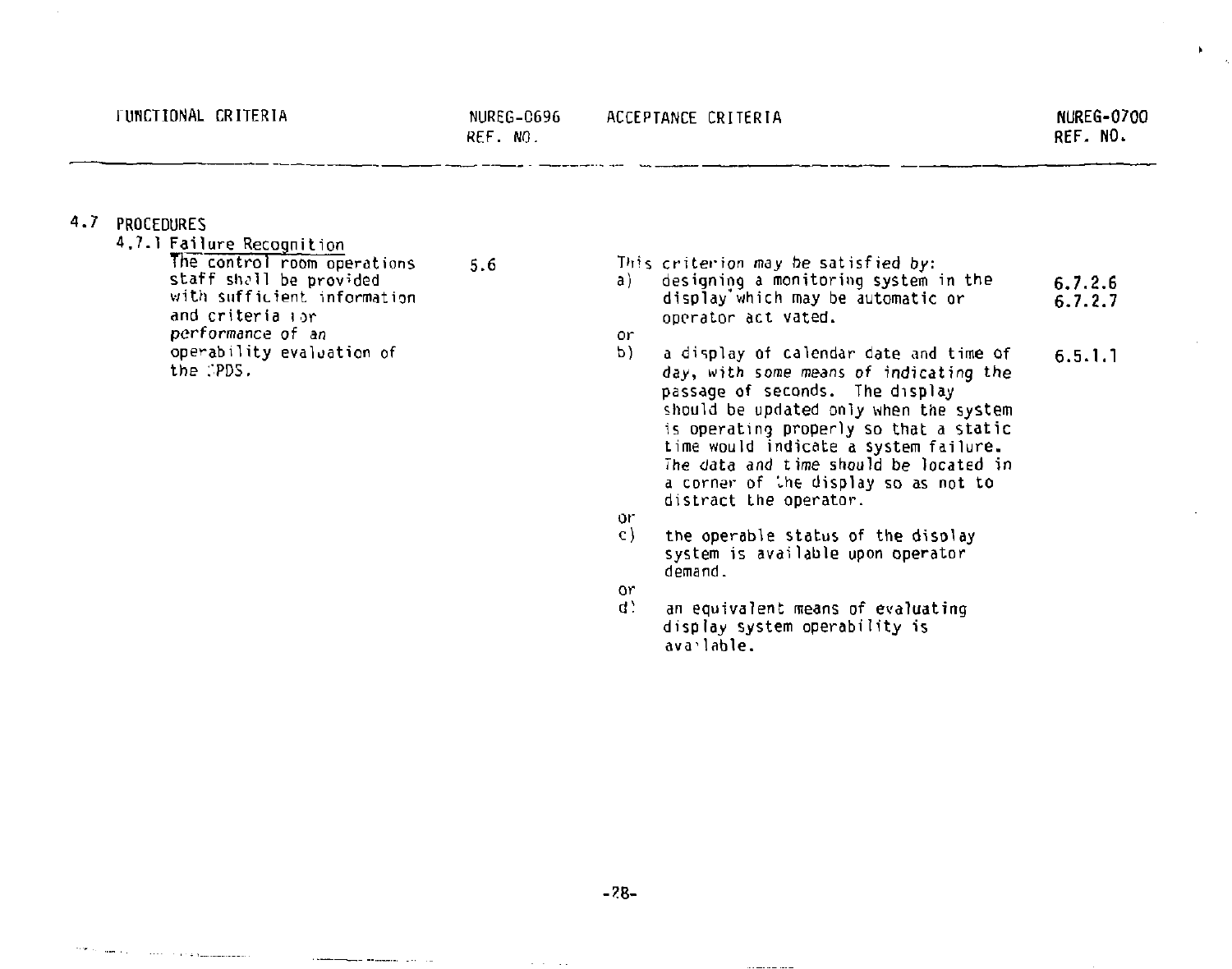#### **FUNCTIONAL CRITERIA** NUREG-0696

**REF. NO.** 

- **4.7.2 Technical Specification A technical specification 5.6 of operations is required to define compensatory measures for the operator when the SPDS is inoperable.** 
	-

**This criterion is satisfied when:** 

**a) the technical specification defines acceptable compensatory measure for each function performed by the SPDS.** 

**The use of the seismic qualified back-up display, monitored on a frequent basis, may be an acceptable compensatory measure. The same minimum set or comparable set of safety status parameters on the SPDS primary display format should be present on the backup. Also, the backup display must be readily interpretable by the operator.**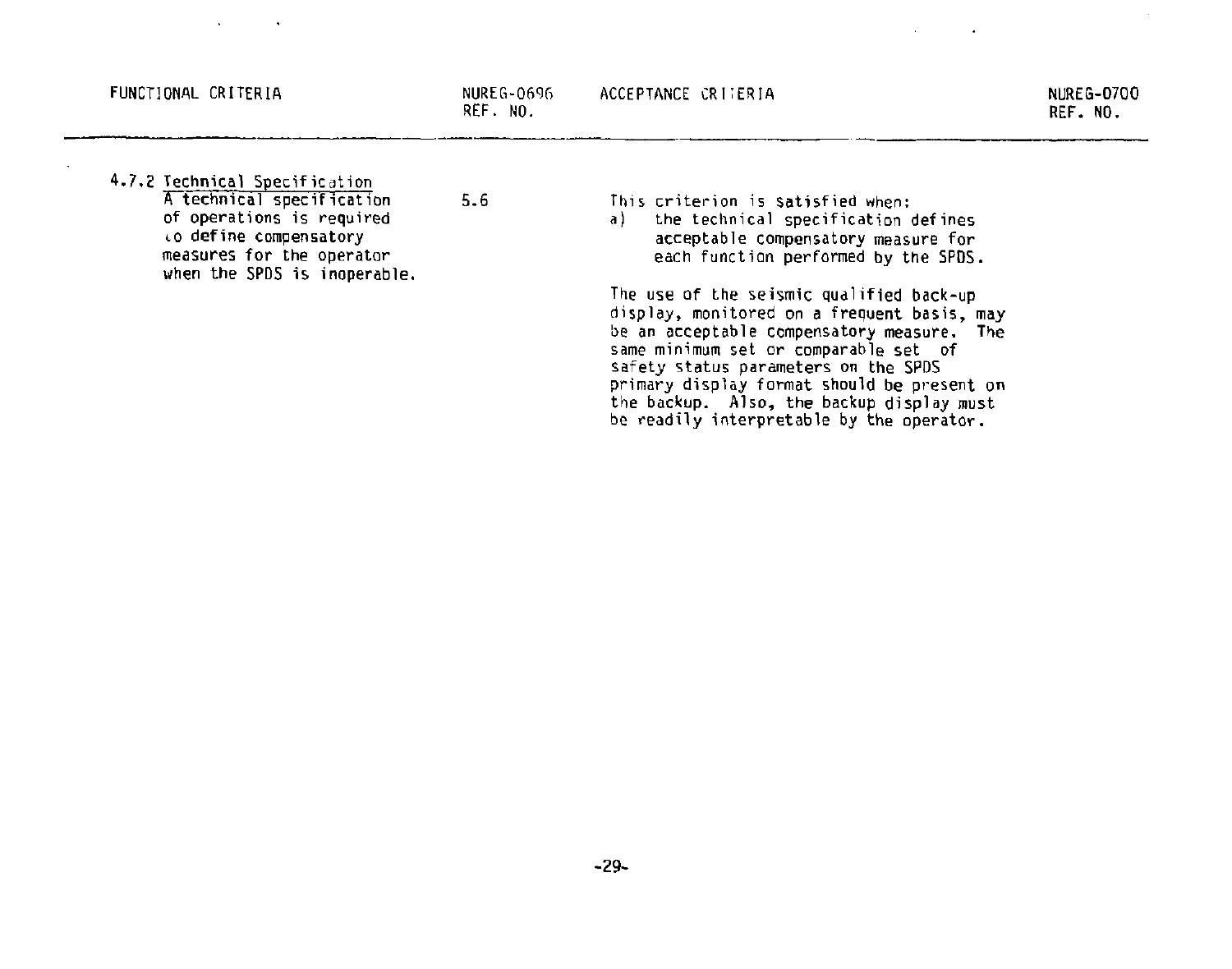### ACCEPTANCE CRITERIA NUREE-0700

REF. NO.

 $\mathcal{C}_{\mathcal{A},\mathcal{B},\mathcal{B},\mathcal{C},\mathcal{C}}$  .

4.8 AUDIBLE ALARMS

Where feasible, the SPDS should 5.5 include some audible notification to alert personnel of an unsafe operating condition .

This criterion is met when:

a) the display system emits a distinct 6.2.2<br>audible sound, such as the beeper 6.3.2 audible sound, such as the beeper available on computer terminals, upon detecting an abnormal operating condition,

and<br>b)

the SPDS alarm system has provisions 6.3.4 to silence, acknowledge, reset and est these functions, as appropriate.

An audible alarm from the SPDS need not meet the intensity requirements given in NUREG-0700.

SPDS alarms should be independent of the annunciator system and should not result in the generation of the same audible alarms as the annunciator system.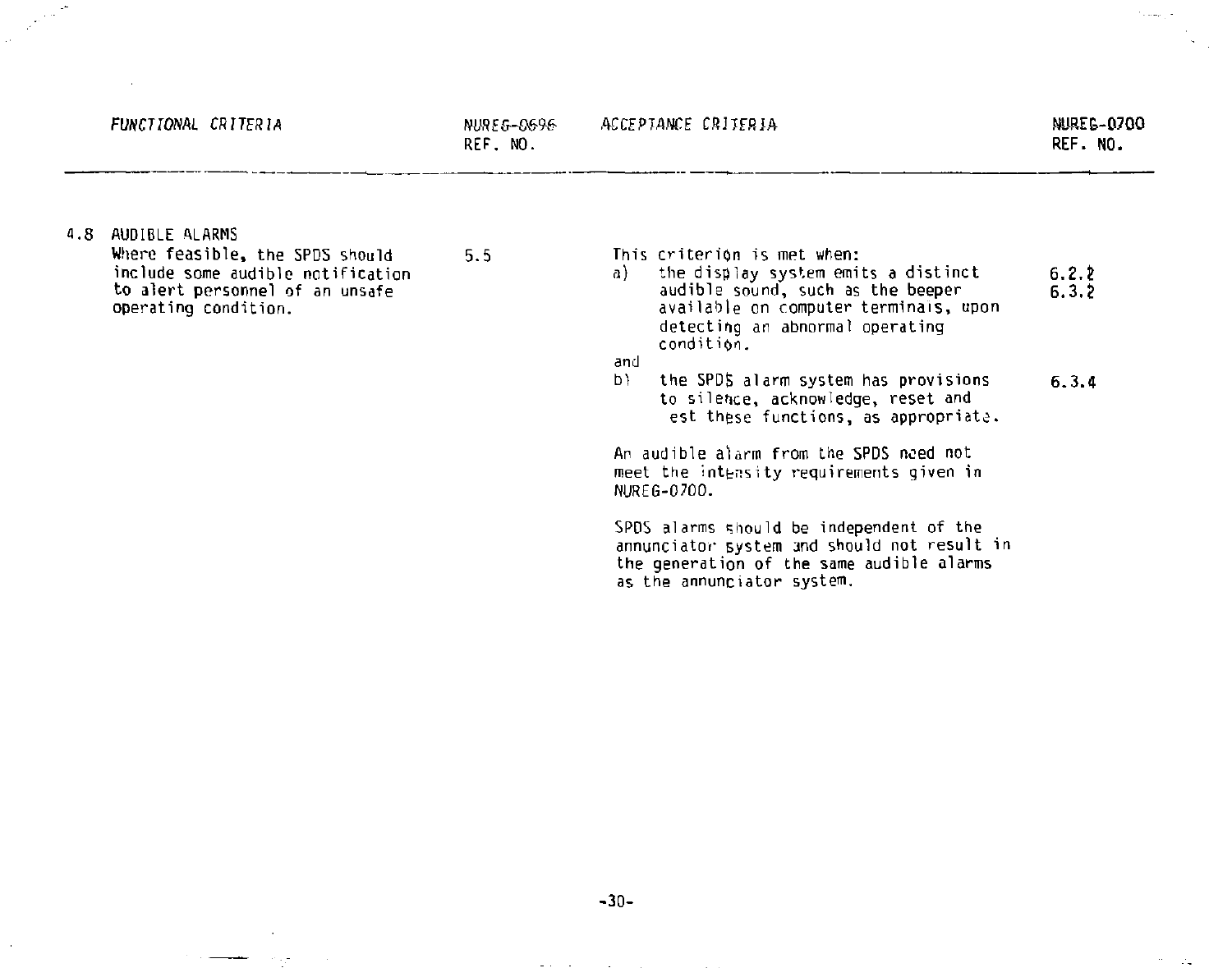**FUNCTIONAL CRITERIA NUREG-0696** 

**REF. NO.** 

and a state of the

**4.9 DESIGN CRITERIA** 

**1.9.1 Functional qualification A functional qualification 5.1 program should be established to demonstrate SPDS operational conformance with the functional design**  criteria.

**This criterion is satisfied when:** 

**a) a test plan is available for the display system. The test plan shall define a minimum of one test case for each major functional criterion of the display system. The object of the test case is to illustrate the correct performance of the implemented design.** 

the company and sound of the party

**and** 

 $\mathcal{L}(\mathcal{A}) = \mathcal{L}(\mathcal{A}) = \mathcal{L}(\mathcal{A}) = \mathcal{L}(\mathcal{A})$ 

- **b) a test report containing the results of the test cases is compiled. All major functional criteria must be tested successfully.**
- **and** 
	- **c) all display formats in the design are tested, including mode dependent formats.**

**and** 

- **d) a human factors review of the SPDS in 6.0 accordance with appropriate portions of NUREG-0700 is performed with results evaluated in accordance with the guidelines presented in NUREG 0801. The results of this effort are to be documented by the licensee/applicant as part of the control room design review,**
- **and**
- **e) a trained control room operating crew can effectively use the SPDS to detect abnormal plant operating conditions which impact safety.**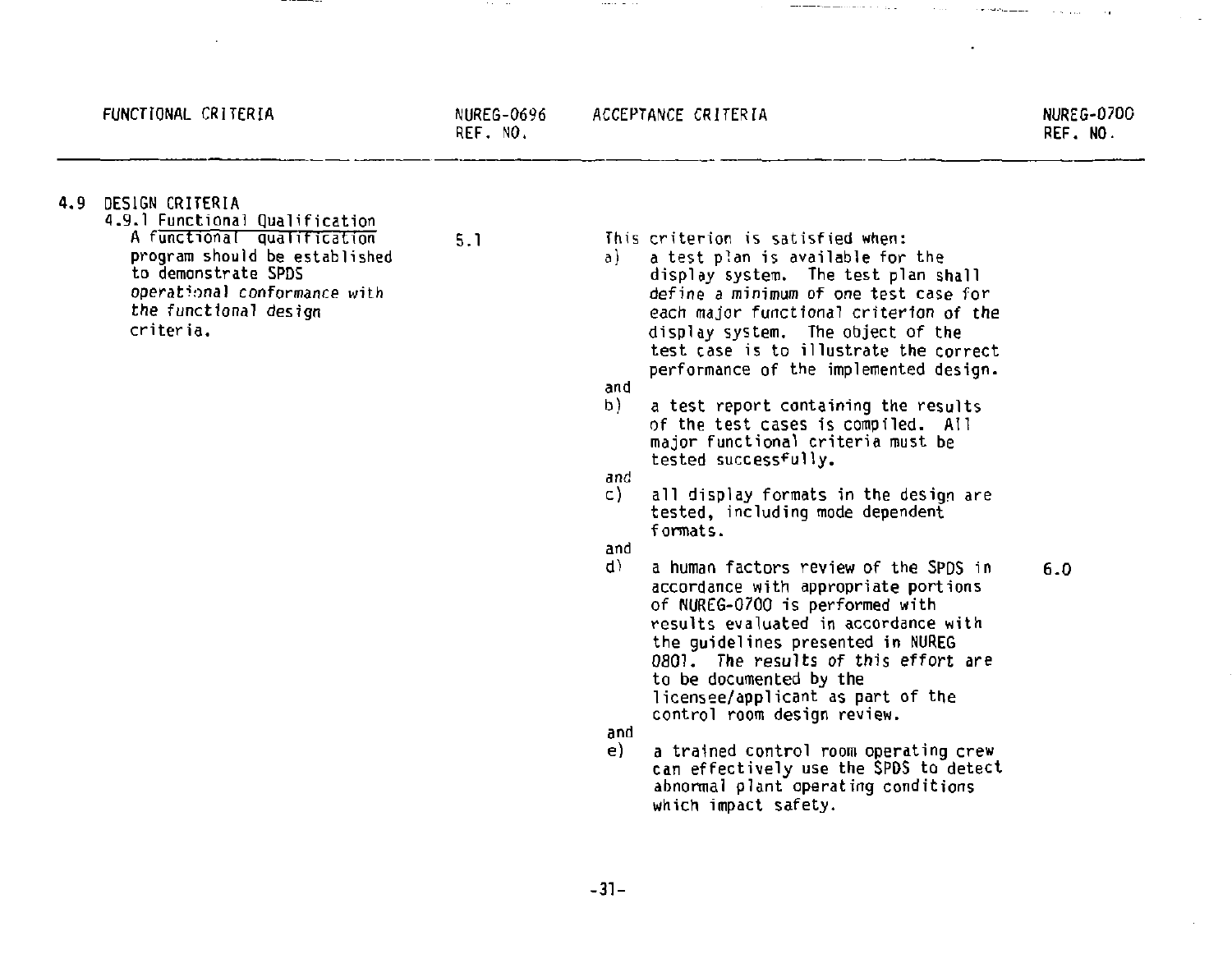the component component of the contract of the contract of the contract of the contract of the contract of the contract of the contract of the contract of the contract of the contract of the contract of the contract of the

 $\sim$   $\sim$ 

4.9.2 Backup Displays  $Displays$  designated as a  $5.6$ seismicaliy qualified backup to the SPDS must be designed to accepted human

engineering principles.

This criterion is satisfied when:

al the back-up displays contain the same minimum set of safety status parameters as presented in the primary display format of the SPDS or an equivalent comparable set of safety status parameters,

and<br>b)

*b)* the back-up display is capable of operating during and following earthquakes, to the same degree as control room displays needed to comply with Regulatory Guide 1.97.

and<br>c)

- c) the needed seismicially qualified displays are concentrated into one segment of the control board. Dependence on poorly human-engineered Class IE seismically qualified instruments that are scattered throughout the control room is not acceptable.
- and
	- the backup displays, when reviewed as a group, conform with the guidelines of NUREG-0700.
- and<br>e)
- meters on the control board which are part of the SPOS backup display are readily identified and are not likely to be confused with similar meters in the vicinity.

-32-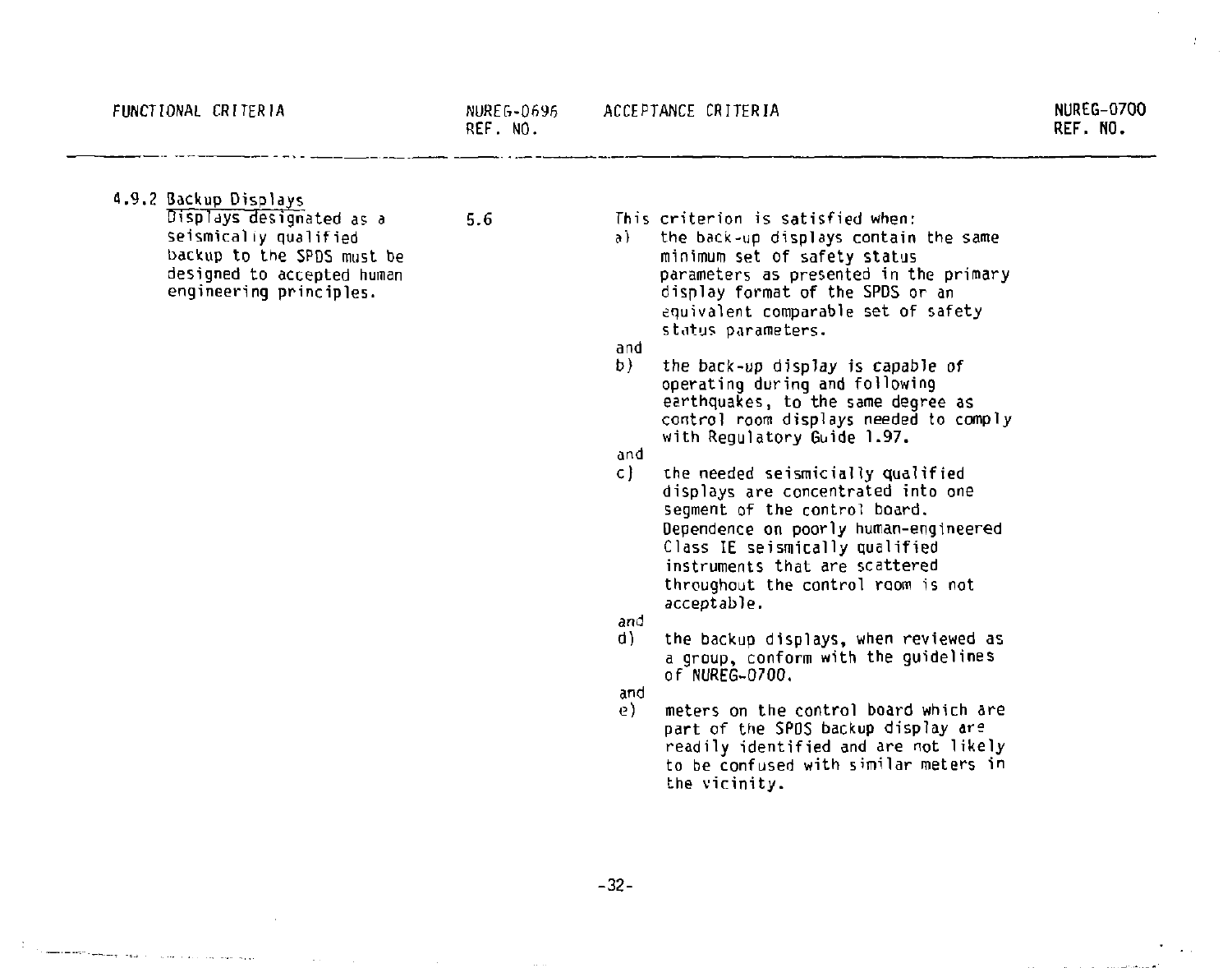**REF. NO.** 

#### **FUNCTIONAL CRITERIA NUREG-0696 ACCEPTANCE CRITERIA**

the component of the component

**NURES-0700 REF. NO.** 

 $\mathbf{r}$  .

the contract of the second contract of the

**4.9.3 Primary Display, Seismically Qualified It is preferred that only one 5.6** 

**display system be used for evaluating the safety status of the plant, ilowever, an alternative is to design the overall SPDS function with a primary and a backup display.** 

The contract of the contract of the con-

**When the option for a seismically qualified primary display is selected, this option is satisfied when:** 

**The Committee Committee Committee Committee** 

- **a) the design of the primary display conforms to Regulatory Guide 1.97, Revision** *2,* **December 1980, "Instrumentation For Light-Water Cooled Nuclear Power Plants to Assess Plant and Environs Conditions During and Following An Accident"**
- **and**
- **b) the design conforms to the acceptance criteria defined in this report, with the exception of the context of Section 4.9.2, Backup Displays.**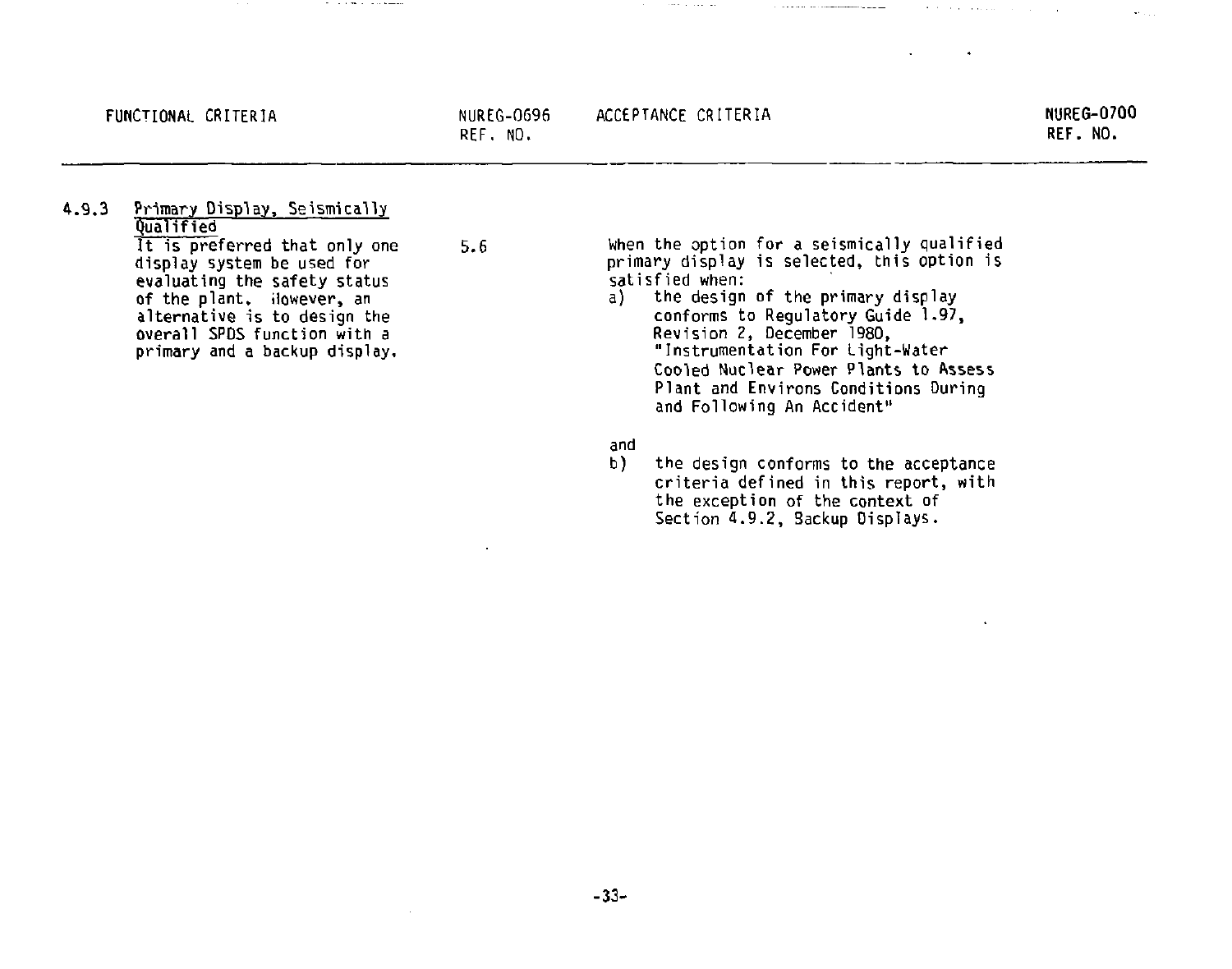### **5.0 HUMAN FACTORS ENGINEERING REVIEW PROCESS**

**The human factors review for the Safety Parameter Display System will consist of two phases. The phases are:** 

(2) Review the functional operation of the system;

Details on each of these phases are presented in the following text. **Details on each of these phases are presented in the following text.** 

### **5.1 Review of Verification of Design**

**The major steps in reviewing the design are:** 

- **(1) Evaluate the process used by the licensee/applicant to verify the design.**
- *(2)* **Audit the functional** *conformance of the* **design against functional criteria stated in Section 4, Specific SPDS Design Review Acceptance Criteria.**
- **(3) Audit the design's conformance to the acceptance criteria stated in Section 3, General Acceptance Criteria for SPDS CRT Displays, and Section 4, Specific SPDS Design Review Acceptance Criteria.**
- **(4) Audit the functional qualification test plan.**

**In evaluating the process used by the licensee/applicant to verify the design, the staff will assess the adequacy and thoroughness of the design verification process. This effort involves an assessment of the type of activities performed by verifiers, the design discrepancies found, and how these discrepancies were resolved. This allows the staff to determine how well versed the verifiers are with the functional criteria of NUREG-0696 and to determine the quality of the original design effort.** 

*The type of* **design discrepancies established by the verification process will also be assessed to determine if a generic pattern exists among them. The purpose of this effort is to determine if the discrepancies are random or are inherent to the design process. The discrepancies which are inherent to the design process have a much** *greater* **significance with respect to the actions needed to achieve an acceptable design. Should a generic pattern among the discrepancies be detected, the staff may determine that the design is unacceptable.** 

**Subsequent to the evaluation of the verification process, the staff will conduct audits of the design. The depth and scope of the audits will be dependent upon the evaluation results, the functional criteria of NUREG-0696, and the acceptance criteria defined in Section 3, General Acceptance Criteria, and Section 4, Specific Acceptance Criter, of this report. The test plan for qualifying the as-built system should also be audited.** 

**In conducting the audit, the NRC reviewer should first select a sub-set of the functional guidelines of the design. As an audit is planned, the sub-sot of functions chosen should as a minimum be no less than 10-15% of the total set. A different set of functional guidelines should be selected for each design reviewed. The second step is to audit the design to ensure that these functions have been incorporated into the design. Then the following steps** 

 $\frac{1}{2}$ Ŧ Ť

 $\mathbf{I}$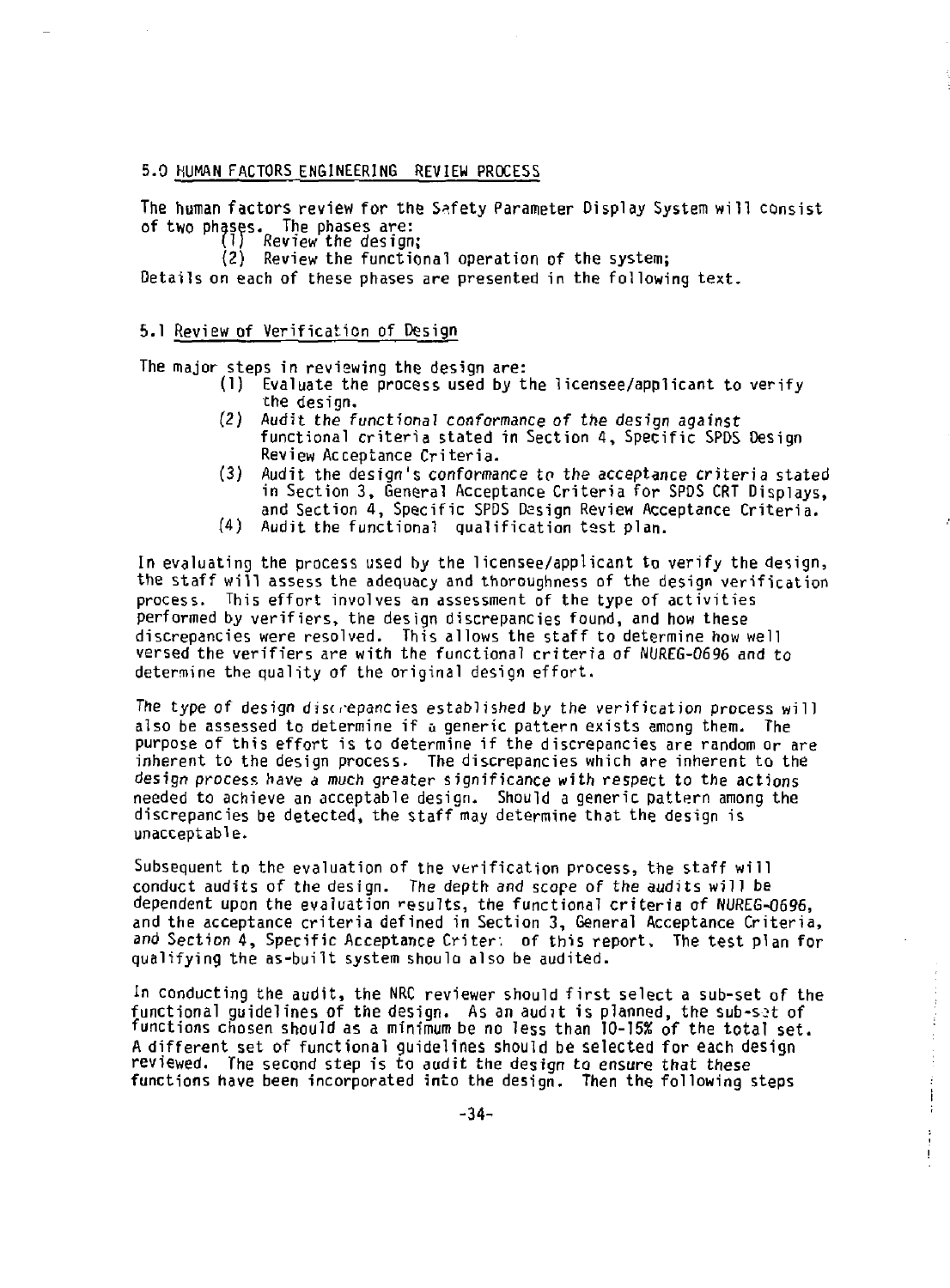**are to audit the design to ensure that it meets the acceptance criteria for the functions selected. The final step is to audit the test plan to ensure that all of the selected functions are being fully tested.** 

**Should the audit process define serious design discrepancies, then a Safety**  Evaluation Report should define the nature of the discrepancies **design features are unacceptable. Conversely, for acceptable designs, the Safety Evaluation Report should define the basis for acceptance along with the scope and depth of the review.** 

## **5.2 Review of Validation of Functional Operation of the System**

**The major steps in reviewing the functional operation of the system are:** 

- **(1) Evaluate the process used by the licensee/applicant to validate the design.**
- **(2) Audit test results for conformance with the validated design.**
- **(3) Audit the as-built system for conformance with the acceptance criteria.**

**In evaluating the process used by the licensee/applicant to validate the design, the staff will assess the adequacy and thoroughness of the design validation process. This effort involves an assessment of the type of activities performed by the validators, the design and test discrepancies found, and how these discrepancies were resolved by the licensee/applicant. This allows the staff to determine how well versed the validators are with the functional criteria in section 4 of this report, the acceptance criteria of this report, and the requirements of the test plan. Should a generic pattern among the discrepancies be detected, the staff may determine that the design is unacceptable.** 

**Subsequent to the evaluation of the validation process, the staff will conduct audits of the validated design. The depth and scope of the audits will be dependent upon the type of deficiencies found during the validation process, the functional criteria of NUREG-0696, the acceptance criteria stated in Section 3, General Acceptance Criteria for SPDS CRT Displays, and Section 4, Specific SPDS Design Review Acceptance Criteria, and the test plan.** 

**Should the audit process define design or test discrepancies, then the Safety Evaluation Report should define the nature of the discrepancies and why the design/test feature is unacceptable. Conversely, for acceptable designs/test results, the Safety Evaluation Report should clearly define the basis for acceptance along with the scope and depth of the review.** 

## **5.3 Review Methods**

**The reviews described in Section 5.1, Review of Verification of Design, and in Section 5.2, Review of Validation of Functional Operation of the System, each have two specific levels. The first level of review evaluates the processes used for verification and for validation. In the second level of review, an audit assesses specific features of the design.**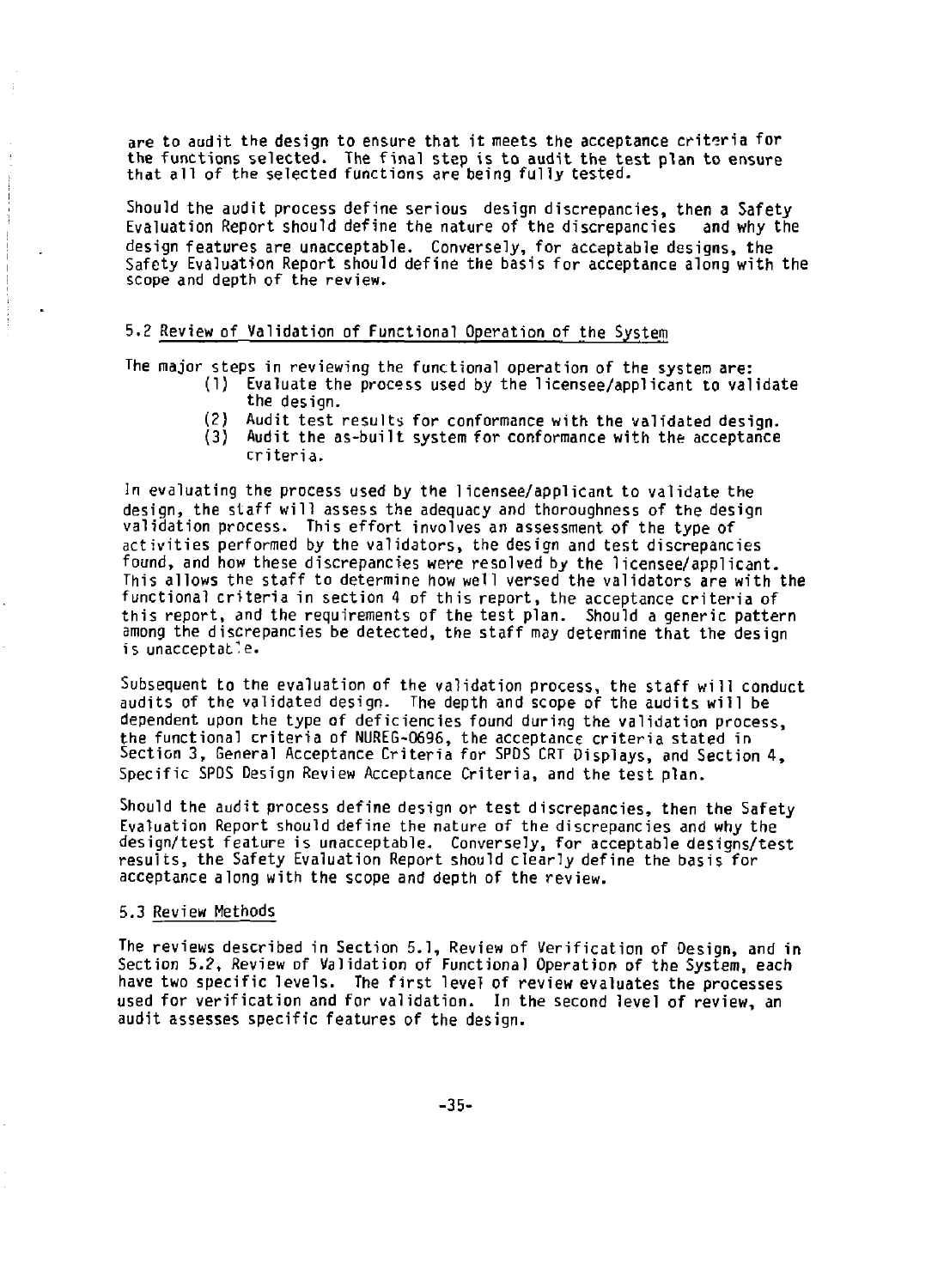**To conduct these reviews, the staff will need:** 

- **(1) A description of the verification and validation program for the SPDS.**
- **(2) The results of the verification and validation program.**
- **(3) Access to or submittal of the SPDS design, test plan, and test results.**

**The staff will evaluate the program for the results of the design verification and validation. The staff will also audit the design, audit the test plan, and audit the test results. These audits could take the form of:** 

- **1) Assessing submitted iraterial.** 
	- **2} Assessing material at the plant/vendor site.**
- **(3) Assessing material obtained electronically from the utility or vendor.**

**The first two forms have been traditional methods us^d by the staff. The third form is currently technically feasible and holds the potential for cost savings to the regulated as well as regulators. However electronic transmission of material would require significant changes in the regulatory process.** 

**The staff plans to conduct all of the above defined reviews in a single effort. All of the material needed to conduct the review is to be available prior to starting the review. Upon completeion of the review, the NRC staff plans to publish their findings in a Safety Evaluation Report. This review plan mimimizes staff resource requirements as only one review effort is made instead of the usual two. Industry comments in this review plan are welcome.**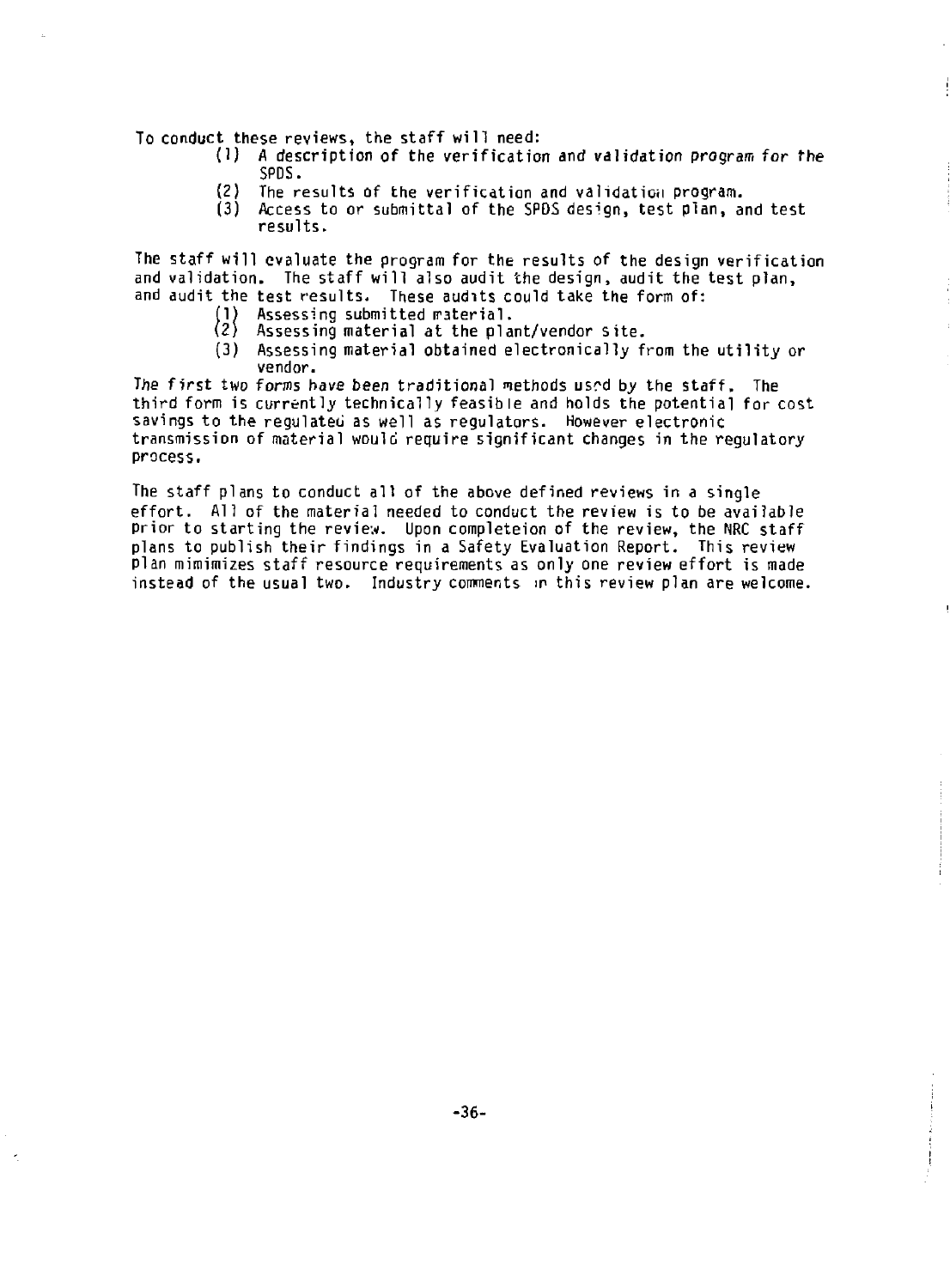**6.0 REFERENCES** 

- **1) U.S. Nuclear Regulatory Commission, "Functional Criteria for Emergency Response Facilities", NUREG-0696, February 1981.**
- **2) U.S. Nuclear Regulatory Commission, "Guidelines for Control Room Oesign Reviews", NUREG-0700, September 1981.**
- *3}* **Ramsey, H. R. and M.** *E. Atwood, "Human Factors* **in Computer Systems: A Review of the Literature", SAI-79-111-DEN, September 1979.**
- **4) Seminara, J.** *i. and* **S. K. Eckert, "Human Factors Considerations for**  Advanced Control Board Design", EPRI NP-1118, Vol. 4, March 1980.
- **5) Banks, W. W. and M. T, Clark, "Some Human Engineering Color Considerations Using CRT Displays: A Review of the Literature", EG&G Report SO-B-81-001.**
- **6) Banks, w. W., et al., "Human Engineering Design Considerations for CRT Generated Displays", EG&G DRAFT REPORT.**
- 7) Danch.a:, M. M., "Techniques for Displaying Multivariate Data on Cathode **Ray Tubes with Applications to Nuclear Process Control", NUREG/CR-1994, EGBG-2086, April 1981.**
- **9) Bruckner,** *I.* **A., "0;J Chernoff Fices", in P.C.C. Wang, Graphical Representation of Multivariate Data, New York, Academic Press, 1978, p. 93.**
- **10) U. S. Nuclear Regulatory Commission, "Methodology for Evaluation 0' Emergency Response Facilities", NUREG-0814, August 1981.**
- **11) U.S. Nuclear Regulatory Commission, "Evaluation Criteria and Acceptance Guidelines for the DCRDR", NUREG-0801, October 1981.**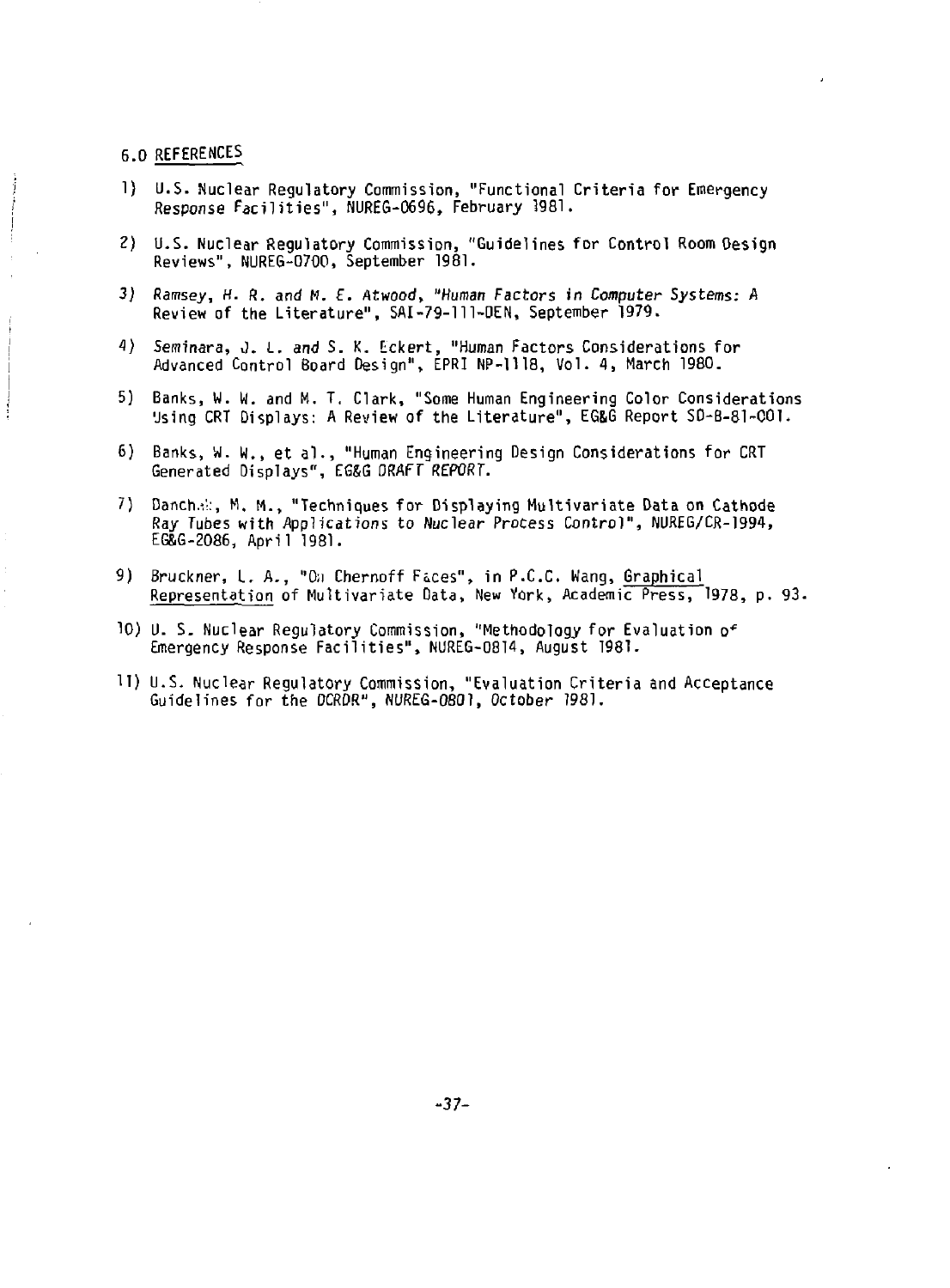## **APPEND'X-A**

### **APPLICATION OF GENERAL CRITERIA TO DISPLAY PATTERN5**

**The purpose of this Appendix is to provide guidance in the application of the General Acceptance Criteria. This Appendix is not intended as an endorsement of the display techniques presented.** 

**A recent report (Ref. 7) presents numerous ways of displaying multivariate data for use in nuclear process control. Although this report draws some conclusions on the applicability of various displays for process control, these conclusions do not necessarily apply to the SPOS functional requirements. Many of the display techniques presented would be acceptable for the SPOS primary display format provided they** *are* **designed to satisfy the functional requirements of NUREG-0696.** 

**The following are a selection of display techniques, primarily taken from Reference 7, which are presented and reviewed in accordance with the criteria**  set forth in the previous sections.

## **A.l Bar Chart**

**The bar chart, Figure 1, synthesizes an array of analog meters. Eac i bar represents a specific parameter. The length of each bar is generally proportional to the magnitude of the measured parameter it represents. The reactor operator can easily associate with this type of display because of the multitude of analog meters in the control room used to display the magnitude of operating parameters.** 

**Each bar on the display has a unique identification label. The label provioes a positive identification of the parameter each bar represents. While an operator might learn the positions of each parameter bar, the labels provides a reference identification of the parameter that is always available for the operator's use. It would not be acceptable for an operator to have to memorize the position of each parameter on the display.** 

**The bar chart, as presented in Figure 1, would not, by itself, allow a quick assessment af the plant safety status. Each bar has a different length. There is no display enhancement to distinguish nor.nal parameter values from**  abnormal ones. A small change in any one bar indicating the onset of an **abnormal condition might not be detected by the reactor operator.** 

**An acceptable enhancement to the bar chart would be to provide a reference to the normal operating condition. With references showing normal parameter operating values, the operators are more likely to notice deviations from normal conditions. This enhancement might include an indication Oi the normal value of each parameter together w.th pointers for the normal operating range of each parameter. Such indications would facilitate interpreting the importance of a parameter change.** 

 $\bigg\}$ Ţ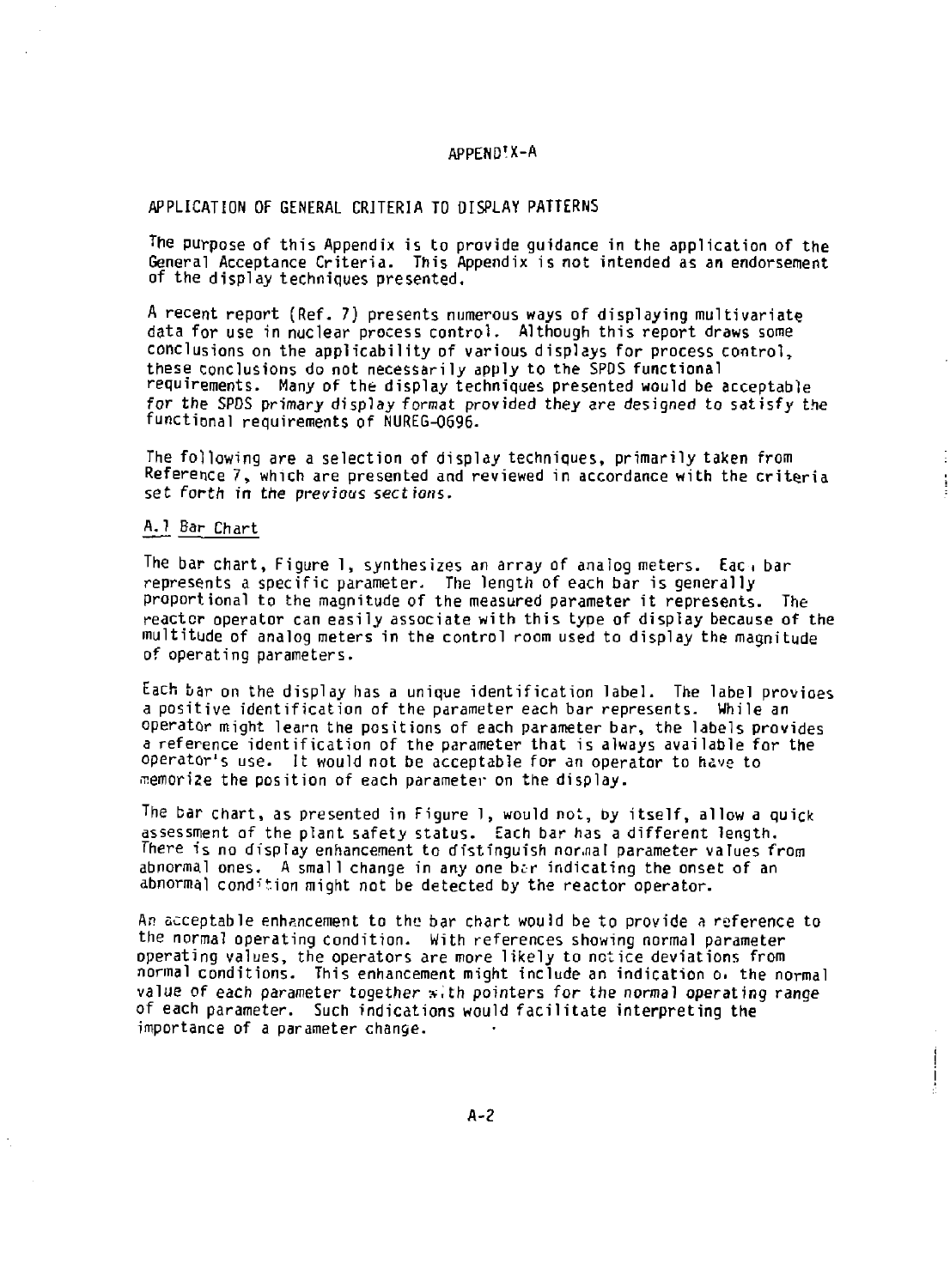**The scaling of the magnitude of each parameter displayed may be changed so that under normal conditions each bar is of the same length. When each bar is the same length during** *norma)* **operating conditions, as shown in Figure 2, a change in any one bar becomes more noticable. A bar chart such as Figure 2 would be acceptable to satisfy the requirement for a quick assessment of plant safety status provided abnormal values of each parameter produce noticeable changes fron the normal value.** 

**Other enhancements which improve the ability of the operator to identify an abnormal condition would also be acceptable. The labels or bars may change colors to signify an abnormal condition. Blinking of a label is also acceptable to call attention to an out of range parameter. These types of enhancements can be added to most display patterns to assure detection of abnormal operating conditions.** 

### **A.2 Deviation Bar Chart**

**The deviation bar chart, Figure 3, is similar to the bar chart discussed abo"e. However, each displayed bar consists of the difference between the**  measured value of the parameter and the normal value of the parameter. **that while the magnitude of the parameters measured are always positive, the deviations from the normal value can be either positive or negative. A parameter which deviates significantly from its normal value is easily detected by the operator.** 

**Like the bar chart, each parameter is uniquely identified. Thus a change in one deviation is readily associated with the corresponding parameter. There is a direct association with the status of the plant since under normal conditions, the deviations are small. In the event of an abnormality, the magnitude and direction of a parameter change is readily determined.** 

**The choice of scaling for the deviations is important in assuring that there is a,distinct difference between normal and abnormal conditions. Deviation bars thot can vary over the entire display range under normal conditions would be unacceptable. The range of normal condition deviations should represent no more than 10% of the total range provided to display deviations. An indication of the normal range for each deviation is acceptable.** 

**Some means of indicating the magnitude of each parameter is needed with the display for use a primary 5PCS display since this information is not included in the deviation bar chart.** 

## **A.3 Linear Profile**

**In a linear profile, the wide bars in the bar chart are replaced by thin lines. As presented in Ref. 7, percent range is displayed vertically and the individual parameters are defined and spaced horizontally. The vertical height of the parameter line represents the magnitude of the parameter. The end points of each parameter line are connected to establish a profile line, Figure 1. Abnormal operating conditions are generally represented by an irregular profile line. Labels are provided along the bottom to identify each parameter.**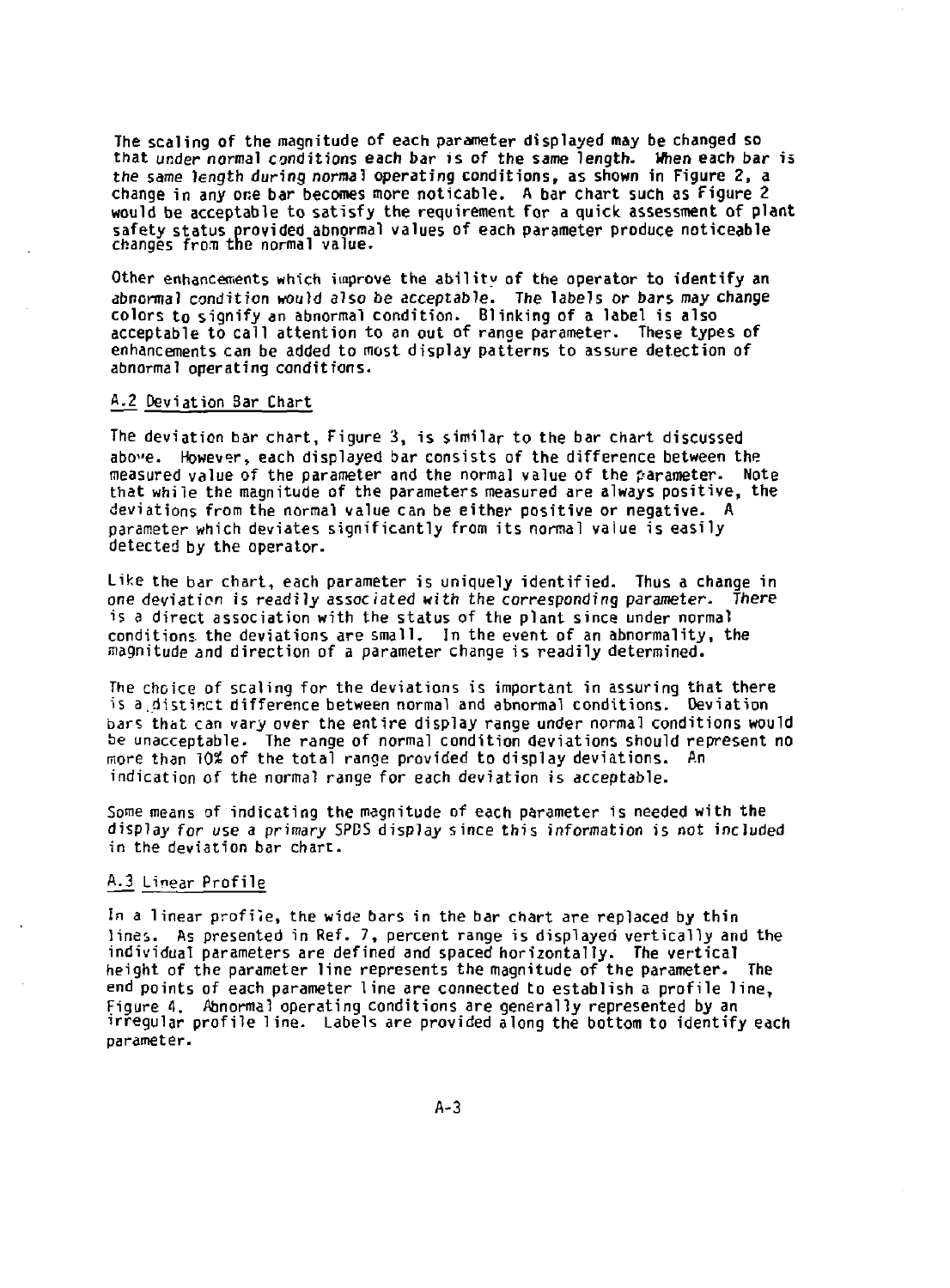Scaling considerations for the linear profile are the same as for the bar **chart. A horizontal line, representing normal operating conditions superimposed on the display is an acceptable enhancement.** 

**Shading below the profile line is also acceptable to provide a more distinguishable profile.** 

### **A.4 Circular Profile**

**In a circular profile, the parameter lines of a linear profile join in a common origin. Parameter lines radiate from the origin with equal angular spacing relative to each other, Figure 5. The length of each line represents the magnitude of the parameter. Under normal operating conditions the profile should be circular. An irregular profile is indicative of an abnormal operating conditions. Labels are provided to identify each radial line.** 

**Shading within the profile is acceptable to enhance the operator's perception of plant status.** 

### **A.5 Time History Plot**

**A time history plot. Figure 6. provides a continuous graph of past values of a parameter vs. time. This display technique incorporates trend information into the display. When a parameter becomes abnormal a history of the abnormality is readily apparent. The trend should be a straight line, with possible minor fluctuations, during normal conditions.** 

**It is acceptable to display the minimum parameter set using several plots, each plot containing one or more variables. When more than one parameter is presented in a plot there should be means of identifying each inividual parameter. Color coding of traces is acceptable. Color codes used, however, must not conflict with other uses of color in the display.** 

**A display of two variables where the vertical axis and/or the horizontal axis for each variable do not intersect, should be considered as distinct plots. In accordance with NUREG-0700, the number of parameters in one plot should not exceed five (5).** 

į

**When more than one parameter is presented on each plot, then the grouping of parameters should enhance the operators assessment of the safety status of the plant.** 

## **A.6 Chernoff Face**

**The Chernoff face is a graphic technique which maps multivariate data into facial features. Changes in data are translated into a change in the facial expression. Figure 7, shows an example of a Cherncff face. The assignment of facial features to parameters is also shown in Figure 7.**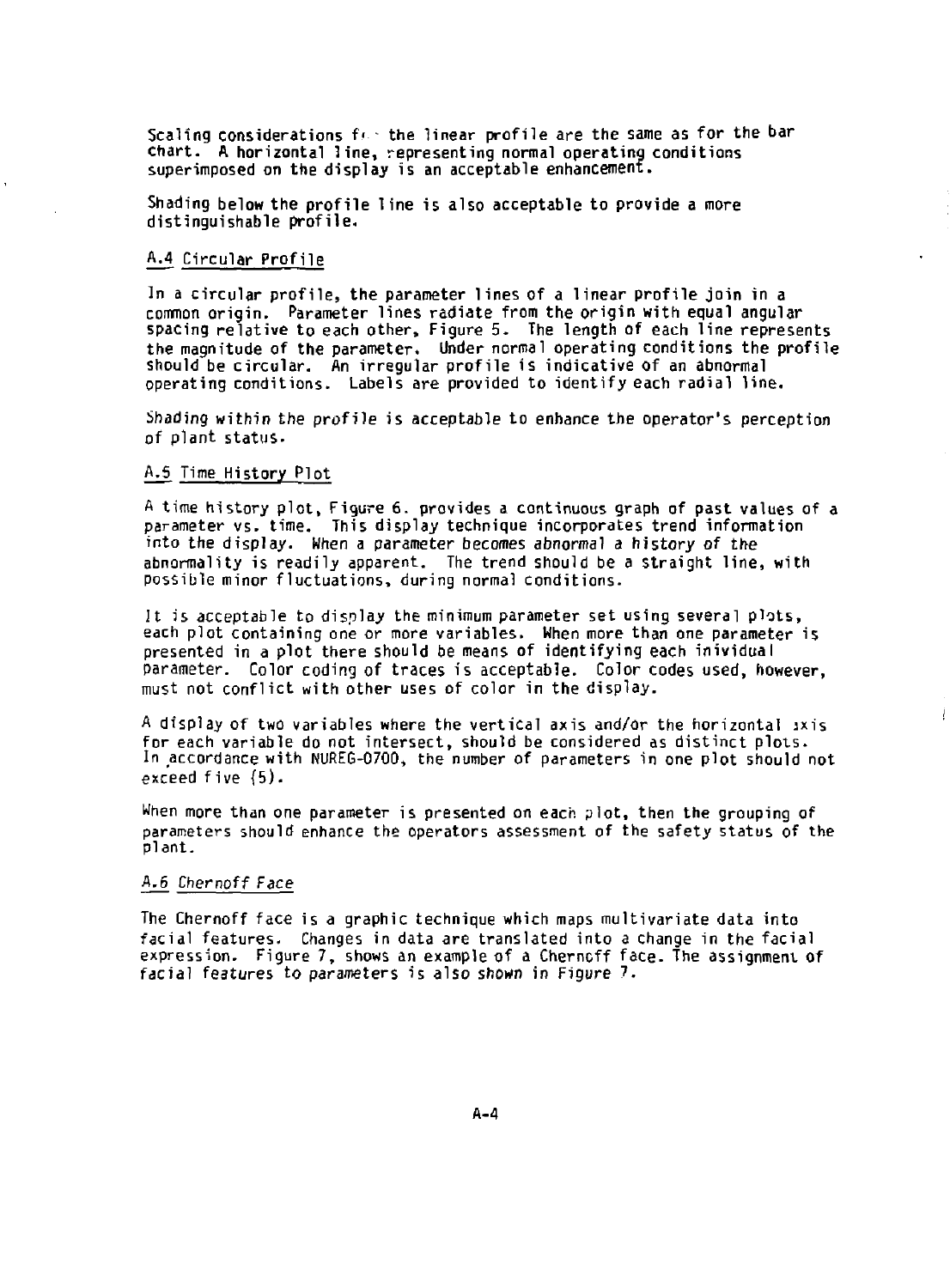**fjany linear and non-TTnear mappfngs relate the data Befng dTspFayed" to the Afferent facial features. Thus it is difficult to relate a change it) the**  face to a specific change in the safety status of the power plant. There is not a direct association that an operator can make between the facial features **and the magnitude of parameters or the safety status of the plant. Al s o , the yjernoff face does not allow simple identification of individual parameters. T he frowning mouth shown in Figure 7 is a composite of three parameters.**  Extensive training and memorization of patterns are required to interpret these displays. Studies using Chernoff faces have shown that certain **combinations of changes in the facial characteristics can result in a face**  that does not appear distorted (Ref. 8). Thus, there may not be a noticable **distinction between normal and abnormal conditions.** 

These characteristics make the Chernoff face unacceptable for use as the **P <sup>r</sup>lmary display of an SPDS.** 

### **<sup>A</sup> -> Fourier Representations**

**lwo** other techniques presented in Ref. 7 are the linear and polar Fourier **representations.** 

A <sup>F</sup>ourier series is used to generate the function:

$$
Y = A_1 + A_2 \cos X + A_3 \sin X + A_4 \cos 2X + ...
$$

wh6<sub>re</sub>

 $A_1$ ,  $A_2$ , ... are the parameters to be displayed

ano

X is an angle between 0 and 2pi .

The linear fourier plot representation is a plot of Y = F(X) vs. X using  $r$ ettangular coordinates. The polar Fourier plot representation is a p $_{\rm 01ar}$ plGt of Y = F(X) vs. *A.* The linear Fourier plot representation is sh<sub>OWN</sub> in<br>Figure 8.

The Fourier representations are complex nonlinear transformations where individual parameters are no longer presented in readily identifiable form. Thus it is not possible to associate the status of the plant with the *£)isp)j,j,r JMPSS-* ^utfJ *itXes -make £&wter s-s-flrgsp-ptat isws* ouuix^atable *fj\r #*  Primary SPDS display.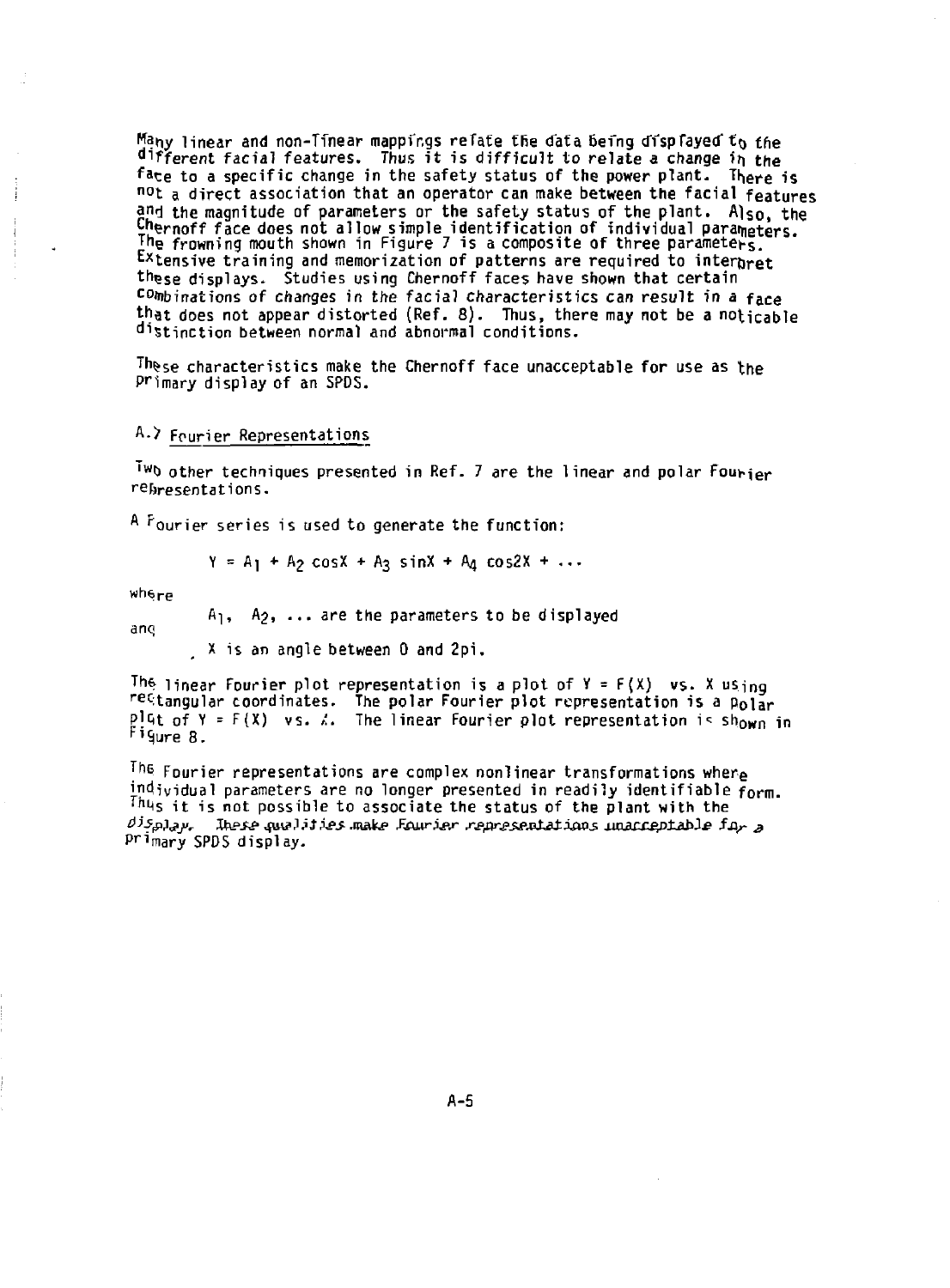

 $\frac{1}{2}$ ÷

 $\frac{1}{3}$ 

FIGURE 1. Bar Chart Display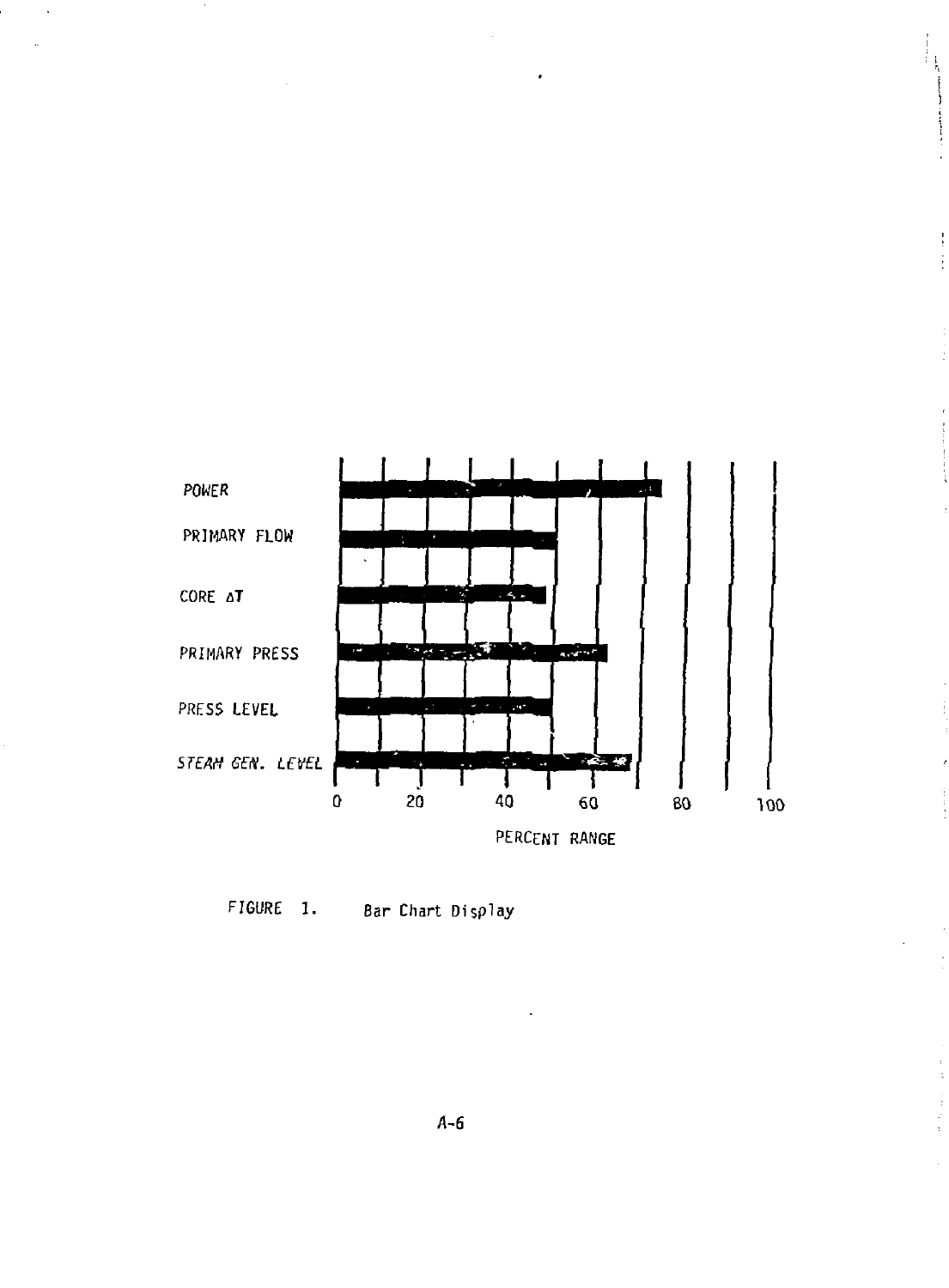

 $\ddot{\phantom{a}}$ 

 $\overline{a}$ 



A-7

l,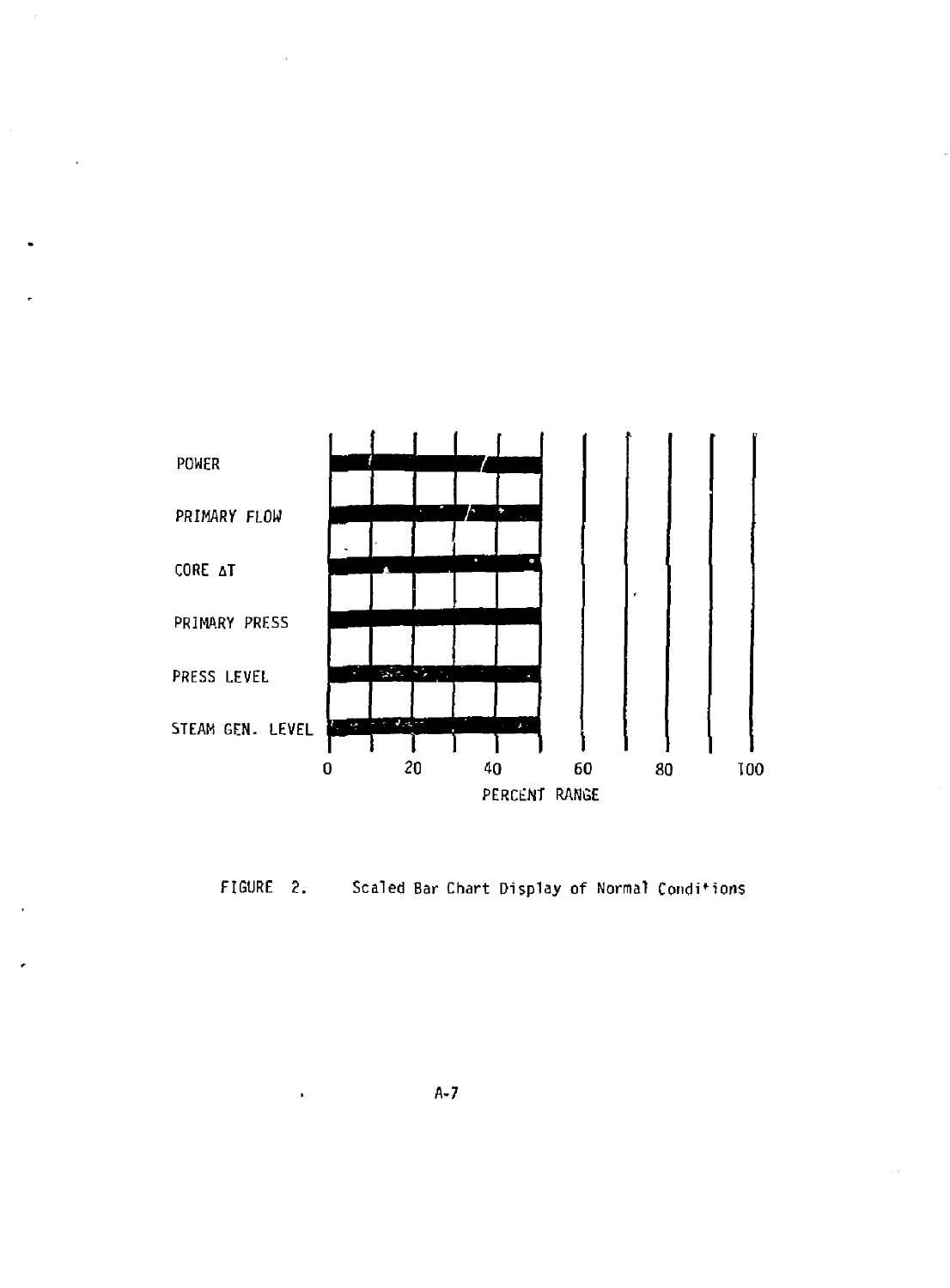

 $\frac{1}{2}$  $\overline{\phantom{a}}$  $\ddot{\phantom{1}}$ Ŧ.

 $\epsilon$  $\overline{a}$ ţ İ  $\frac{1}{2}$  $\pmb{\cdot}$  $\ddot{\phantom{a}}$  $\cdot$  $\frac{1}{2}$ 

 $\frac{1}{2}$ ÷ į

İ  $\frac{1}{2}$ l,  $\frac{1}{2}$ 

 $\label{eq:optimal} \begin{split} \mathcal{L}_{\text{in}}(\mathbf{r},\mathbf{r}) = \mathcal{L}_{\text{in}}(\mathbf{r},\mathbf{r}) = \mathcal{L}_{\text{in}}(\mathbf{r},\mathbf{r}) \times \mathcal{L}_{\text{in}}(\mathbf{r},\mathbf{r}) \times \mathcal{L}_{\text{in}}(\mathbf{r},\mathbf{r}) \times \mathcal{L}_{\text{in}}(\mathbf{r},\mathbf{r}) \times \mathcal{L}_{\text{in}}(\mathbf{r},\mathbf{r},\mathbf{r}) \times \mathcal{L}_{\text{in}}(\mathbf{r},\mathbf{r},\mathbf{r$ 

à,

Â

 $\begin{array}{c}\stackrel{\rightarrow}{\longrightarrow} \\[-1.5mm] \stackrel{\rightarrow}{\longrightarrow} \end{array}$ 

**FIGUR1 3. Deviation Bar Chart Representation of Normal Operating Conditions** 

**A-8**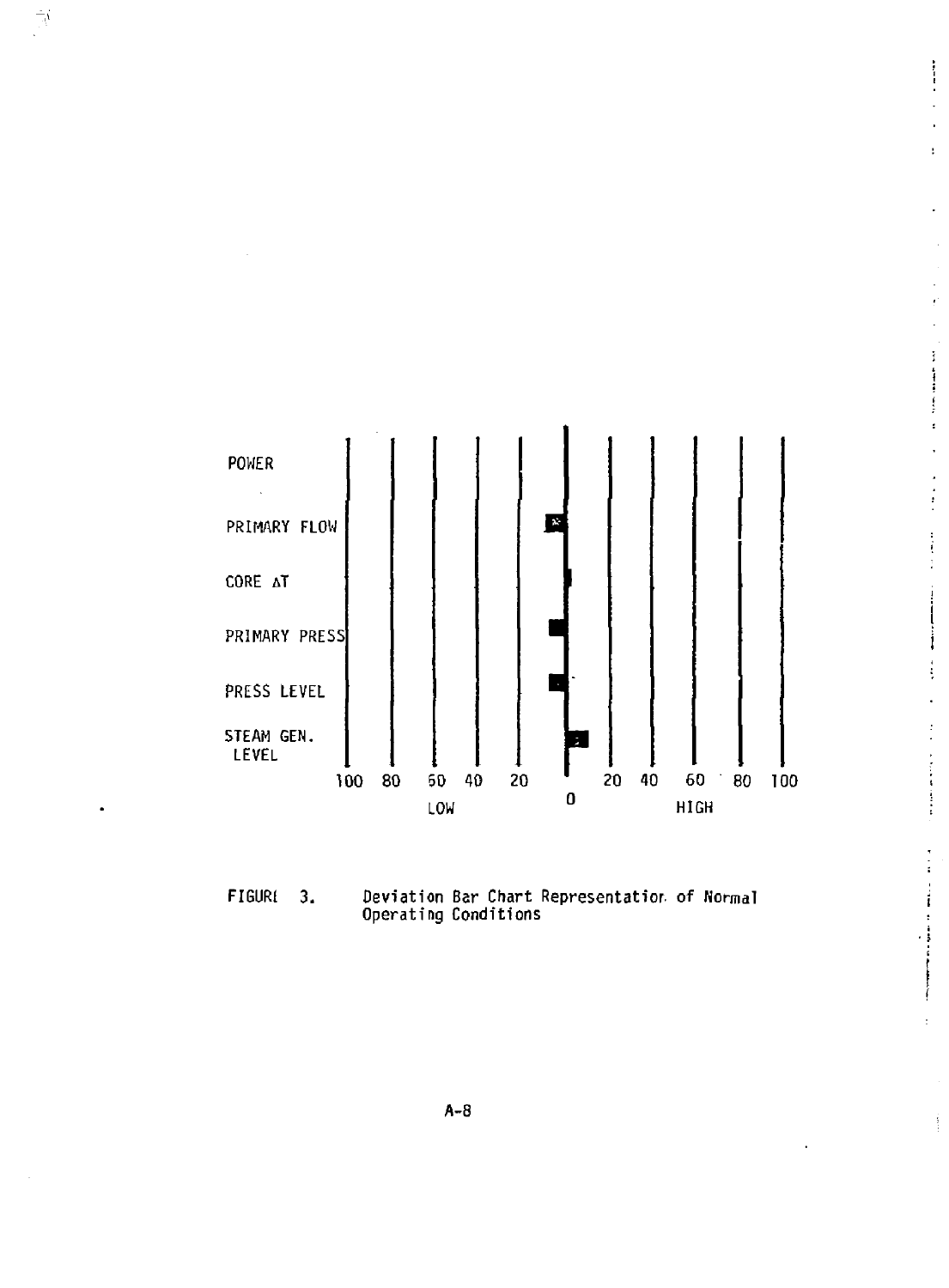



 $\mathbf{r}$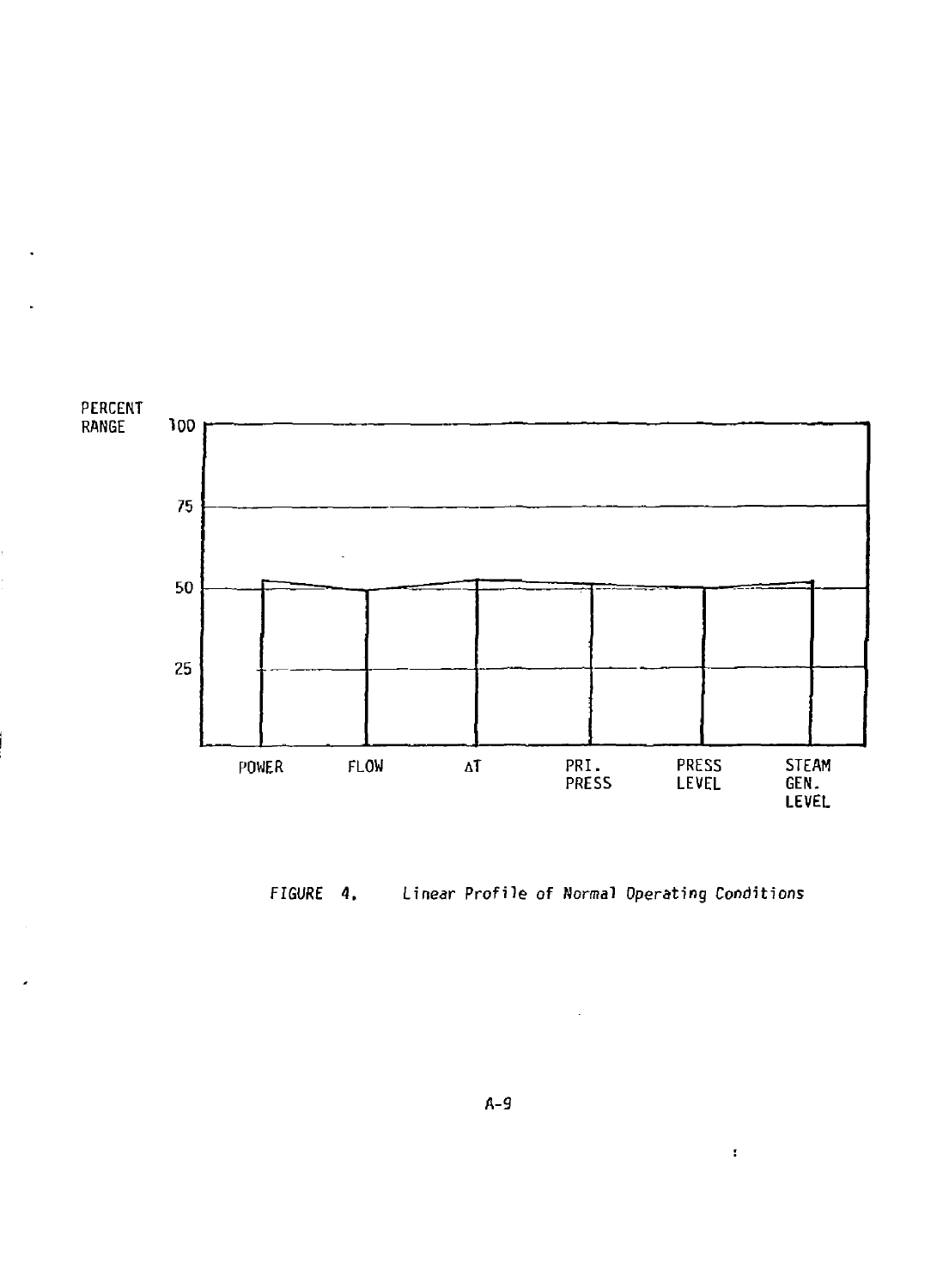

Î,  $\begin{bmatrix} 1 \\ 1 \\ 2 \end{bmatrix}$ 

计字符

l.

l,

 $\frac{1}{4}$ 

 $\bar{z}$ 

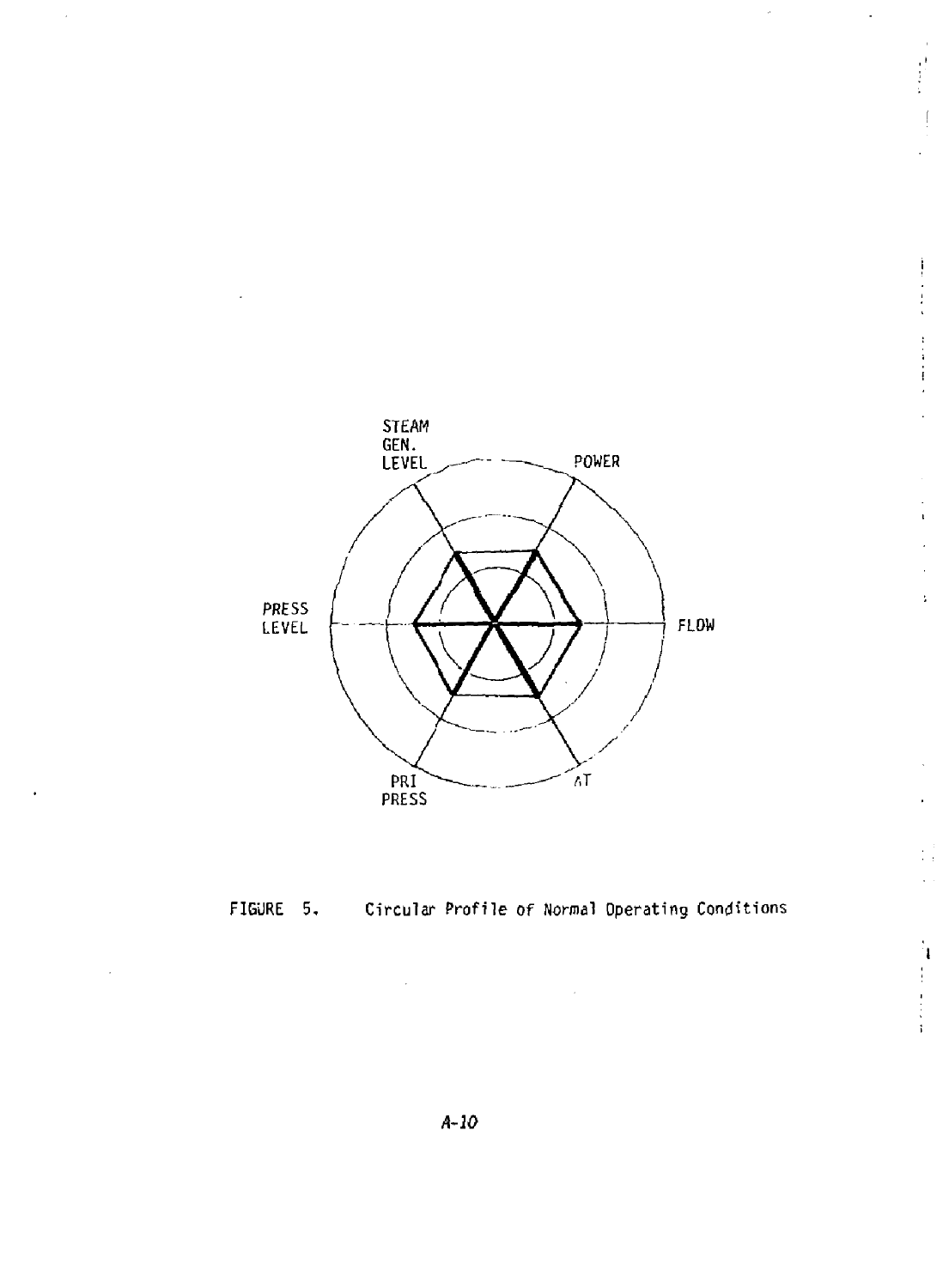



 $\overline{1}$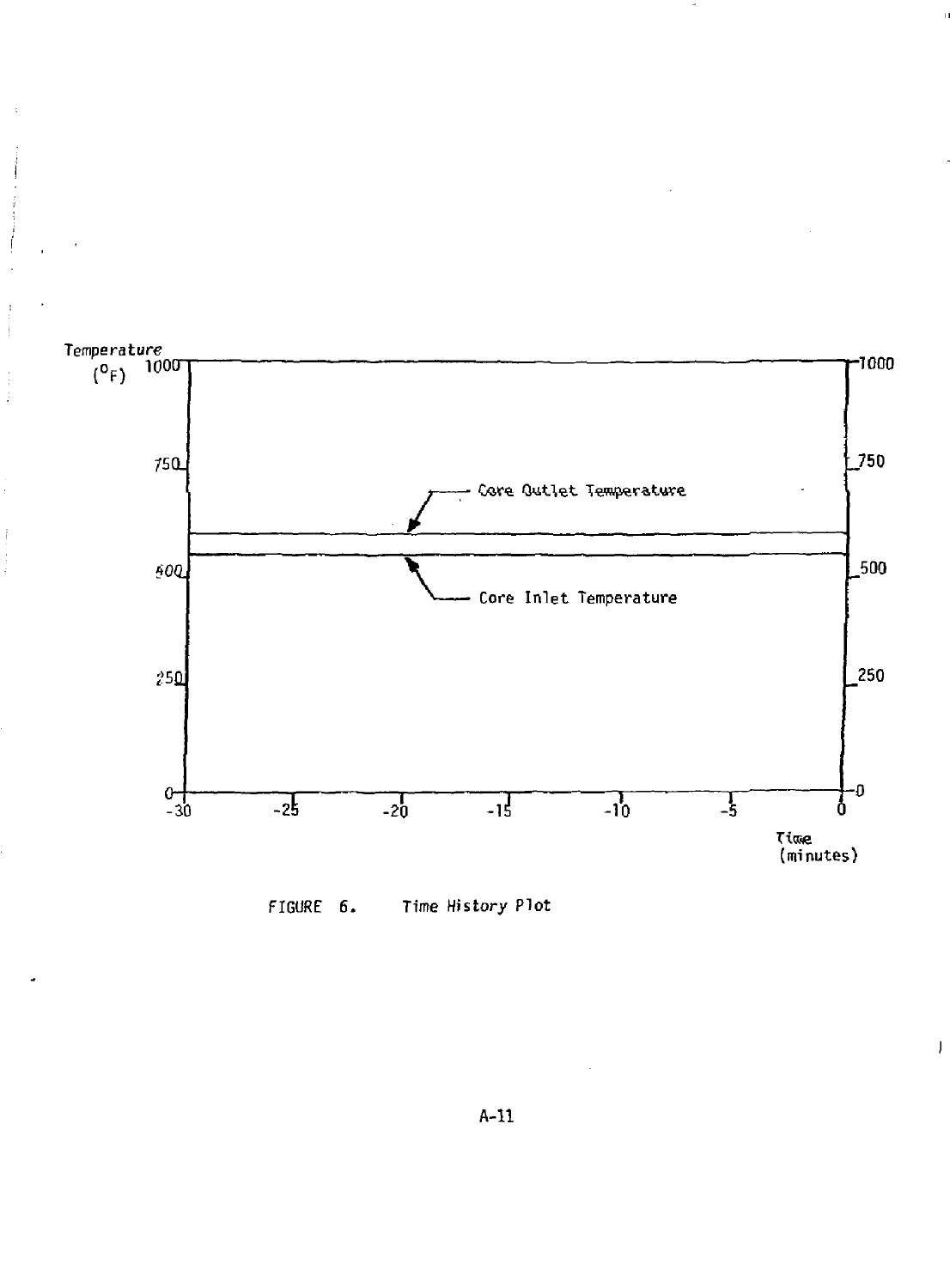

NOTE: THIS DISPLAY PATTERN UNACCEPTABLE FOR AN SPOS

# Assignment of variables to facial features for Chernoff faces

T

| Variable                     | <b>Facial Feature</b>       |
|------------------------------|-----------------------------|
| Power                        | Size (balf length) of eyes  |
| Primary Flow                 | Slant of eyes               |
| Cold Leg Temperature         | Eccentricity of eyes        |
| Delta Temperature            | Position of pupils          |
| <b>Primary Pressure</b>      | Separation of eyes          |
| Pressurizer Level            | Height of center of eves    |
| Secondary Pressure           | Length of nose              |
| Secondary Feed Flow          | Nose width                  |
| Steam Control Valve Position | Curvature of mouth          |
| Steam Generator Level        | Length of mouth             |
| Condenser Pressure           | Position of center of mouth |

**FIGURE 7 Chernoff Face Representation of an Abnormal Operating Condition**